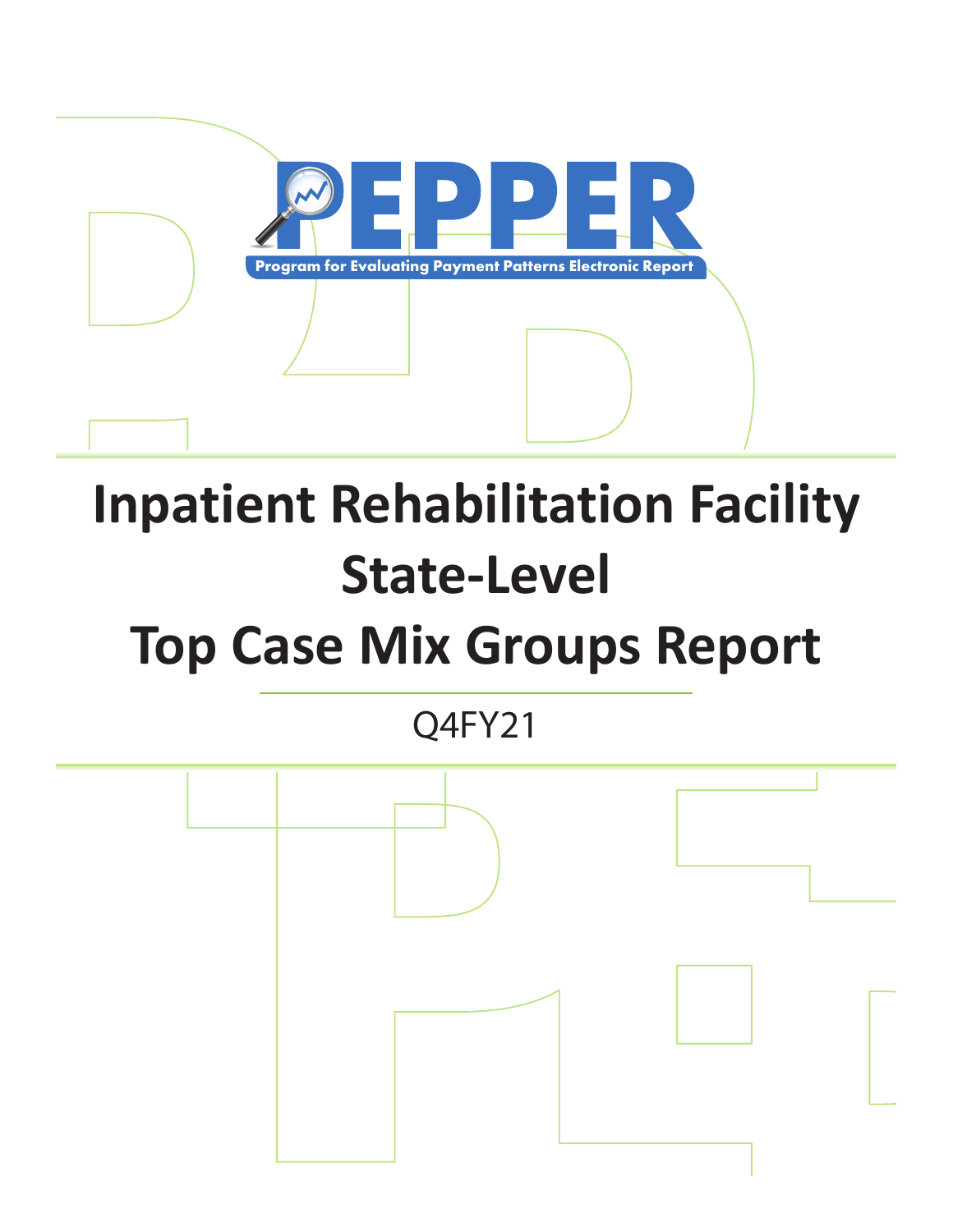# **Inpatient Rehabilitation Facilities Q4FY21 Top 20 Case Mix Groups (CMGs) <sup>1</sup> Discharges for most recent 4 quarters, ending Q4FY2021**

### **Top CMGs for Alabama 19 Hospitals and Units**

| <b>CMG Code and Description</b>                                    | Total<br><b>Discharges</b><br>for CMG* | Proportion<br>οf<br><b>Discharges</b><br>for Each<br><b>CMG</b> to<br><b>Total State</b><br><b>Discharges</b> | <b>State</b><br>Average<br>Length<br>of Stay<br>for<br><b>CMG</b> |
|--------------------------------------------------------------------|----------------------------------------|---------------------------------------------------------------------------------------------------------------|-------------------------------------------------------------------|
| 0604 : Neurological M <43.50                                       | 770                                    | 8.4%                                                                                                          | 13.6                                                              |
| 0106 : Stroke M <41.50 and A <84.50                                | 525                                    | 5.7%                                                                                                          | 16.4                                                              |
| 0704 : Fracture of lower extremity M <41.50                        | 492                                    | 5.4%                                                                                                          | 14.0                                                              |
| 0603 : Neurological M >=43.50 and M <52.50                         | 386                                    | 4.2%                                                                                                          | 12.2                                                              |
| 0602 : Neurological M >=52.50 and M <64.50                         | 361                                    | 3.9%                                                                                                          | 10.3                                                              |
| 2003 : Miscellaneous M >=46.50 and M <55.50                        | 337                                    | 3.7%                                                                                                          | 11.8                                                              |
| 2005: Miscellaneous M <46.50 and A <77.50                          | 317                                    | 3.5%                                                                                                          | 12.9                                                              |
| 2002 : Miscellaneous M >=55.50 and M <66.50                        | 311                                    | 3.4%                                                                                                          | 9.8                                                               |
| 2004 : Miscellaneous M <46.50 and A >=77.50                        | 307                                    | 3.4%                                                                                                          | 12.9                                                              |
| 0904 : Other orthopedic M <44.5                                    | 294                                    | 3.2%                                                                                                          | 13.3                                                              |
| 0103 : Stroke M >=50.50 and M <63.50                               | 292                                    | 3.2%                                                                                                          | 12.0                                                              |
| 0703 : Fracture of lower extremity M >=41.50 and M <52.50          | 283                                    | 3.1%                                                                                                          | 13.4                                                              |
| 0104 : Stroke M >=41.50 and M <50.50                               | 262                                    | 2.9%                                                                                                          | 14.4                                                              |
| 0305 : Non-traumatic brain injury M <42.50 and A <78.50            | 250                                    | 2.7%                                                                                                          | 13.0                                                              |
| 1404 : Cardiac M <45.50                                            | 230                                    | 2.5%                                                                                                          | 12.6                                                              |
| 0304 : Non-traumatic brain injury M <42.50 and A >=78.50           | 215                                    | 2.4%                                                                                                          | 12.7                                                              |
| 0303 : Non-traumatic brain injury M $\ge$ =42.50 and M $\le$ 52.50 | 214                                    | 2.3%                                                                                                          | 11.6                                                              |
| 1402 : Cardiac M >=55.50 and M <68.50                              | 213                                    | 2.3%                                                                                                          | 9.4                                                               |
| 0302 : Non-traumatic brain injury M >=52.50 and M <65.50           | 210                                    | 2.3%                                                                                                          | 10.3                                                              |
| 1403 : Cardiac M >=45.50 and M <55.50                              | 181                                    | 2.0%                                                                                                          | 11.1                                                              |
| <b>Top CMGs</b>                                                    | 6,450                                  | 70.5%                                                                                                         | 12.7                                                              |
| <b>All CMGs</b>                                                    | 9,145                                  | 100%                                                                                                          | 12.4                                                              |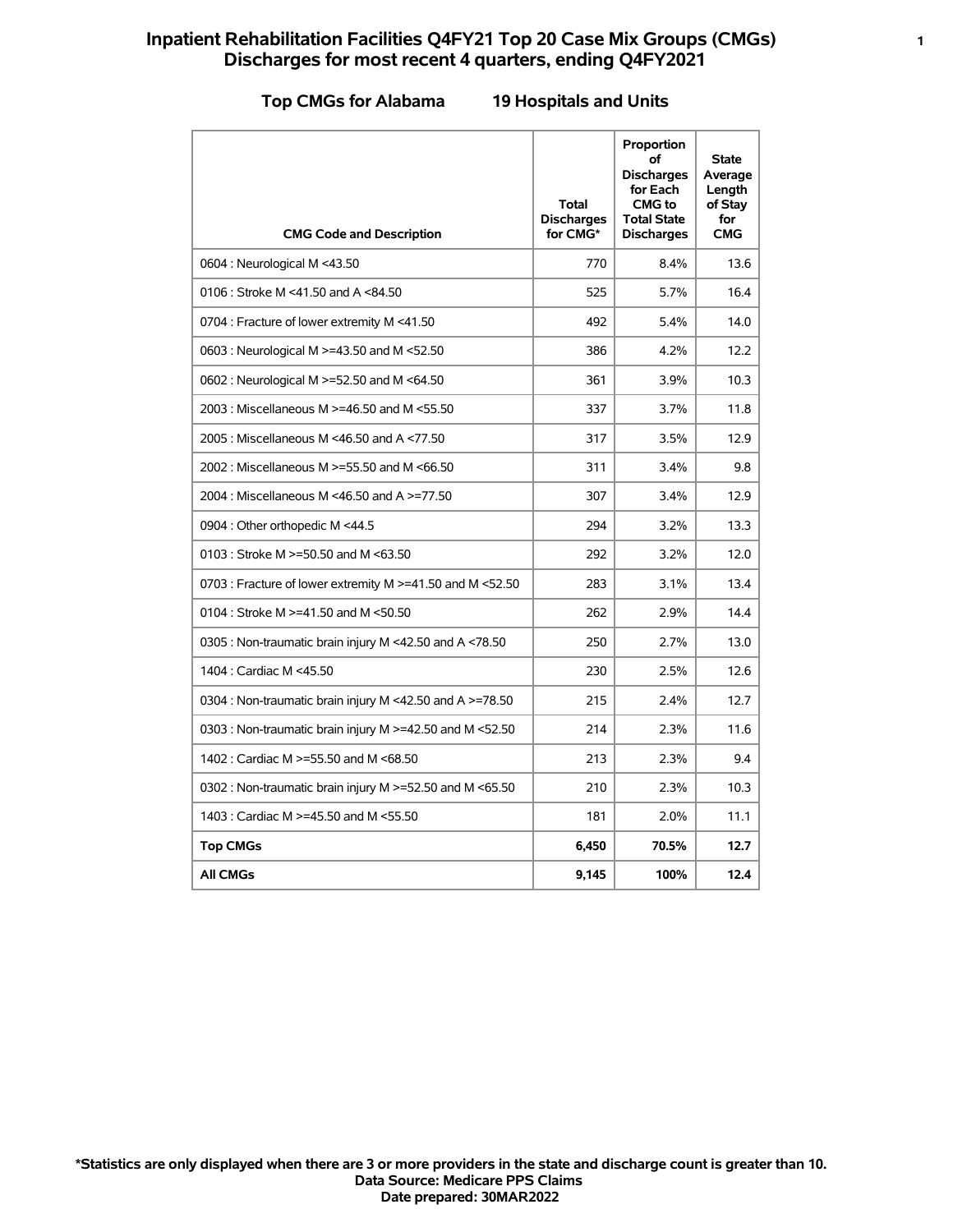# **Inpatient Rehabilitation Facilities Q4FY21 Top 20 Case Mix Groups (CMGs) <sup>2</sup> Discharges for most recent 4 quarters, ending Q4FY2021**

### **Top CMGs for Arkansas 27 Hospitals and Units**

| <b>CMG Code and Description</b>                               | Total<br><b>Discharges</b><br>for CMG* | Proportion<br>οf<br><b>Discharges</b><br>for Each<br><b>CMG</b> to<br><b>Total State</b><br><b>Discharges</b> | <b>State</b><br>Average<br>Length<br>of Stay<br>for<br><b>CMG</b> |
|---------------------------------------------------------------|----------------------------------------|---------------------------------------------------------------------------------------------------------------|-------------------------------------------------------------------|
| 0604 : Neurological M <43.50                                  | 807                                    | 7.5%                                                                                                          | 13.6                                                              |
| 0602 : Neurological M >=52.50 and M <64.50                    | 704                                    | 6.5%                                                                                                          | 10.2                                                              |
| 0704 : Fracture of lower extremity M <41.50                   | 558                                    | 5.2%                                                                                                          | 14.1                                                              |
| 2002 : Miscellaneous M >=55.50 and M <66.50                   | 547                                    | 5.1%                                                                                                          | 9.6                                                               |
| 0603 : Neurological M >=43.50 and M <52.50                    | 515                                    | 4.8%                                                                                                          | 12.2                                                              |
| 0106 : Stroke M <41.50 and A <84.50                           | 479                                    | 4.4%                                                                                                          | 18.1                                                              |
| 2003 : Miscellaneous M >=46.50 and M <55.50                   | 474                                    | 4.4%                                                                                                          | 11.2                                                              |
| 0601 : Neurological M >=64.50                                 | 431                                    | 4.0%                                                                                                          | 8.5                                                               |
| 0703 : Fracture of lower extremity M >=41.50 and M <52.50     | 416                                    | 3.9%                                                                                                          | 12.8                                                              |
| 2004 : Miscellaneous M <46.50 and A >=77.50                   | 331                                    | 3.1%                                                                                                          | 12.6                                                              |
| 0103 : Stroke M $>=$ 50.50 and M < 63.50                      | 331                                    | 3.1%                                                                                                          | 12.0                                                              |
| 0904 : Other orthopedic M <44.5                               | 288                                    | 2.7%                                                                                                          | 13.7                                                              |
| 2001 : Miscellaneous M >=66.50                                | 285                                    | 2.6%                                                                                                          | 7.9                                                               |
| 0302 : Non-traumatic brain injury M $\ge$ =52.50 and M <65.50 | 277                                    | 2.6%                                                                                                          | 10.3                                                              |
| 0104 : Stroke M >=41.50 and M <50.50                          | 261                                    | 2.4%                                                                                                          | 15.5                                                              |
| 0303 : Non-traumatic brain injury M >=42.50 and M <52.50      | 223                                    | 2.1%                                                                                                          | 11.8                                                              |
| 0702 : Fracture of lower extremity M >=52.50 and M <61.50     | 218                                    | 2.0%                                                                                                          | 10.1                                                              |
| 2005 : Miscellaneous M <46.50 and A <77.50                    | 213                                    | 2.0%                                                                                                          | 13.2                                                              |
| 0902 : Other orthopedic M >=51.50 and M <63.50                | 207                                    | 1.9%                                                                                                          | 10.3                                                              |
| 1402 : Cardiac M >=55.50 and M <68.50                         | 177                                    | 1.6%                                                                                                          | 9.5                                                               |
| <b>Top CMGs</b>                                               | 7,742                                  | 71.9%                                                                                                         | 12.1                                                              |
| <b>All CMGs</b>                                               | 10,765                                 | 100%                                                                                                          | 12.1                                                              |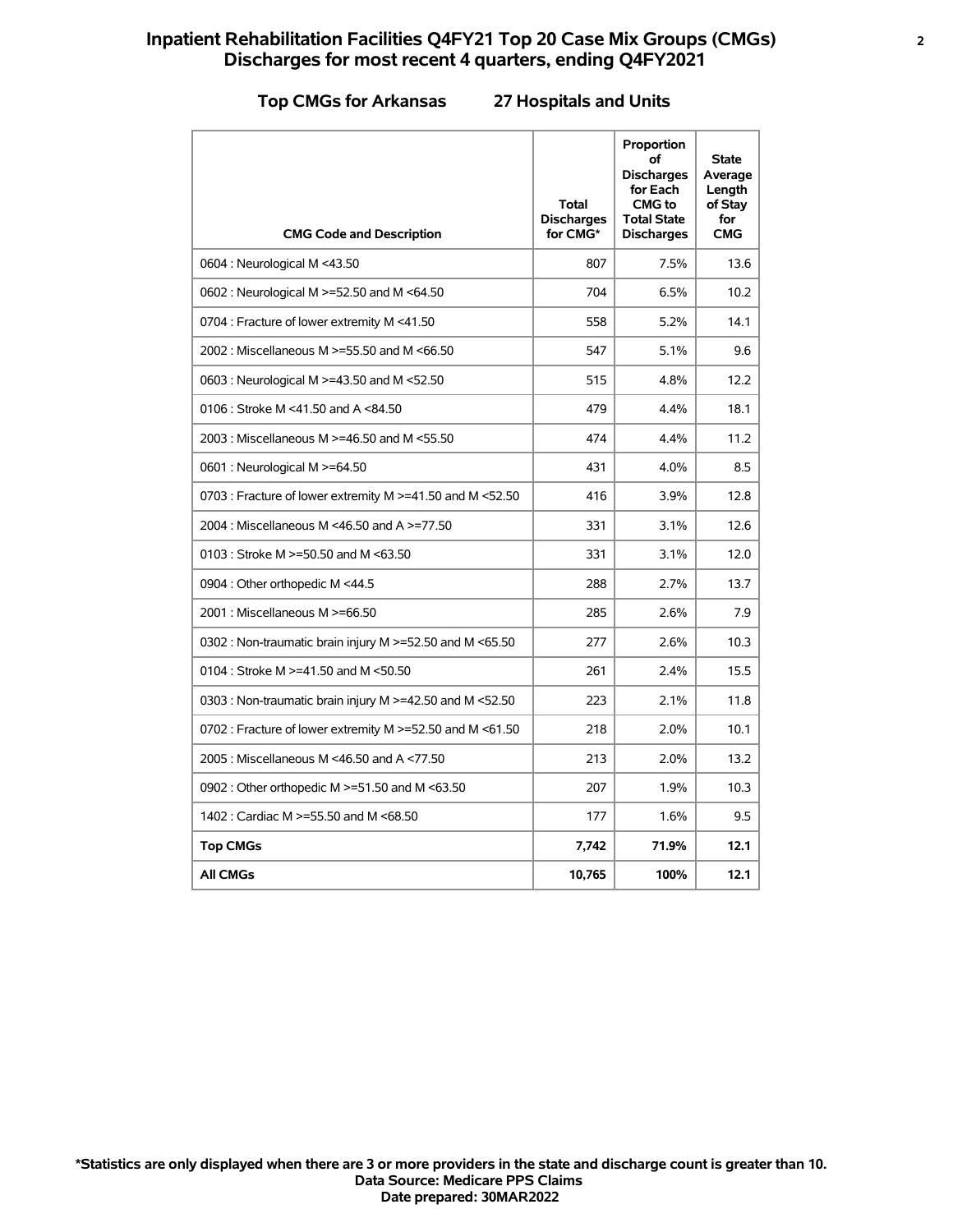# **Inpatient Rehabilitation Facilities Q4FY21 Top 20 Case Mix Groups (CMGs) <sup>3</sup> Discharges for most recent 4 quarters, ending Q4FY2021**

### **Top CMGs for Arizona 22 Hospitals and Units**

| <b>CMG Code and Description</b>                           | <b>Total</b><br><b>Discharges</b><br>for CMG* | Proportion<br>οf<br><b>Discharges</b><br>for Each<br><b>CMG</b> to<br><b>Total State</b><br><b>Discharges</b> | <b>State</b><br>Average<br>Length<br>of Stay<br>for<br><b>CMG</b> |
|-----------------------------------------------------------|-----------------------------------------------|---------------------------------------------------------------------------------------------------------------|-------------------------------------------------------------------|
| 0106 : Stroke M <41.50 and A <84.50                       | 443                                           | 5.4%                                                                                                          | 19.0                                                              |
| 0703 : Fracture of lower extremity M >=41.50 and M <52.50 | 436                                           | 5.3%                                                                                                          | 12.8                                                              |
| 0704 : Fracture of lower extremity M <41.50               | 417                                           | 5.1%                                                                                                          | 14.7                                                              |
| 0103 : Stroke M $>=$ 50.50 and M $\leq$ 63.50             | 386                                           | 4.7%                                                                                                          | 11.9                                                              |
| 0604 : Neurological M <43.50                              | 344                                           | 4.2%                                                                                                          | 14.8                                                              |
| 0602 : Neurological M >=52.50 and M <64.50                | 341                                           | 4.2%                                                                                                          | 10.8                                                              |
| 2002 : Miscellaneous M >=55.50 and M <66.50               | 265                                           | 3.2%                                                                                                          | 9.8                                                               |
| 0104 : Stroke M >=41.50 and M <50.50                      | 264                                           | 3.2%                                                                                                          | 15.3                                                              |
| 0601 : Neurological M >=64.50                             | 256                                           | 3.1%                                                                                                          | 9.0                                                               |
| 0702 : Fracture of lower extremity M >=52.50 and M <61.50 | 255                                           | 3.1%                                                                                                          | 11.0                                                              |
| 0603 : Neurological M >=43.50 and M <52.50                | 228                                           | 2.8%                                                                                                          | 11.8                                                              |
| 0102 : Stroke M >=63.50 and M <72.50                      | 226                                           | 2.8%                                                                                                          | 9.1                                                               |
| 2003 : Miscellaneous M >=46.50 and M <55.50               | 221                                           | 2.7%                                                                                                          | 12.0                                                              |
| 0904 : Other orthopedic M <44.5                           | 192                                           | 2.3%                                                                                                          | 13.4                                                              |
| 2001 : Miscellaneous M >=66.50                            | 189                                           | 2.3%                                                                                                          | 8.2                                                               |
| 0902 : Other orthopedic M >=51.50 and M <63.50            | 189                                           | 2.3%                                                                                                          | 10.2                                                              |
| 0302 : Non-traumatic brain injury M >=52.50 and M <65.50  | 186                                           | 2.3%                                                                                                          | 10.8                                                              |
| 2005: Miscellaneous M <46.50 and A <77.50                 | 173                                           | 2.1%                                                                                                          | 13.4                                                              |
| 2004 : Miscellaneous M <46.50 and A >=77.50               | 143                                           | 1.7%                                                                                                          | 12.7                                                              |
| 0701 : Fracture of lower extremity M >=61.50              | 141                                           | 1.7%                                                                                                          | 8.6                                                               |
| <b>Top CMGs</b>                                           | 5,295                                         | 64.7%                                                                                                         | 12.5                                                              |
| <b>All CMGs</b>                                           | 8,180                                         | 100%                                                                                                          | 12.4                                                              |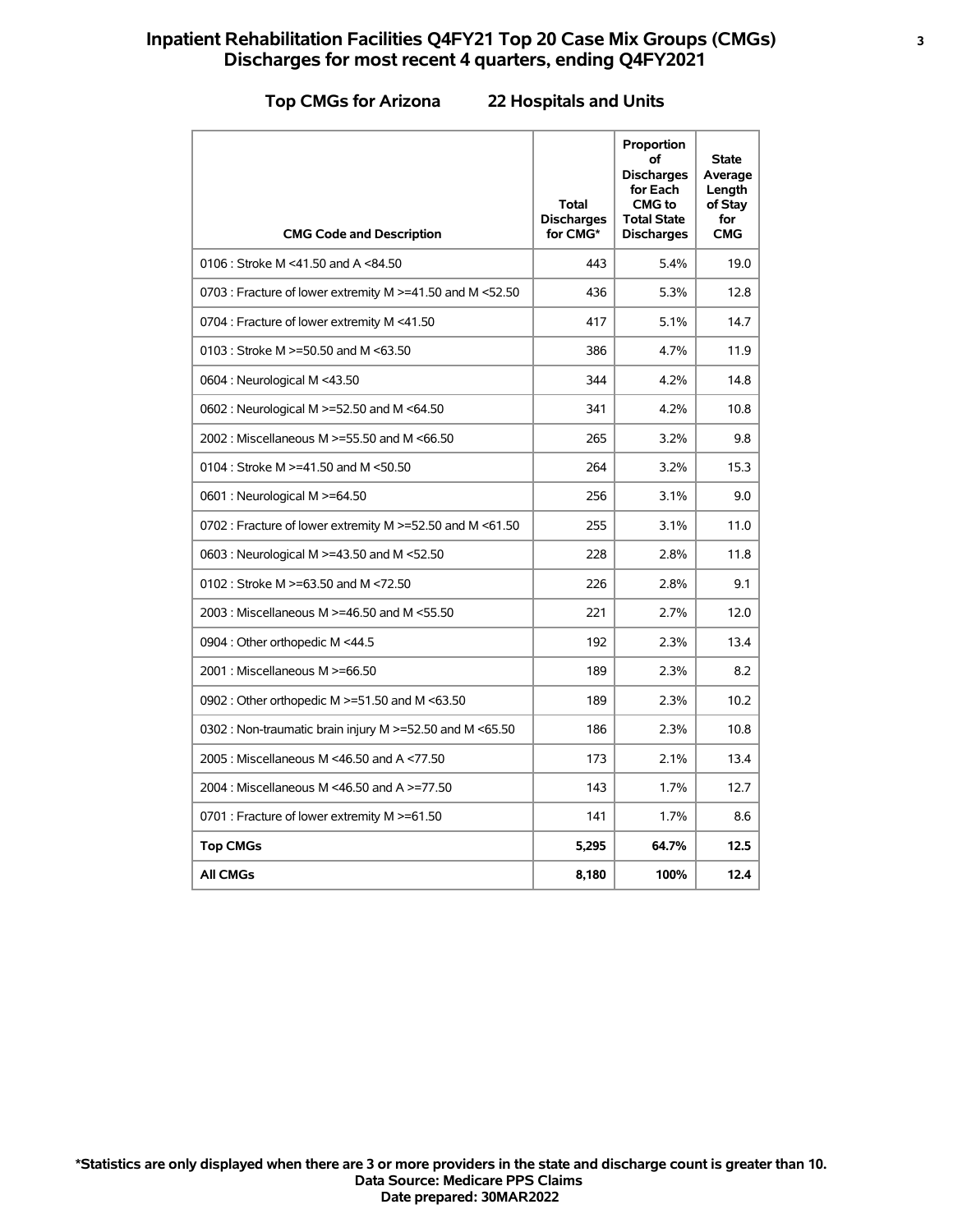# **Inpatient Rehabilitation Facilities Q4FY21 Top 20 Case Mix Groups (CMGs) <sup>4</sup> Discharges for most recent 4 quarters, ending Q4FY2021**

### **Top CMGs for California 75 Hospitals and Units**

| <b>CMG Code and Description</b>                                | Total<br><b>Discharges</b><br>for CMG* | Proportion<br>οf<br><b>Discharges</b><br>for Each<br>CMG to<br><b>Total State</b><br><b>Discharges</b> | <b>State</b><br>Average<br>Length<br>of Stay<br>for<br><b>CMG</b> |
|----------------------------------------------------------------|----------------------------------------|--------------------------------------------------------------------------------------------------------|-------------------------------------------------------------------|
| 0106 : Stroke M <41.50 and A <84.50                            | 1,309                                  | 6.5%                                                                                                   | 19.1                                                              |
| 0103 : Stroke M $>=$ 50.50 and M $\leq$ 63.50                  | 1,162                                  | 5.8%                                                                                                   | 12.1                                                              |
| 0704 : Fracture of lower extremity M <41.50                    | 1,036                                  | 5.2%                                                                                                   | 15.0                                                              |
| 0104 : Stroke M $> = 41.50$ and M $< 50.50$                    | 857                                    | 4.3%                                                                                                   | 15.1                                                              |
| 0703 : Fracture of lower extremity M >=41.50 and M <52.50      | 852                                    | 4.2%                                                                                                   | 13.1                                                              |
| 0604 : Neurological M <43.50                                   | 766                                    | 3.8%                                                                                                   | 14.9                                                              |
| 2003 : Miscellaneous M >=46.50 and M <55.50                    | 634                                    | 3.2%                                                                                                   | 12.2                                                              |
| 2002 : Miscellaneous M >=55.50 and M <66.50                    | 555                                    | 2.8%                                                                                                   | 10.6                                                              |
| 0602 : Neurological M >=52.50 and M <64.50                     | 546                                    | 2.7%                                                                                                   | 10.6                                                              |
| 2004 : Miscellaneous M <46.50 and A >=77.50                    | 525                                    | 2.6%                                                                                                   | 13.3                                                              |
| 0904 : Other orthopedic M <44.5                                | 524                                    | 2.6%                                                                                                   | 13.8                                                              |
| 0902 : Other orthopedic M >=51.50 and M <63.50                 | 464                                    | 2.3%                                                                                                   | 10.5                                                              |
| 0302 : Non-traumatic brain injury M >=52.50 and M <65.50       | 464                                    | 2.3%                                                                                                   | 10.7                                                              |
| 0603 : Neurological M >=43.50 and M <52.50                     | 463                                    | 2.3%                                                                                                   | 12.4                                                              |
| 0702 : Fracture of lower extremity M $\ge$ =52.50 and M <61.50 | 454                                    | 2.3%                                                                                                   | 10.6                                                              |
| 0505 : Non-traumatic spinal cord injury M <39.50               | 452                                    | 2.3%                                                                                                   | 18.2                                                              |
| 2005: Miscellaneous M <46.50 and A <77.50                      | 442                                    | 2.2%                                                                                                   | 14.3                                                              |
| 0303 : Non-traumatic brain injury M >=42.50 and M <52.50       | 438                                    | 2.2%                                                                                                   | 12.7                                                              |
| 0305 : Non-traumatic brain injury M <42.50 and A <78.50        | 432                                    | 2.2%                                                                                                   | 14.6                                                              |
| 0102 : Stroke M >=63.50 and M <72.50                           | 404                                    | 2.0%                                                                                                   | 9.4                                                               |
| <b>Top CMGs</b>                                                | 12,779                                 | 63.7%                                                                                                  | 13.6                                                              |
| <b>All CMGs</b>                                                | 20,048                                 | 100%                                                                                                   | 13.1                                                              |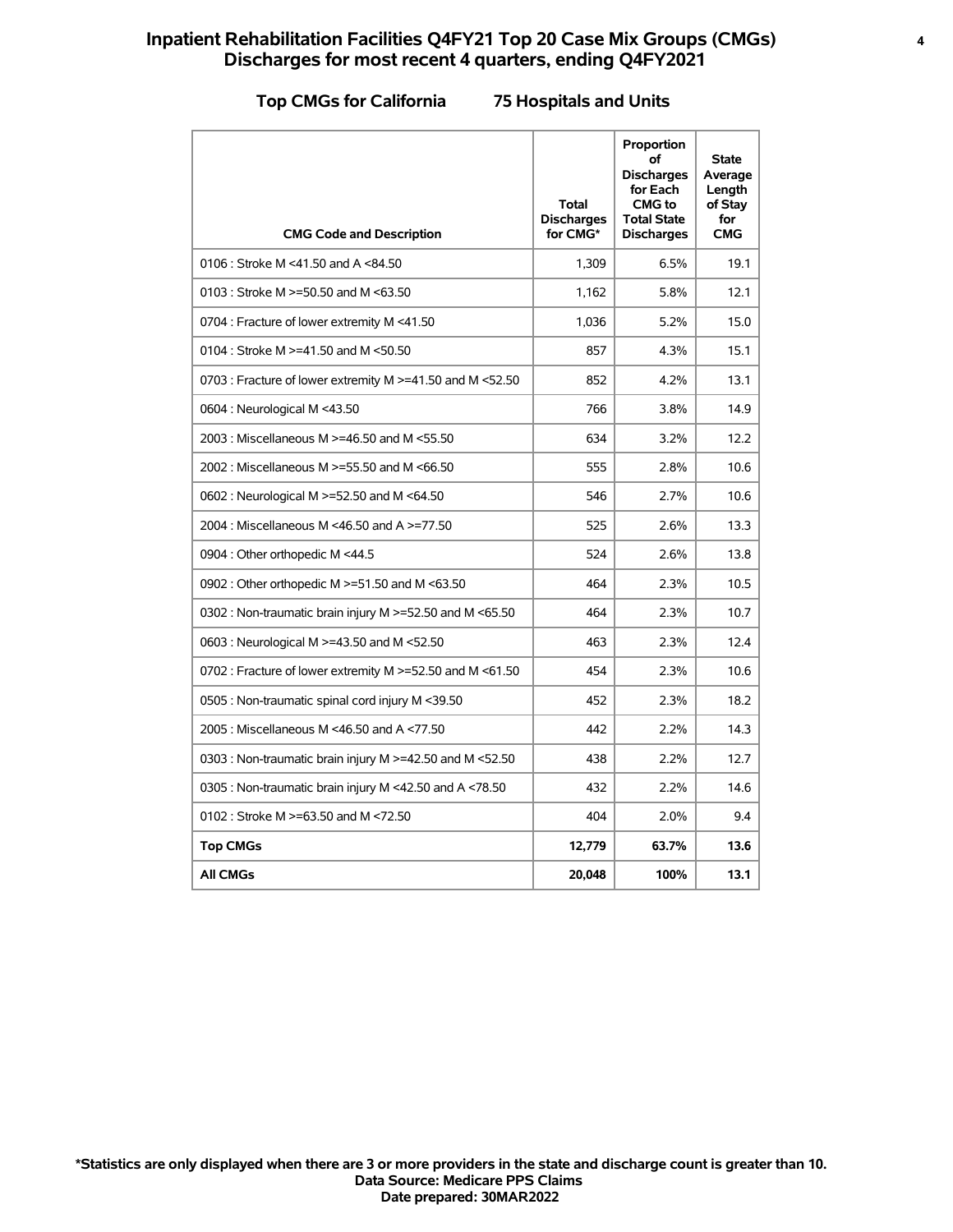# **Inpatient Rehabilitation Facilities Q4FY21 Top 20 Case Mix Groups (CMGs) <sup>5</sup> Discharges for most recent 4 quarters, ending Q4FY2021**

### **Top CMGs for Colorado 17 Hospitals and Units**

| <b>CMG Code and Description</b>                           | <b>Total</b><br><b>Discharges</b><br>for CMG* | Proportion<br>οf<br><b>Discharges</b><br>for Each<br><b>CMG</b> to<br><b>Total State</b><br><b>Discharges</b> | <b>State</b><br>Average<br>Length<br>of Stay<br>for<br><b>CMG</b> |
|-----------------------------------------------------------|-----------------------------------------------|---------------------------------------------------------------------------------------------------------------|-------------------------------------------------------------------|
| 0106 : Stroke M <41.50 and A <84.50                       | 267                                           | 6.3%                                                                                                          | 20.5                                                              |
| 0103 : Stroke M $>=$ 50.50 and M < 63.50                  | 209                                           | 4.9%                                                                                                          | 12.4                                                              |
| 0904 : Other orthopedic M <44.5                           | 164                                           | 3.9%                                                                                                          | 13.3                                                              |
| 0704 : Fracture of lower extremity M <41.50               | 159                                           | 3.7%                                                                                                          | 15.7                                                              |
| 0604 : Neurological M <43.50                              | 156                                           | 3.7%                                                                                                          | 16.1                                                              |
| 0703 : Fracture of lower extremity M >=41.50 and M <52.50 | 153                                           | 3.6%                                                                                                          | 13.0                                                              |
| 0602 : Neurological M >=52.50 and M <64.50                | 153                                           | 3.6%                                                                                                          | 10.9                                                              |
| 2002 : Miscellaneous M >=55.50 and M <66.50               | 133                                           | 3.1%                                                                                                          | 10.2                                                              |
| 0104 : Stroke M >=41.50 and M <50.50                      | 131                                           | 3.1%                                                                                                          | 15.5                                                              |
| 0102 : Stroke M $> = 63.50$ and M $< 72.50$               | 131                                           | 3.1%                                                                                                          | 9.2                                                               |
| 0902 : Other orthopedic M >=51.50 and M <63.50            | 130                                           | 3.1%                                                                                                          | 10.4                                                              |
| 0702 : Fracture of lower extremity M >=52.50 and M <61.50 | 115                                           | 2.7%                                                                                                          | 10.8                                                              |
| 0603 : Neurological M >=43.50 and M <52.50                | 114                                           | 2.7%                                                                                                          | 13.2                                                              |
| 2003 : Miscellaneous M >=46.50 and M <55.50               | 112                                           | 2.6%                                                                                                          | 11.7                                                              |
| 0601 : Neurological M >=64.50                             | 98                                            | 2.3%                                                                                                          | 8.8                                                               |
| 2005 : Miscellaneous M <46.50 and A <77.50                | 86                                            | 2.0%                                                                                                          | 13.8                                                              |
| 0505 : Non-traumatic spinal cord injury M <39.50          | 77                                            | 1.8%                                                                                                          | 19.9                                                              |
| 0301 : Non-traumatic brain injury M >=65.50               | 76                                            | 1.8%                                                                                                          | 8.1                                                               |
| 0903 : Other orthopedic M >=44.50 and M <51.50            | 74                                            | 1.7%                                                                                                          | 12.1                                                              |
| 0303 : Non-traumatic brain injury M >=42.50 and M <52.50  | 73                                            | 1.7%                                                                                                          | 12.5                                                              |
| <b>Top CMGs</b>                                           | 2,611                                         | 61.6%                                                                                                         | 13.4                                                              |
| <b>All CMGs</b>                                           | 4,241                                         | 100%                                                                                                          | 12.8                                                              |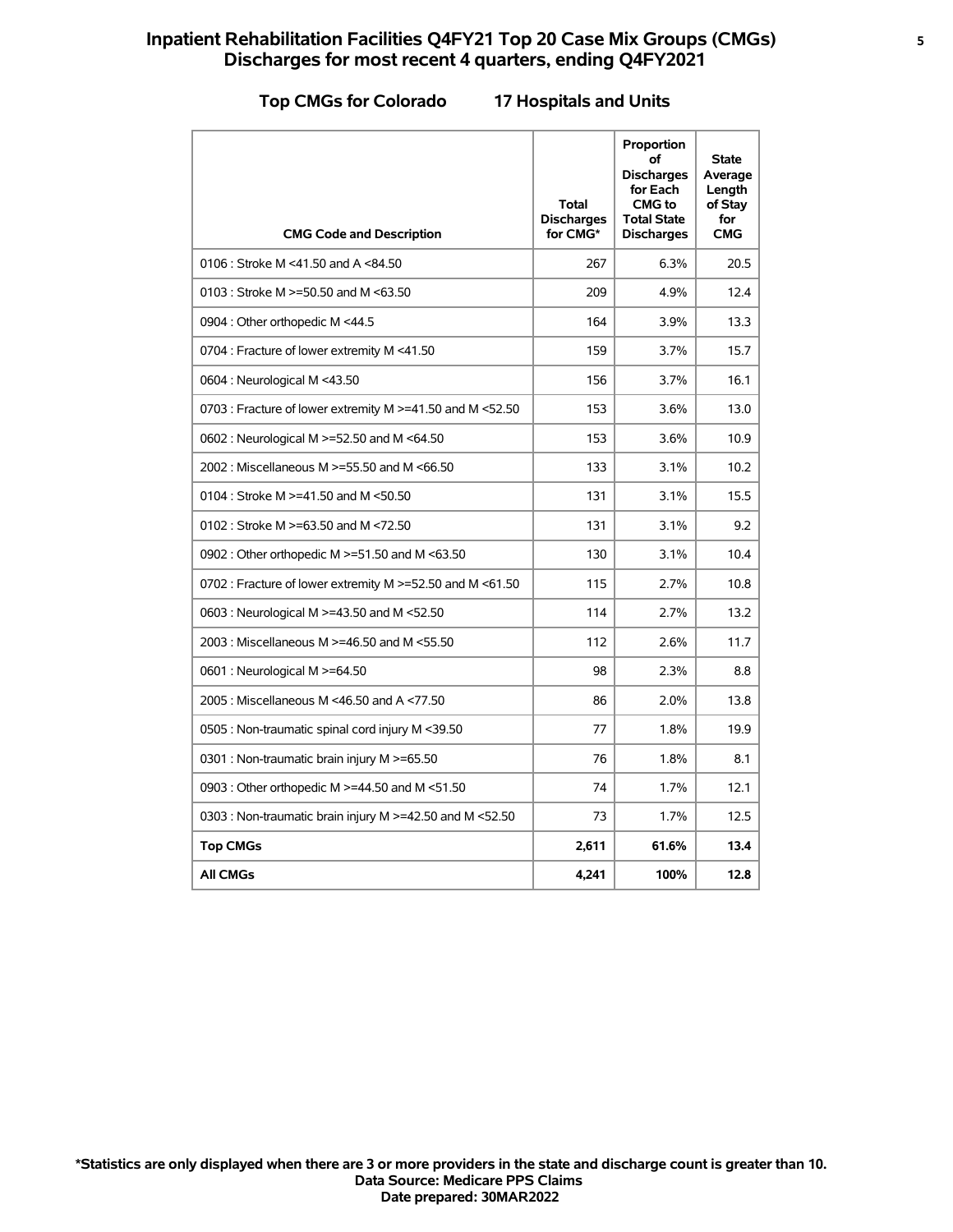# **Inpatient Rehabilitation Facilities Q4FY21 Top 20 Case Mix Groups (CMGs) <sup>6</sup> Discharges for most recent 4 quarters, ending Q4FY2021**

### **Top CMGs for Connecticut 7 Hospitals and Units**

| <b>CMG Code and Description</b>                                | <b>Total</b><br><b>Discharges</b><br>for CMG* | Proportion<br>οf<br><b>Discharges</b><br>for Each<br><b>CMG</b> to<br><b>Total State</b><br><b>Discharges</b> | <b>State</b><br>Average<br>Length<br>of Stay<br>for<br><b>CMG</b> |
|----------------------------------------------------------------|-----------------------------------------------|---------------------------------------------------------------------------------------------------------------|-------------------------------------------------------------------|
| 0103 : Stroke M >=50.50 and M <63.50                           | 109                                           | 8.6%                                                                                                          | 12.3                                                              |
| 0106 : Stroke M <41.50 and A <84.50                            | 91                                            | 7.2%                                                                                                          | 20.7                                                              |
| 0104 : Stroke M >=41.50 and M <50.50                           | 78                                            | 6.1%                                                                                                          | 14.8                                                              |
| 0703 : Fracture of lower extremity M >=41.50 and M <52.50      | 56                                            | 4.4%                                                                                                          | 13.4                                                              |
| 0704 : Fracture of lower extremity M <41.50                    | 53                                            | 4.2%                                                                                                          | 14.1                                                              |
| 0102: Stroke M >=63.50 and M <72.50                            | 49                                            | 3.9%                                                                                                          | 9.2                                                               |
| 2002 : Miscellaneous M >=55.50 and M <66.50                    | 46                                            | 3.6%                                                                                                          | 10.1                                                              |
| 0105 : Stroke M <41.50 and A >=84.50                           | 41                                            | 3.2%                                                                                                          | 17.0                                                              |
| 0702 : Fracture of lower extremity M $\ge$ =52.50 and M <61.50 | 40                                            | 3.2%                                                                                                          | 11.2                                                              |
| 2005 : Miscellaneous M <46.50 and A <77.50                     | 33                                            | 2.6%                                                                                                          | 14.5                                                              |
| 2003 : Miscellaneous M >=46.50 and M <55.50                    | 32                                            | 2.5%                                                                                                          | 13.2                                                              |
| 0302 : Non-traumatic brain injury M >=52.50 and M <65.50       | 30                                            | 2.4%                                                                                                          | 10.1                                                              |
| 0602 : Neurological M >=52.50 and M <64.50                     | 29                                            | 2.3%                                                                                                          | 10.1                                                              |
| 0902 : Other orthopedic M >=51.50 and M <63.50                 | 28                                            | 2.2%                                                                                                          | 9.8                                                               |
| 2004 : Miscellaneous M <46.50 and A >=77.50                    | 27                                            | 2.1%                                                                                                          | 14.4                                                              |
| 0604 : Neurological M <43.50                                   | 25                                            | 2.0%                                                                                                          | 16.1                                                              |
| 0603 : Neurological M >=43.50 and M <52.50                     | 25                                            | 2.0%                                                                                                          | 13.0                                                              |
| 0504 : Non-traumatic spinal cord injury M >=39.50 and M <48.50 | 23                                            | 1.8%                                                                                                          | 14.0                                                              |
| 0204 : Traumatic brain injury M $\ge$ =35.50 and M <49.50      | 23                                            | 1.8%                                                                                                          | 14.7                                                              |
| 0203 : Traumatic brain injury M $\ge$ =49.50 and M <61.50      | 21                                            | 1.7%                                                                                                          | 12.1                                                              |
| <b>Top CMGs</b>                                                | 859                                           | 67.7%                                                                                                         | 13.7                                                              |
| All CMGs                                                       | 1,269                                         | 100%                                                                                                          | 13.1                                                              |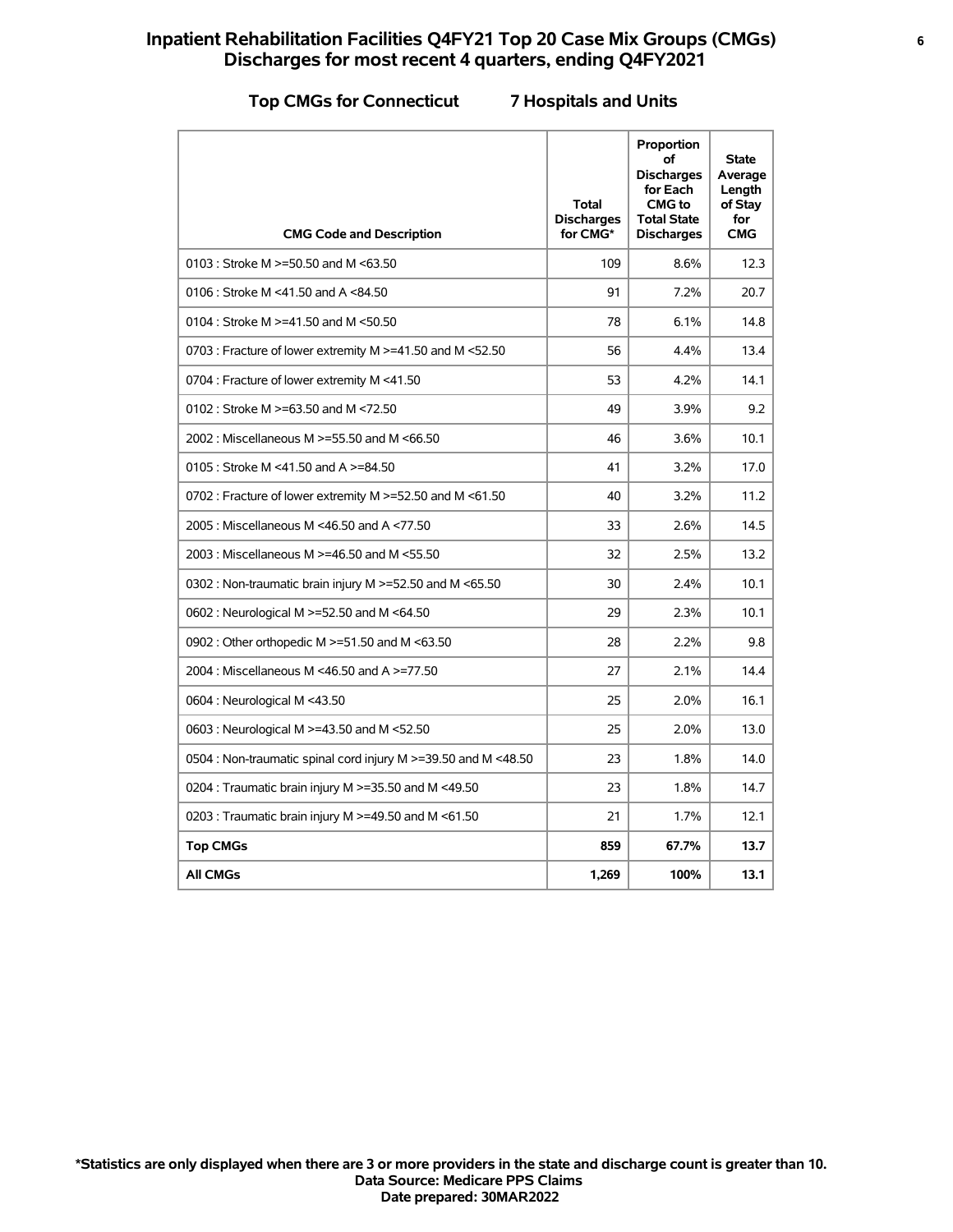# **Inpatient Rehabilitation Facilities Q4FY21 Top 20 Case Mix Groups (CMGs) <sup>7</sup> Discharges for most recent 4 quarters, ending Q4FY2021**

### **Top CMGs for Delaware 4 Hospitals and Units**

| <b>CMG Code and Description</b>                           | <b>Total</b><br><b>Discharges</b><br>for CMG* | Proportion<br>οf<br><b>Discharges</b><br>for Each<br>CMG to<br><b>Total State</b><br><b>Discharges</b> | <b>State</b><br>Average<br>Length<br>of Stay<br>for<br><b>CMG</b> |
|-----------------------------------------------------------|-----------------------------------------------|--------------------------------------------------------------------------------------------------------|-------------------------------------------------------------------|
| 0602 : Neurological M >=52.50 and M <64.50                | 148                                           | 5.2%                                                                                                   | 10.2                                                              |
| 0703 : Fracture of lower extremity M >=41.50 and M <52.50 | 147                                           | 5.2%                                                                                                   | 12.5                                                              |
| 0103 : Stroke M $>=$ 50.50 and M $\leq$ 63.50             | 126                                           | 4.5%                                                                                                   | 10.9                                                              |
| 0106 : Stroke M <41.50 and A <84.50                       | 118                                           | 4.2%                                                                                                   | 17.2                                                              |
| 0604 : Neurological M <43.50                              | 118                                           | 4.2%                                                                                                   | 13.3                                                              |
| 2002 : Miscellaneous M >=55.50 and M <66.50               | 109                                           | 3.9%                                                                                                   | 9.2                                                               |
| 0902 : Other orthopedic M >=51.50 and M <63.50            | 108                                           | 3.8%                                                                                                   | 9.8                                                               |
| 2003 : Miscellaneous M >=46.50 and M <55.50               | 106                                           | 3.8%                                                                                                   | 10.8                                                              |
| 0603 : Neurological M >=43.50 and M <52.50                | 103                                           | 3.6%                                                                                                   | 11.2                                                              |
| 0704 : Fracture of lower extremity M <41.50               | 93                                            | 3.3%                                                                                                   | 14.1                                                              |
| 0903 : Other orthopedic M >=44.50 and M <51.50            | 86                                            | 3.0%                                                                                                   | 11.3                                                              |
| 0102 : Stroke M >=63.50 and M <72.50                      | 86                                            | 3.0%                                                                                                   | 8.8                                                               |
| 0702 : Fracture of lower extremity M >=52.50 and M <61.50 | 86                                            | 3.0%                                                                                                   | 10.3                                                              |
| 0104 : Stroke M >=41.50 and M <50.50                      | 84                                            | 3.0%                                                                                                   | 12.8                                                              |
| 0904 : Other orthopedic M <44.5                           | 84                                            | 3.0%                                                                                                   | 12.4                                                              |
| 0302 : Non-traumatic brain injury M >=52.50 and M <65.50  | 69                                            | 2.4%                                                                                                   | 9.9                                                               |
| 0601 : Neurological M >=64.50                             | 67                                            | 2.4%                                                                                                   | 8.0                                                               |
| 2001 : Miscellaneous M >=66.50                            | 60                                            | 2.1%                                                                                                   | 7.8                                                               |
| 0303 : Non-traumatic brain injury M >=42.50 and M <52.50  | 53                                            | 1.9%                                                                                                   | 11.8                                                              |
| 1402 : Cardiac M >=55.50 and M <68.50                     | 52                                            | 1.8%                                                                                                   | 9.4                                                               |
| <b>Top CMGs</b>                                           | 1,903                                         | 67.4%                                                                                                  | 11.3                                                              |
| <b>All CMGs</b>                                           | 2,825                                         | 100%                                                                                                   | 11.1                                                              |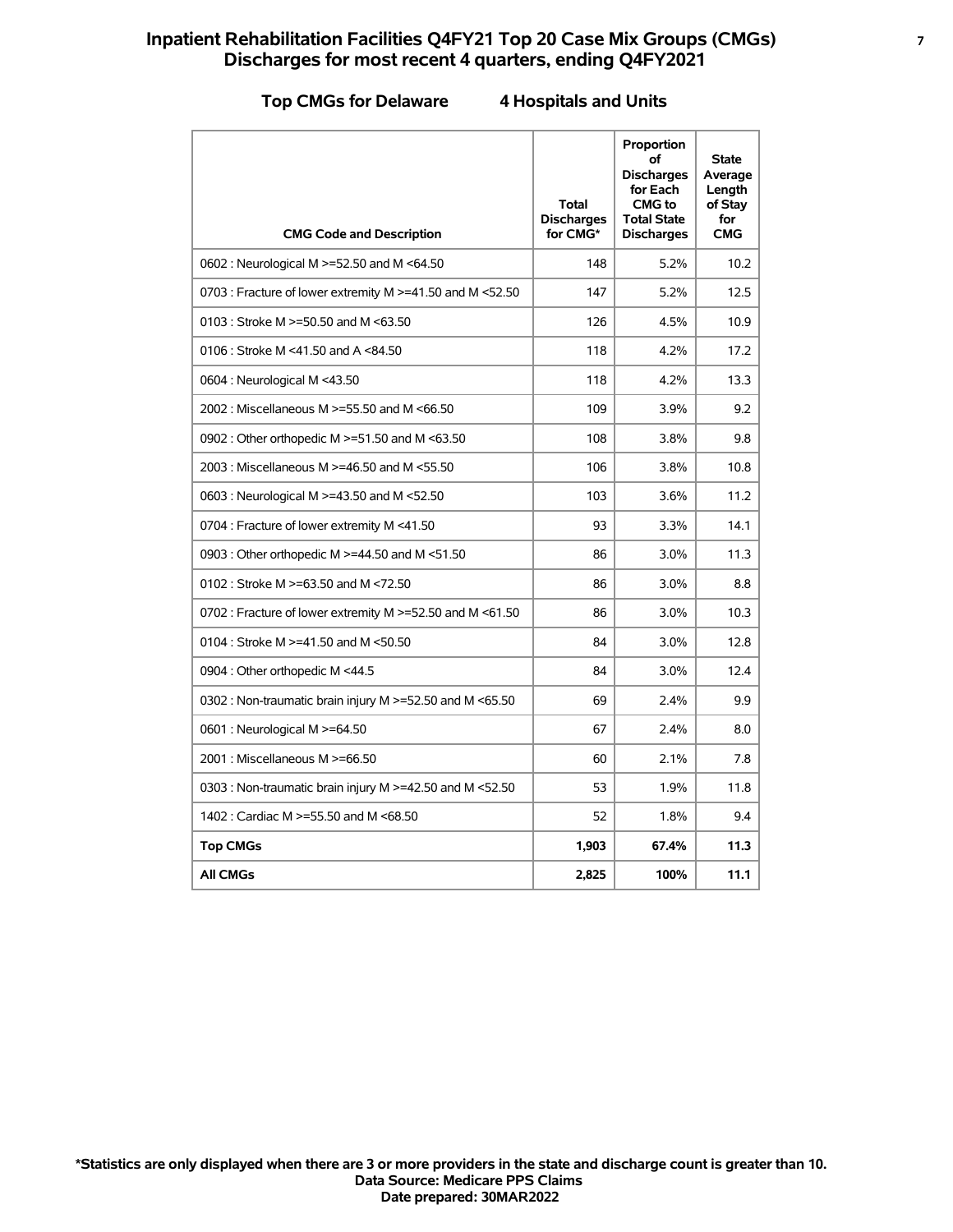# **Inpatient Rehabilitation Facilities Q4FY21 Top 20 Case Mix Groups (CMGs) <sup>8</sup> Discharges for most recent 4 quarters, ending Q4FY2021**

### **Top CMGs for Florida 57 Hospitals and Units**

| <b>CMG Code and Description</b>                           | Total<br><b>Discharges</b><br>for CMG* | Proportion<br>of<br><b>Discharges</b><br>for Each<br><b>CMG</b> to<br><b>Total State</b><br><b>Discharges</b> | <b>State</b><br>Average<br>Length<br>of Stay<br>for<br><b>CMG</b> |
|-----------------------------------------------------------|----------------------------------------|---------------------------------------------------------------------------------------------------------------|-------------------------------------------------------------------|
| 0704 : Fracture of lower extremity M <41.50               | 1,896                                  | 6.2%                                                                                                          | 14.8                                                              |
| 0604 : Neurological M <43.50                              | 1.774                                  | 5.8%                                                                                                          | 14.7                                                              |
| 0106 : Stroke M <41.50 and A <84.50                       | 1,627                                  | 5.3%                                                                                                          | 18.9                                                              |
| 2004 : Miscellaneous M <46.50 and A >=77.50               | 1,425                                  | 4.7%                                                                                                          | 13.0                                                              |
| 2003 : Miscellaneous M >=46.50 and M <55.50               | 1,340                                  | 4.4%                                                                                                          | 11.8                                                              |
| 0703 : Fracture of lower extremity M >=41.50 and M <52.50 | 1,249                                  | 4.1%                                                                                                          | 13.1                                                              |
| 2002 : Miscellaneous M >=55.50 and M <66.50               | 1,204                                  | 3.9%                                                                                                          | 10.4                                                              |
| 0904 : Other orthopedic M <44.5                           | 1,089                                  | 3.6%                                                                                                          | 13.7                                                              |
| 2005: Miscellaneous M <46.50 and A <77.50                 | 1,076                                  | 3.5%                                                                                                          | 13.5                                                              |
| 0103 : Stroke M $>=$ 50.50 and M < 63.50                  | 996                                    | 3.3%                                                                                                          | 12.0                                                              |
| 0603 : Neurological M >=43.50 and M <52.50                | 927                                    | 3.0%                                                                                                          | 12.8                                                              |
| 0602 : Neurological M >=52.50 and M <64.50                | 858                                    | 2.8%                                                                                                          | 10.8                                                              |
| 1404 : Cardiac M <45.50                                   | 769                                    | 2.5%                                                                                                          | 13.2                                                              |
| 0104 : Stroke M $>=$ 41.50 and M $<$ 50.50                | 767                                    | 2.5%                                                                                                          | 15.0                                                              |
| 1403 : Cardiac M >=45.50 and M <55.50                     | 711                                    | 2.3%                                                                                                          | 11.5                                                              |
| 0902 : Other orthopedic M >=51.50 and M <63.50            | 671                                    | 2.2%                                                                                                          | 10.6                                                              |
| 1402 : Cardiac M >=55.50 and M <68.50                     | 648                                    | 2.1%                                                                                                          | 9.7                                                               |
| 0903 : Other orthopedic M >=44.50 and M <51.50            | 610                                    | 2.0%                                                                                                          | 12.2                                                              |
| 0305 : Non-traumatic brain injury M <42.50 and A <78.50   | 591                                    | 1.9%                                                                                                          | 14.5                                                              |
| 0303 : Non-traumatic brain injury M >=42.50 and M <52.50  | 586                                    | 1.9%                                                                                                          | 12.3                                                              |
| <b>Top CMGs</b>                                           | 20,814                                 | 67.9%                                                                                                         | 13.3                                                              |
| <b>All CMGs</b>                                           | 30,640                                 | 100%                                                                                                          | 12.9                                                              |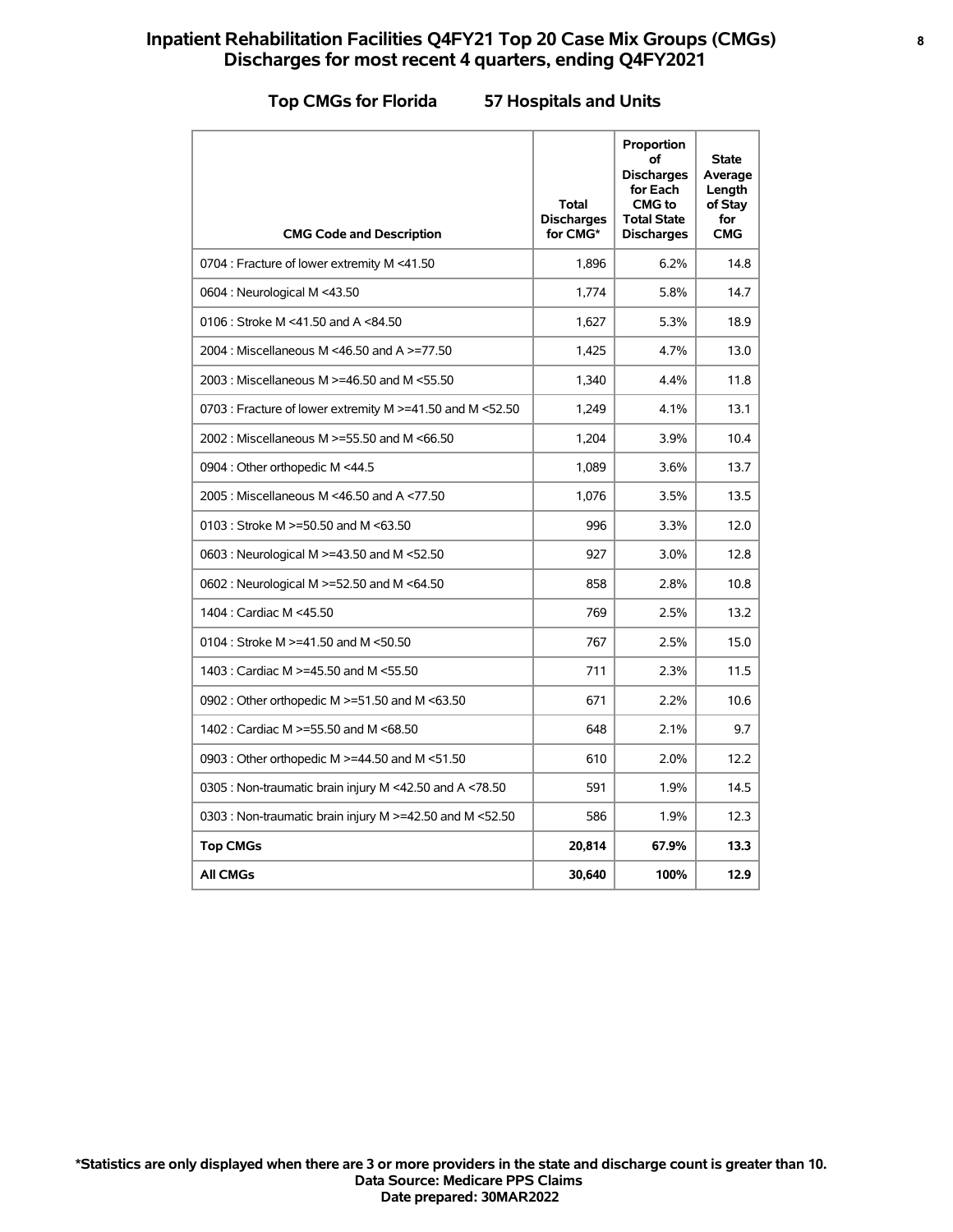# **Inpatient Rehabilitation Facilities Q4FY21 Top 20 Case Mix Groups (CMGs) <sup>9</sup> Discharges for most recent 4 quarters, ending Q4FY2021**

### **Top CMGs for Georgia 29 Hospitals and Units**

| <b>CMG Code and Description</b>                           | <b>Total</b><br><b>Discharges</b><br>for CMG* | Proportion<br>οf<br><b>Discharges</b><br>for Each<br><b>CMG</b> to<br><b>Total State</b><br><b>Discharges</b> | <b>State</b><br>Average<br>Length<br>of Stay<br>for<br><b>CMG</b> |
|-----------------------------------------------------------|-----------------------------------------------|---------------------------------------------------------------------------------------------------------------|-------------------------------------------------------------------|
| 0106 : Stroke M <41.50 and A <84.50                       | 544                                           | 6.3%                                                                                                          | 18.0                                                              |
| 0604 : Neurological M <43.50                              | 498                                           | 5.8%                                                                                                          | 13.5                                                              |
| 0704 : Fracture of lower extremity M <41.50               | 460                                           | 5.3%                                                                                                          | 14.6                                                              |
| 0703 : Fracture of lower extremity M >=41.50 and M <52.50 | 383                                           | 4.4%                                                                                                          | 12.9                                                              |
| 0103 : Stroke M $>=$ 50.50 and M $\leq$ 63.50             | 360                                           | 4.2%                                                                                                          | 12.1                                                              |
| 2005: Miscellaneous M <46.50 and A <77.50                 | 348                                           | 4.0%                                                                                                          | 13.4                                                              |
| 2003 : Miscellaneous M >=46.50 and M <55.50               | 339                                           | 3.9%                                                                                                          | 11.7                                                              |
| 2002 : Miscellaneous M >=55.50 and M <66.50               | 325                                           | 3.8%                                                                                                          | 10.4                                                              |
| 2004 : Miscellaneous M <46.50 and A >=77.50               | 315                                           | 3.7%                                                                                                          | 12.9                                                              |
| 0602 : Neurological M >=52.50 and M <64.50                | 308                                           | 3.6%                                                                                                          | 10.5                                                              |
| 0104 : Stroke M >=41.50 and M <50.50                      | 285                                           | 3.3%                                                                                                          | 14.5                                                              |
| 0603 : Neurological M >=43.50 and M <52.50                | 272                                           | 3.2%                                                                                                          | 12.2                                                              |
| 0904 : Other orthopedic M <44.5                           | 202                                           | 2.3%                                                                                                          | 13.1                                                              |
| 0702 : Fracture of lower extremity M >=52.50 and M <61.50 | 180                                           | 2.1%                                                                                                          | 10.9                                                              |
| 0601 : Neurological M >=64.50                             | 179                                           | 2.1%                                                                                                          | 8.3                                                               |
| 2001 : Miscellaneous M >=66.50                            | 174                                           | 2.0%                                                                                                          | 8.0                                                               |
| 0302 : Non-traumatic brain injury M >=52.50 and M <65.50  | 167                                           | 1.9%                                                                                                          | 10.7                                                              |
| 0102 : Stroke M $> = 63.50$ and M $< 72.50$               | 159                                           | 1.8%                                                                                                          | 9.4                                                               |
| 1404 : Cardiac M <45.50                                   | 152                                           | 1.8%                                                                                                          | 13.2                                                              |
| 1004 : Amputation lower extremity M <47.50                | 152                                           | 1.8%                                                                                                          | 13.8                                                              |
| <b>Top CMGs</b>                                           | 5,802                                         | 67.4%                                                                                                         | 12.8                                                              |
| <b>All CMGs</b>                                           | 8,612                                         | 100%                                                                                                          | 12.6                                                              |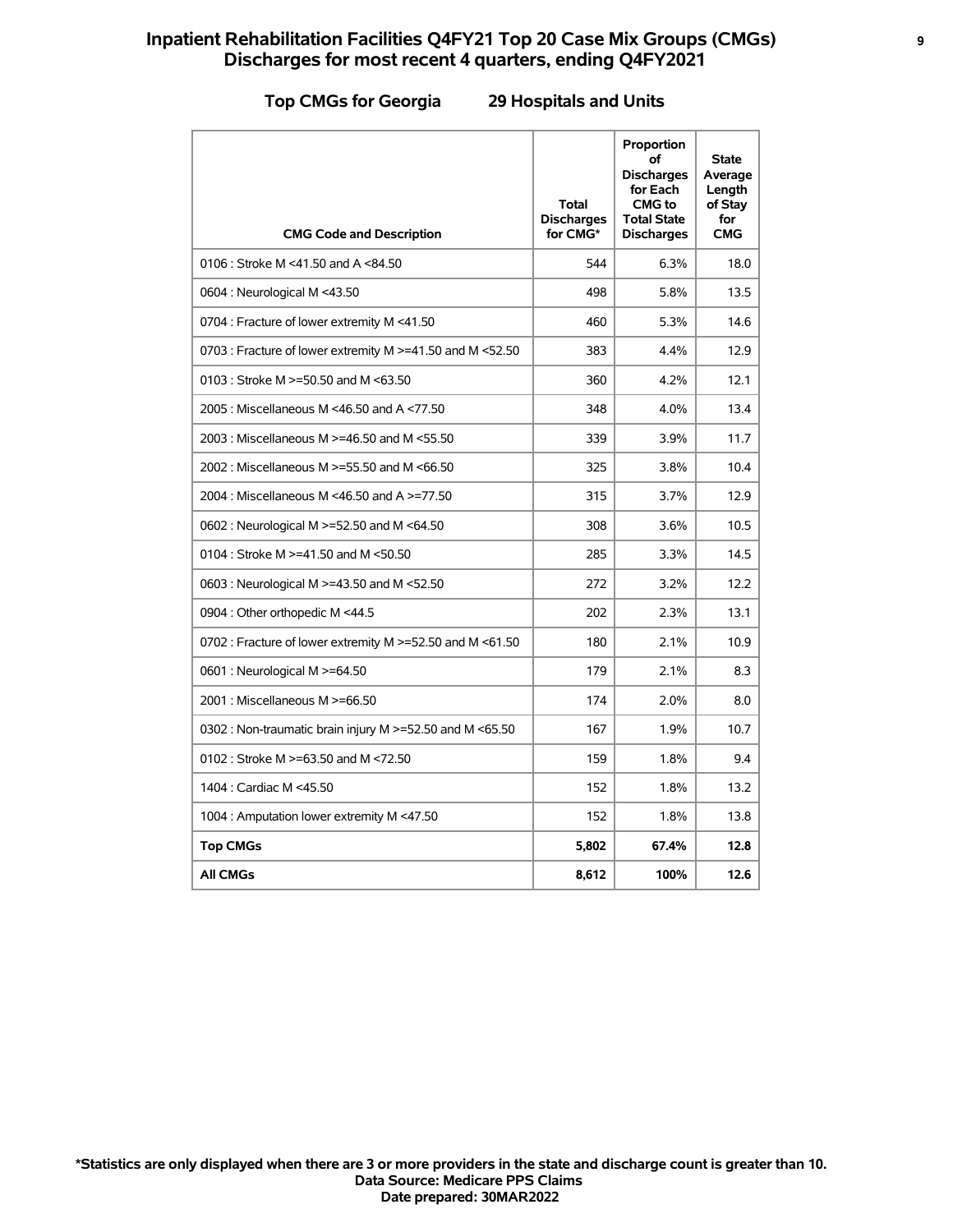# **Inpatient Rehabilitation Facilities Q4FY21 Top 20 Case Mix Groups (CMGs) <sup>10</sup> Discharges for most recent 4 quarters, ending Q4FY2021**

### **Top CMGs for Iowa 17 Hospitals and Units**

| <b>CMG Code and Description</b>                           | <b>Total</b><br><b>Discharges</b><br>for CMG* | Proportion<br>οf<br><b>Discharges</b><br>for Each<br>CMG to<br><b>Total State</b><br><b>Discharges</b> | <b>State</b><br>Average<br>Length<br>of Stay<br>for<br><b>CMG</b> |
|-----------------------------------------------------------|-----------------------------------------------|--------------------------------------------------------------------------------------------------------|-------------------------------------------------------------------|
| 2002 : Miscellaneous M >=55.50 and M <66.50               | 221                                           | 6.4%                                                                                                   | 9.9                                                               |
| 0106 : Stroke M <41.50 and A <84.50                       | 215                                           | 6.2%                                                                                                   | 21.0                                                              |
| 0103 : Stroke M $>=$ 50.50 and M $\leq$ 63.50             | 192                                           | 5.6%                                                                                                   | 12.8                                                              |
| 2001 : Miscellaneous M >=66.50                            | 175                                           | 5.1%                                                                                                   | 8.3                                                               |
| 0102 : Stroke M >=63.50 and M <72.50                      | 173                                           | 5.0%                                                                                                   | 10.3                                                              |
| 2003 : Miscellaneous M >=46.50 and M <55.50               | 164                                           | 4.7%                                                                                                   | 11.7                                                              |
| 2005: Miscellaneous M <46.50 and A <77.50                 | 107                                           | 3.1%                                                                                                   | 12.8                                                              |
| 0104 : Stroke M >=41.50 and M <50.50                      | 101                                           | 2.9%                                                                                                   | 16.1                                                              |
| 0902 : Other orthopedic M >=51.50 and M <63.50            | 89                                            | 2.6%                                                                                                   | 9.8                                                               |
| 0602 : Neurological M >=52.50 and M <64.50                | 87                                            | 2.5%                                                                                                   | 9.9                                                               |
| 0702 : Fracture of lower extremity M >=52.50 and M <61.50 | 86                                            | 2.5%                                                                                                   | 9.9                                                               |
| 0703 : Fracture of lower extremity M >=41.50 and M <52.50 | 84                                            | 2.4%                                                                                                   | 12.6                                                              |
| 0101 : Stroke M >=72.50                                   | 83                                            | 2.4%                                                                                                   | 7.4                                                               |
| 0704 : Fracture of lower extremity M <41.50               | 82                                            | 2.4%                                                                                                   | 15.3                                                              |
| 2004 : Miscellaneous M <46.50 and A >=77.50               | 81                                            | 2.3%                                                                                                   | 11.5                                                              |
| 0604 : Neurological M <43.50                              | 80                                            | 2.3%                                                                                                   | 15.1                                                              |
| 1402 : Cardiac M >=55.50 and M <68.50                     | 73                                            | 2.1%                                                                                                   | 9.6                                                               |
| 0904 : Other orthopedic M <44.5                           | 72                                            | 2.1%                                                                                                   | 13.9                                                              |
| 0601 : Neurological M >=64.50                             | 68                                            | 2.0%                                                                                                   | 8.9                                                               |
| 0105 : Stroke M <41.50 and A >=84.50                      | 55                                            | 1.6%                                                                                                   | 16.8                                                              |
| <b>Top CMGs</b>                                           | 2,288                                         | 66.2%                                                                                                  | 12.3                                                              |
| <b>All CMGs</b>                                           | 3,458                                         | 100%                                                                                                   | 12.3                                                              |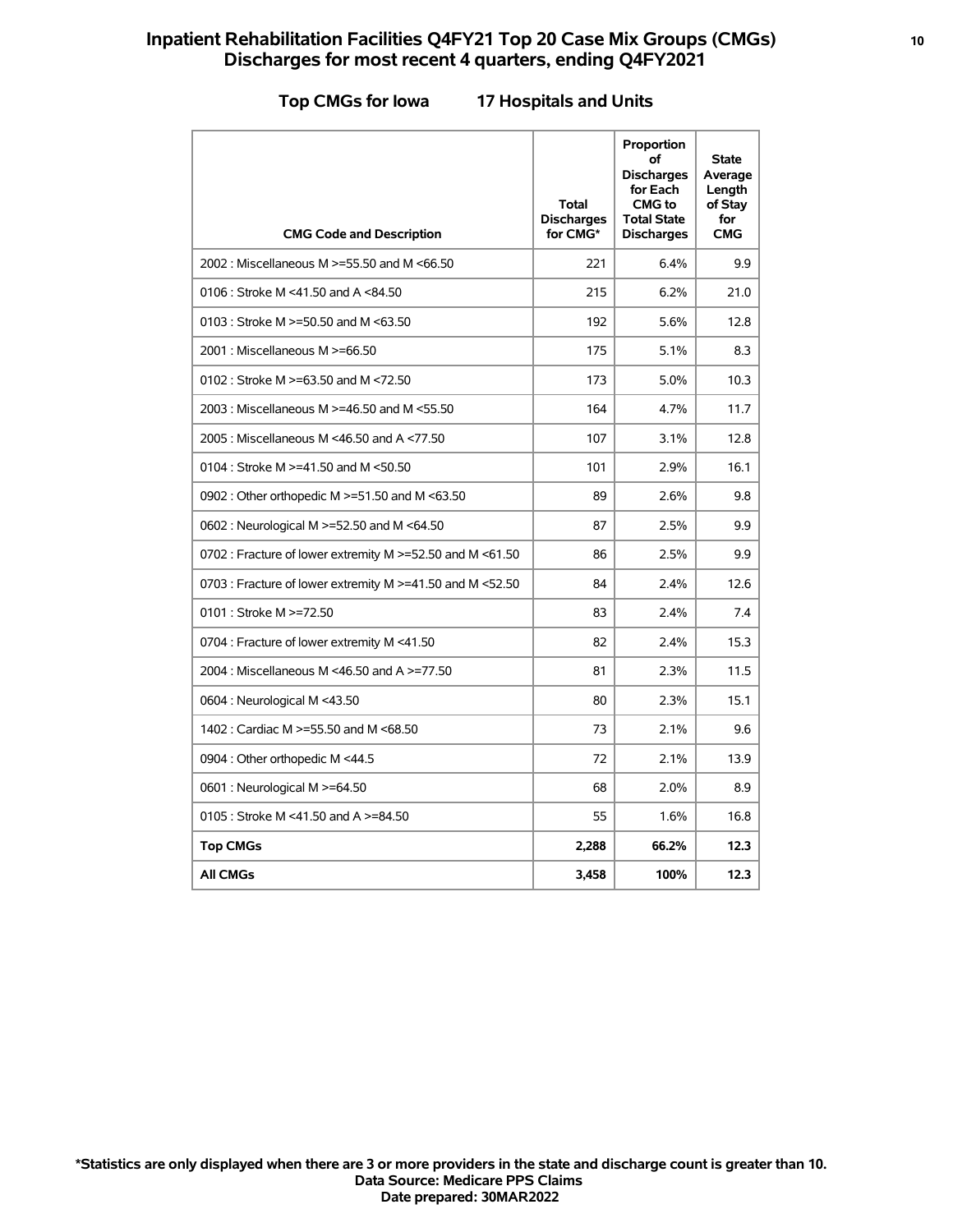# **Inpatient Rehabilitation Facilities Q4FY21 Top 20 Case Mix Groups (CMGs) <sup>11</sup> Discharges for most recent 4 quarters, ending Q4FY2021**

### **Top CMGs for Idaho 6 Hospitals and Units**

| <b>CMG Code and Description</b>                           | Total<br><b>Discharges</b><br>for CMG* | Proportion<br>Ωf<br><b>Discharges</b><br>for Each<br><b>CMG</b> to<br><b>Total State</b><br><b>Discharges</b> | <b>State</b><br>Average<br>Length<br>of Stay<br>for<br><b>CMG</b> |
|-----------------------------------------------------------|----------------------------------------|---------------------------------------------------------------------------------------------------------------|-------------------------------------------------------------------|
| 0106 : Stroke M <41.50 and A <84.50                       | 99                                     | 7.1%                                                                                                          | 20.5                                                              |
| 0103 : Stroke M $>=$ 50.50 and M < 63.50                  | 81                                     | 5.8%                                                                                                          | 12.2                                                              |
| 2002 : Miscellaneous M >=55.50 and M <66.50               | 75                                     | 5.4%                                                                                                          | 10.4                                                              |
| 0104 : Stroke M >=41.50 and M <50.50                      | 61                                     | 4.4%                                                                                                          | 17.0                                                              |
| 0102 : Stroke M >=63.50 and M <72.50                      | 58                                     | 4.1%                                                                                                          | 9.3                                                               |
| 2003 : Miscellaneous M >=46.50 and M <55.50               | 55                                     | 3.9%                                                                                                          | 11.5                                                              |
| 2001 : Miscellaneous M >=66.50                            | 50                                     | 3.6%                                                                                                          | 7.6                                                               |
| 0703 : Fracture of lower extremity M >=41.50 and M <52.50 | 49                                     | 3.5%                                                                                                          | 12.4                                                              |
| 0101 : Stroke M >=72.50                                   | 45                                     | 3.2%                                                                                                          | 7.2                                                               |
| 0704 : Fracture of lower extremity M <41.50               | 42                                     | 3.0%                                                                                                          | 15.4                                                              |
| 1402 : Cardiac M >=55.50 and M <68.50                     | 35                                     | 2.5%                                                                                                          | 8.2                                                               |
| 2005: Miscellaneous M <46.50 and A <77.50                 | 34                                     | 2.4%                                                                                                          | 12.7                                                              |
| 0904 : Other orthopedic M <44.5                           | 34                                     | 2.4%                                                                                                          | 12.9                                                              |
| 0604 : Neurological M <43.50                              | 32                                     | 2.3%                                                                                                          | 15.8                                                              |
| 0701 : Fracture of lower extremity M >=61.50              | 32                                     | 2.3%                                                                                                          | 8.3                                                               |
| 2004 : Miscellaneous M <46.50 and A >=77.50               | 30                                     | 2.1%                                                                                                          | 16.2                                                              |
| 0902 : Other orthopedic M >=51.50 and M <63.50            | 27                                     | 1.9%                                                                                                          | 11.0                                                              |
| 0105 : Stroke M <41.50 and A >=84.50                      | 27                                     | 1.9%                                                                                                          | 13.3                                                              |
| 0702 : Fracture of lower extremity M >=52.50 and M <61.50 | 25                                     | 1.8%                                                                                                          | 10.6                                                              |
| 1401 : Cardiac M >=68.50                                  | 23                                     | 1.6%                                                                                                          | 7.1                                                               |
| <b>Top CMGs</b>                                           | 914                                    | 65.3%                                                                                                         | 12.6                                                              |
| <b>All CMGs</b>                                           | 1,399                                  | 100%                                                                                                          | 12.4                                                              |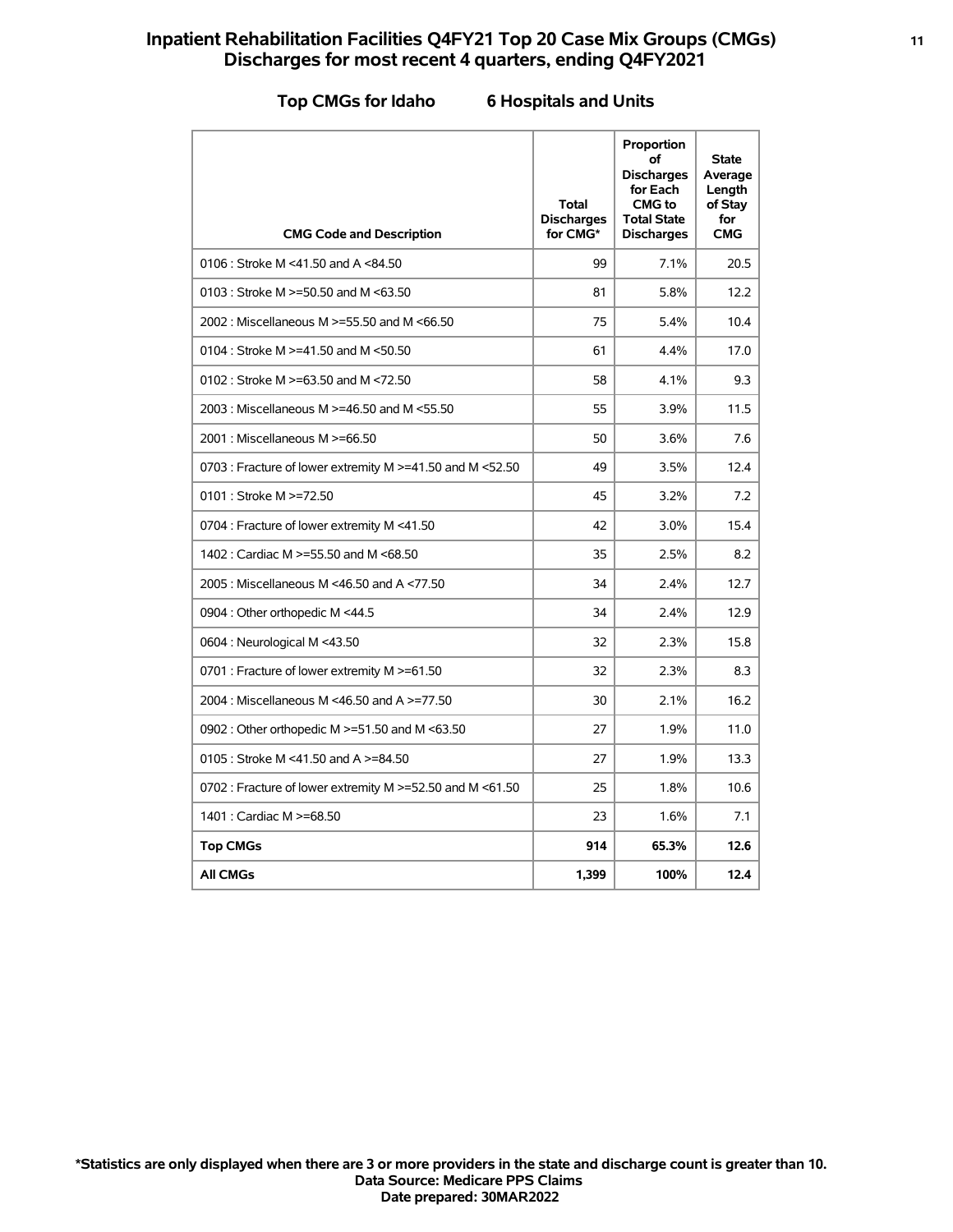# **Inpatient Rehabilitation Facilities Q4FY21 Top 20 Case Mix Groups (CMGs) <sup>12</sup> Discharges for most recent 4 quarters, ending Q4FY2021**

### **Top CMGs for Illinois 41 Hospitals and Units**

| <b>CMG Code and Description</b>                           | Total<br><b>Discharges</b><br>for CMG* | Proportion<br>of<br><b>Discharges</b><br>for Each<br><b>CMG</b> to<br><b>Total State</b><br><b>Discharges</b> | <b>State</b><br>Average<br>Length<br>of Stay<br>for<br><b>CMG</b> |
|-----------------------------------------------------------|----------------------------------------|---------------------------------------------------------------------------------------------------------------|-------------------------------------------------------------------|
| 0106 : Stroke M <41.50 and A <84.50                       | 971                                    | 7.9%                                                                                                          | 19.3                                                              |
| 0103 : Stroke M $>=$ 50.50 and M $\leq$ 63.50             | 636                                    | 5.2%                                                                                                          | 13.0                                                              |
| 0604 : Neurological M <43.50                              | 627                                    | 5.1%                                                                                                          | 15.8                                                              |
| 2005: Miscellaneous M <46.50 and A <77.50                 | 558                                    | 4.5%                                                                                                          | 15.4                                                              |
| 2003 : Miscellaneous M >=46.50 and M <55.50               | 538                                    | 4.4%                                                                                                          | 12.5                                                              |
| 0104 : Stroke M >=41.50 and M <50.50                      | 501                                    | 4.1%                                                                                                          | 15.5                                                              |
| 2004 : Miscellaneous M <46.50 and A >=77.50               | 483                                    | 3.9%                                                                                                          | 14.1                                                              |
| 2002 : Miscellaneous M >=55.50 and M <66.50               | 482                                    | 3.9%                                                                                                          | 10.9                                                              |
| 0704 : Fracture of lower extremity M <41.50               | 432                                    | 3.5%                                                                                                          | 15.4                                                              |
| 0703 : Fracture of lower extremity M >=41.50 and M <52.50 | 371                                    | 3.0%                                                                                                          | 14.1                                                              |
| 0602 : Neurological M >=52.50 and M <64.50                | 346                                    | 2.8%                                                                                                          | 11.1                                                              |
| 0603 : Neurological M >=43.50 and M <52.50                | 328                                    | 2.7%                                                                                                          | 13.0                                                              |
| 0102 : Stroke M $> = 63.50$ and M $< 72.50$               | 303                                    | 2.5%                                                                                                          | 10.1                                                              |
| 0302 : Non-traumatic brain injury M >=52.50 and M <65.50  | 285                                    | 2.3%                                                                                                          | 11.5                                                              |
| 0904 : Other orthopedic M <44.5                           | 282                                    | 2.3%                                                                                                          | 15.4                                                              |
| 1404 : Cardiac M <45.50                                   | 276                                    | 2.2%                                                                                                          | 14.4                                                              |
| 0305 : Non-traumatic brain injury M <42.50 and A <78.50   | 270                                    | 2.2%                                                                                                          | 15.3                                                              |
| 0303 : Non-traumatic brain injury M >=42.50 and M <52.50  | 260                                    | 2.1%                                                                                                          | 13.2                                                              |
| 0105 : Stroke M <41.50 and A >=84.50                      | 258                                    | 2.1%                                                                                                          | 17.4                                                              |
| 1403 : Cardiac M >=45.50 and M <55.50                     | 233                                    | 1.9%                                                                                                          | 12.1                                                              |
| <b>Top CMGs</b>                                           | 8.440                                  | 68.4%                                                                                                         | 14.4                                                              |
| <b>All CMGs</b>                                           | 12,345                                 | 100%                                                                                                          | 14.0                                                              |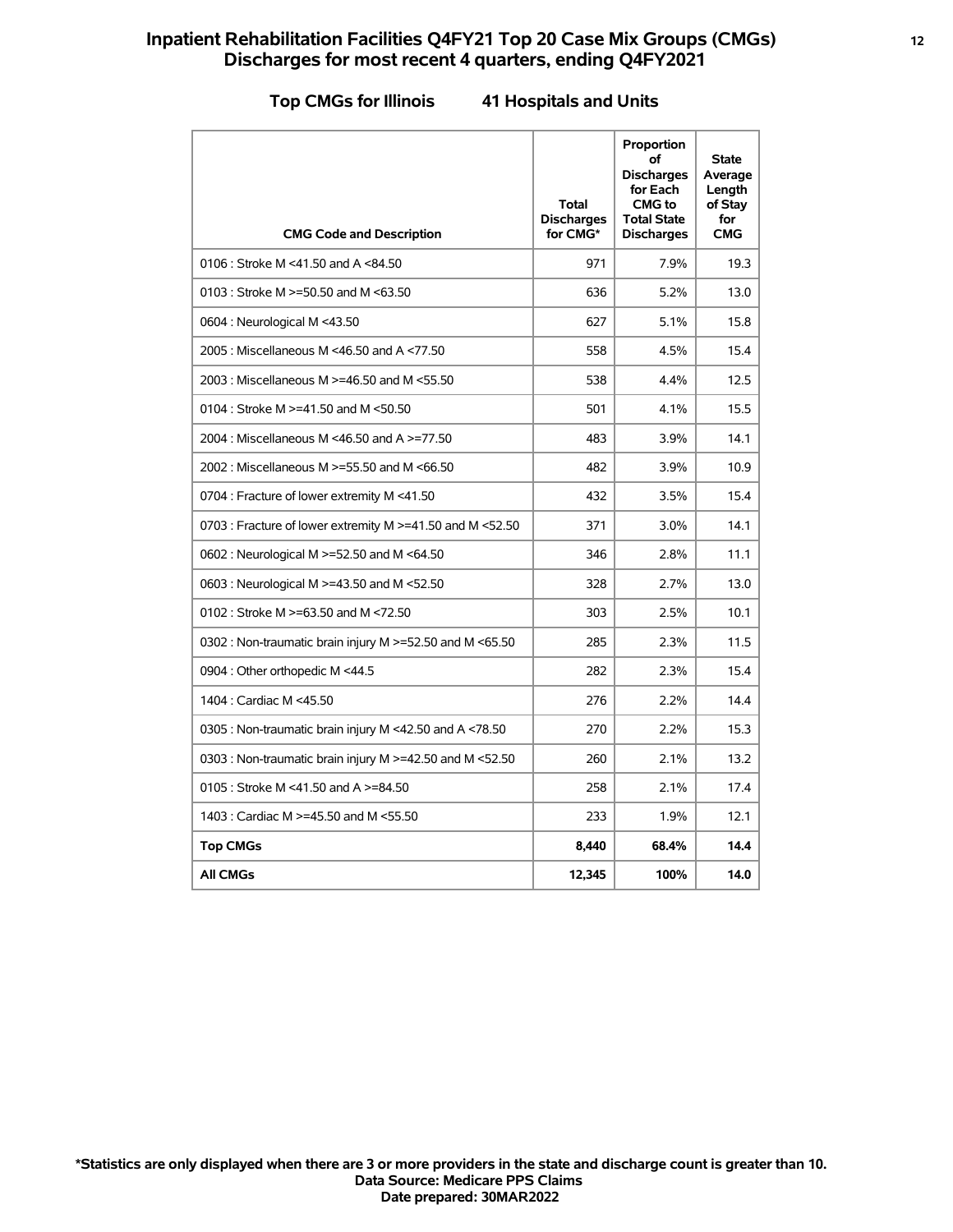# **Inpatient Rehabilitation Facilities Q4FY21 Top 20 Case Mix Groups (CMGs) <sup>13</sup> Discharges for most recent 4 quarters, ending Q4FY2021**

### **Top CMGs for Indiana 36 Hospitals and Units**

| <b>CMG Code and Description</b>                           | Total<br><b>Discharges</b><br>for CMG* | Proportion<br>of<br><b>Discharges</b><br>for Each<br><b>CMG</b> to<br><b>Total State</b><br><b>Discharges</b> | <b>State</b><br>Average<br>Length<br>of Stay<br>for<br><b>CMG</b> |
|-----------------------------------------------------------|----------------------------------------|---------------------------------------------------------------------------------------------------------------|-------------------------------------------------------------------|
| 0106 : Stroke M <41.50 and A <84.50                       | 644                                    | 6.0%                                                                                                          | 18.9                                                              |
| 2002 : Miscellaneous M >=55.50 and M <66.50               | 579                                    | 5.4%                                                                                                          | 10.1                                                              |
| 0604 : Neurological M <43.50                              | 549                                    | 5.1%                                                                                                          | 14.5                                                              |
| 2003 : Miscellaneous M >=46.50 and M <55.50               | 544                                    | 5.1%                                                                                                          | 11.1                                                              |
| 0103 : Stroke M >=50.50 and M <63.50                      | 523                                    | 4.9%                                                                                                          | 12.4                                                              |
| 2005 : Miscellaneous M <46.50 and A <77.50                | 402                                    | 3.7%                                                                                                          | 12.9                                                              |
| 0603 : Neurological M >=43.50 and M <52.50                | 394                                    | 3.7%                                                                                                          | 12.6                                                              |
| 0602 : Neurological M >=52.50 and M <64.50                | 386                                    | 3.6%                                                                                                          | 10.8                                                              |
| 0704 : Fracture of lower extremity M <41.50               | 354                                    | 3.3%                                                                                                          | 14.7                                                              |
| 0104 : Stroke M >=41.50 and M <50.50                      | 332                                    | 3.1%                                                                                                          | 15.2                                                              |
| 2004 : Miscellaneous M <46.50 and A >=77.50               | 314                                    | 2.9%                                                                                                          | 13.2                                                              |
| 0302 : Non-traumatic brain injury M >=52.50 and M <65.50  | 307                                    | 2.9%                                                                                                          | 10.8                                                              |
| 1402 : Cardiac M >=55.50 and M <68.50                     | 303                                    | 2.8%                                                                                                          | 9.7                                                               |
| 0703 : Fracture of lower extremity M >=41.50 and M <52.50 | 273                                    | 2.5%                                                                                                          | 13.3                                                              |
| 0303 : Non-traumatic brain injury M >=42.50 and M <52.50  | 266                                    | 2.5%                                                                                                          | 12.0                                                              |
| 1404 : Cardiac M <45.50                                   | 255                                    | 2.4%                                                                                                          | 12.5                                                              |
| 0102 : Stroke M >=63.50 and M <72.50                      | 250                                    | 2.3%                                                                                                          | 9.4                                                               |
| 1403 : Cardiac M >=45.50 and M <55.50                     | 242                                    | 2.3%                                                                                                          | 11.2                                                              |
| 0904 : Other orthopedic M <44.5                           | 238                                    | 2.2%                                                                                                          | 13.9                                                              |
| 2001 : Miscellaneous M >=66.50                            | 235                                    | 2.2%                                                                                                          | 7.8                                                               |
| <b>Top CMGs</b>                                           | 7,390                                  | 68.8%                                                                                                         | 12.7                                                              |
| <b>All CMGs</b>                                           | 10,749                                 | 100%                                                                                                          | 12.4                                                              |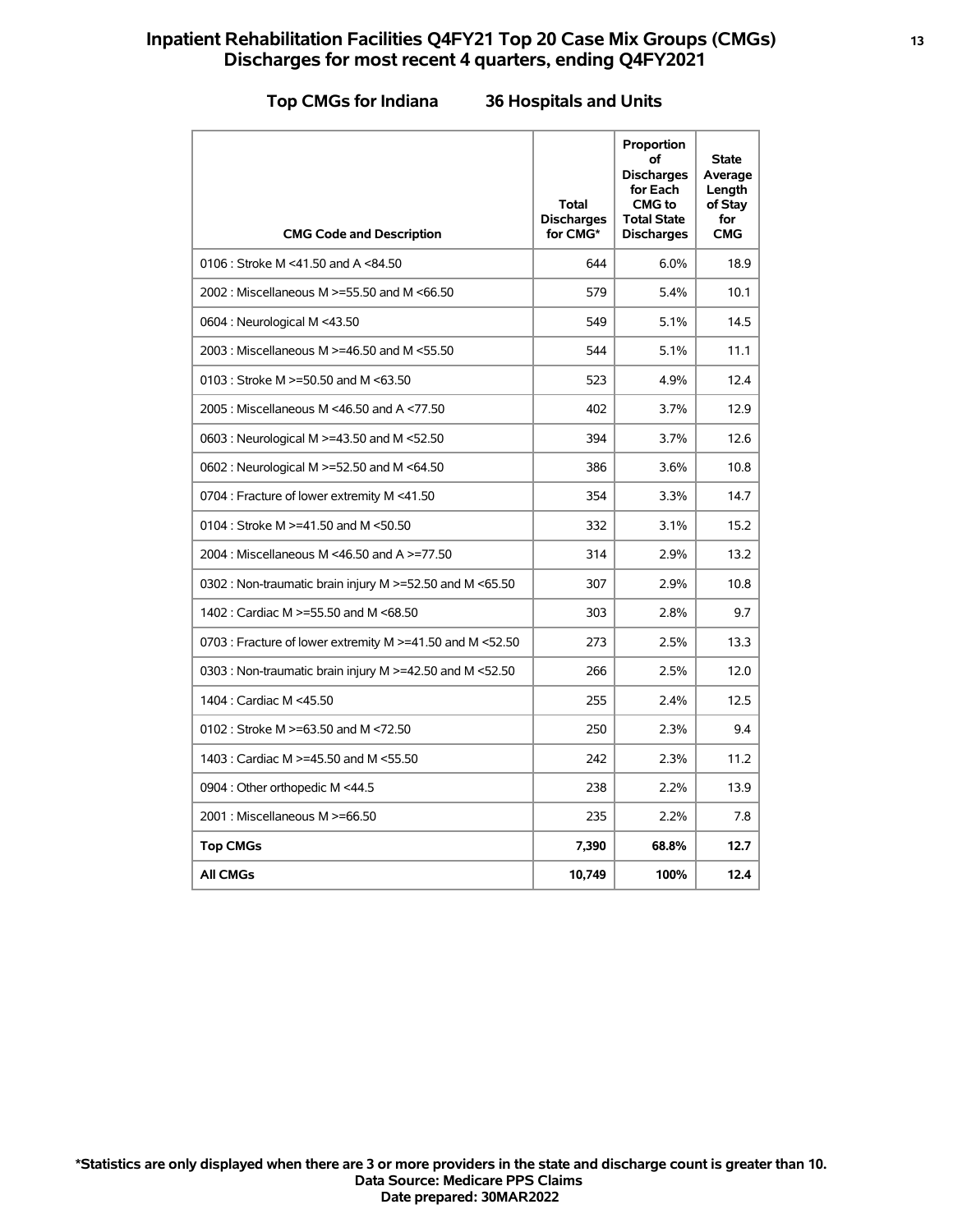# **Inpatient Rehabilitation Facilities Q4FY21 Top 20 Case Mix Groups (CMGs) <sup>14</sup> Discharges for most recent 4 quarters, ending Q4FY2021**

### **Top CMGs for Kansas 20 Hospitals and Units**

| <b>CMG Code and Description</b>                           | <b>Total</b><br><b>Discharges</b><br>for CMG* | Proportion<br>οf<br><b>Discharges</b><br>for Each<br><b>CMG</b> to<br><b>Total State</b><br><b>Discharges</b> | <b>State</b><br>Average<br>Length<br>of Stay<br>for<br><b>CMG</b> |
|-----------------------------------------------------------|-----------------------------------------------|---------------------------------------------------------------------------------------------------------------|-------------------------------------------------------------------|
| 0604 : Neurological M <43.50                              | 417                                           | 7.5%                                                                                                          | 14.0                                                              |
| 0602 : Neurological M >=52.50 and M <64.50                | 287                                           | 5.1%                                                                                                          | 10.5                                                              |
| 0106 : Stroke M <41.50 and A <84.50                       | 284                                           | 5.1%                                                                                                          | 18.9                                                              |
| 2002 : Miscellaneous M >=55.50 and M <66.50               | 272                                           | 4.9%                                                                                                          | 10.0                                                              |
| 0603 : Neurological M >=43.50 and M <52.50                | 237                                           | 4.2%                                                                                                          | 12.3                                                              |
| 0103 : Stroke M $>=$ 50.50 and M $\leq$ 63.50             | 216                                           | 3.9%                                                                                                          | 12.1                                                              |
| 2001 : Miscellaneous M >=66.50                            | 206                                           | 3.7%                                                                                                          | 8.2                                                               |
| 0601 : Neurological M >=64.50                             | 192                                           | 3.4%                                                                                                          | 8.9                                                               |
| 2003 : Miscellaneous M >=46.50 and M <55.50               | 190                                           | 3.4%                                                                                                          | 11.5                                                              |
| 0104 : Stroke M >=41.50 and M <50.50                      | 167                                           | 3.0%                                                                                                          | 14.8                                                              |
| 0703 : Fracture of lower extremity M >=41.50 and M <52.50 | 162                                           | 2.9%                                                                                                          | 12.5                                                              |
| 0704 : Fracture of lower extremity M <41.50               | 157                                           | 2.8%                                                                                                          | 14.4                                                              |
| 0102 : Stroke M $> = 63.50$ and M $< 72.50$               | 137                                           | 2.5%                                                                                                          | 10.2                                                              |
| 0902 : Other orthopedic M >=51.50 and M <63.50            | 132                                           | 2.4%                                                                                                          | 9.9                                                               |
| 0904 : Other orthopedic M <44.5                           | 130                                           | 2.3%                                                                                                          | 13.1                                                              |
| 0702 : Fracture of lower extremity M >=52.50 and M <61.50 | 126                                           | 2.3%                                                                                                          | 10.2                                                              |
| 2005: Miscellaneous M <46.50 and A <77.50                 | 125                                           | 2.2%                                                                                                          | 12.9                                                              |
| 2004 : Miscellaneous M <46.50 and A >=77.50               | 112                                           | 2.0%                                                                                                          | 13.4                                                              |
| 1402 : Cardiac M >=55.50 and M <68.50                     | 97                                            | 1.7%                                                                                                          | 9.5                                                               |
| 0302 : Non-traumatic brain injury M >=52.50 and M <65.50  | 96                                            | 1.7%                                                                                                          | 10.2                                                              |
| <b>Top CMGs</b>                                           | 3,742                                         | 67.0%                                                                                                         | 12.2                                                              |
| <b>All CMGs</b>                                           | 5,584                                         | 100%                                                                                                          | 12.0                                                              |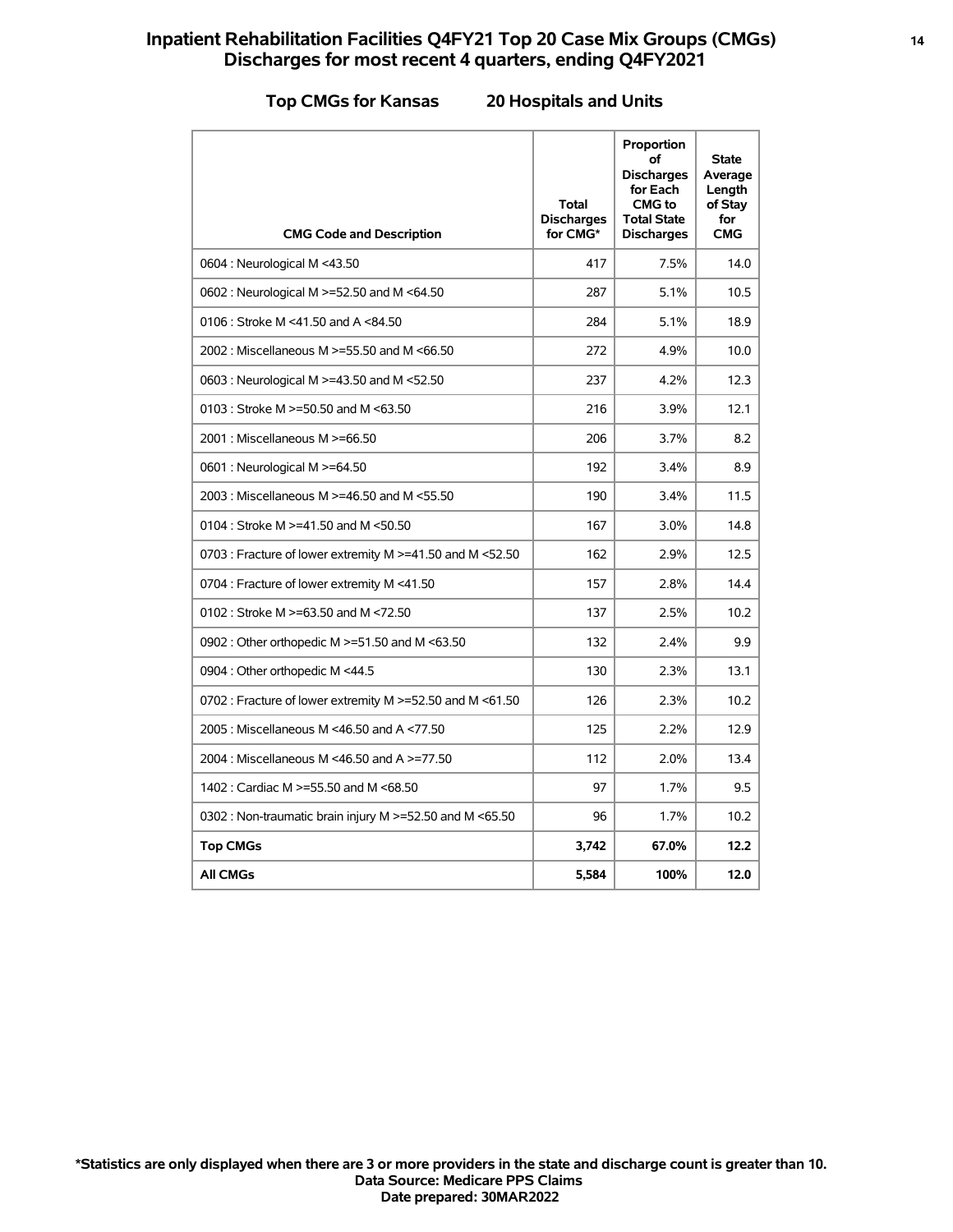# **Inpatient Rehabilitation Facilities Q4FY21 Top 20 Case Mix Groups (CMGs) <sup>15</sup> Discharges for most recent 4 quarters, ending Q4FY2021**

### **Top CMGs for Kentucky 15 Hospitals and Units**

| <b>CMG Code and Description</b>                           | <b>Total</b><br><b>Discharges</b><br>for CMG* | Proportion<br>οf<br><b>Discharges</b><br>for Each<br><b>CMG</b> to<br><b>Total State</b><br><b>Discharges</b> | <b>State</b><br>Average<br>Length<br>of Stay<br>for<br><b>CMG</b> |
|-----------------------------------------------------------|-----------------------------------------------|---------------------------------------------------------------------------------------------------------------|-------------------------------------------------------------------|
| 0106 : Stroke M <41.50 and A <84.50                       | 349                                           | 5.8%                                                                                                          | 19.5                                                              |
| 2002 : Miscellaneous M >=55.50 and M <66.50               | 323                                           | 5.3%                                                                                                          | 10.5                                                              |
| 2003 : Miscellaneous M >=46.50 and M <55.50               | 293                                           | 4.8%                                                                                                          | 12.0                                                              |
| 0604 : Neurological M <43.50                              | 290                                           | 4.8%                                                                                                          | 15.3                                                              |
| 0103 : Stroke M >=50.50 and M <63.50                      | 289                                           | 4.8%                                                                                                          | 12.6                                                              |
| 0602 : Neurological M >=52.50 and M <64.50                | 235                                           | 3.9%                                                                                                          | 10.8                                                              |
| 2005: Miscellaneous M <46.50 and A <77.50                 | 233                                           | 3.9%                                                                                                          | 13.7                                                              |
| 0704 : Fracture of lower extremity M <41.50               | 220                                           | 3.6%                                                                                                          | 15.2                                                              |
| 0104 : Stroke M >=41.50 and M <50.50                      | 199                                           | 3.3%                                                                                                          | 14.6                                                              |
| 2004 : Miscellaneous M <46.50 and A >=77.50               | 195                                           | 3.2%                                                                                                          | 14.1                                                              |
| 0603 : Neurological M >=43.50 and M <52.50                | 193                                           | 3.2%                                                                                                          | 12.7                                                              |
| 0703 : Fracture of lower extremity M >=41.50 and M <52.50 | 183                                           | 3.0%                                                                                                          | 13.1                                                              |
| 2001 : Miscellaneous M >=66.50                            | 165                                           | 2.7%                                                                                                          | 8.4                                                               |
| 0904 : Other orthopedic M <44.5                           | 151                                           | 2.5%                                                                                                          | 14.4                                                              |
| 0102 : Stroke M >=63.50 and M <72.50                      | 148                                           | 2.4%                                                                                                          | 9.5                                                               |
| 1402 : Cardiac M >=55.50 and M <68.50                     | 145                                           | 2.4%                                                                                                          | 9.7                                                               |
| 0902 : Other orthopedic M >=51.50 and M <63.50            | 127                                           | 2.1%                                                                                                          | 9.9                                                               |
| 0702 : Fracture of lower extremity M >=52.50 and M <61.50 | 112                                           | 1.9%                                                                                                          | 10.5                                                              |
| 0305 : Non-traumatic brain injury M <42.50 and A <78.50   | 109                                           | 1.8%                                                                                                          | 14.7                                                              |
| 0302 : Non-traumatic brain injury M >=52.50 and M <65.50  | 102                                           | 1.7%                                                                                                          | 11.5                                                              |
| <b>Top CMGs</b>                                           | 4,061                                         | 67.1%                                                                                                         | 13.0                                                              |
| <b>All CMGs</b>                                           | 6,048                                         | 100%                                                                                                          | 12.8                                                              |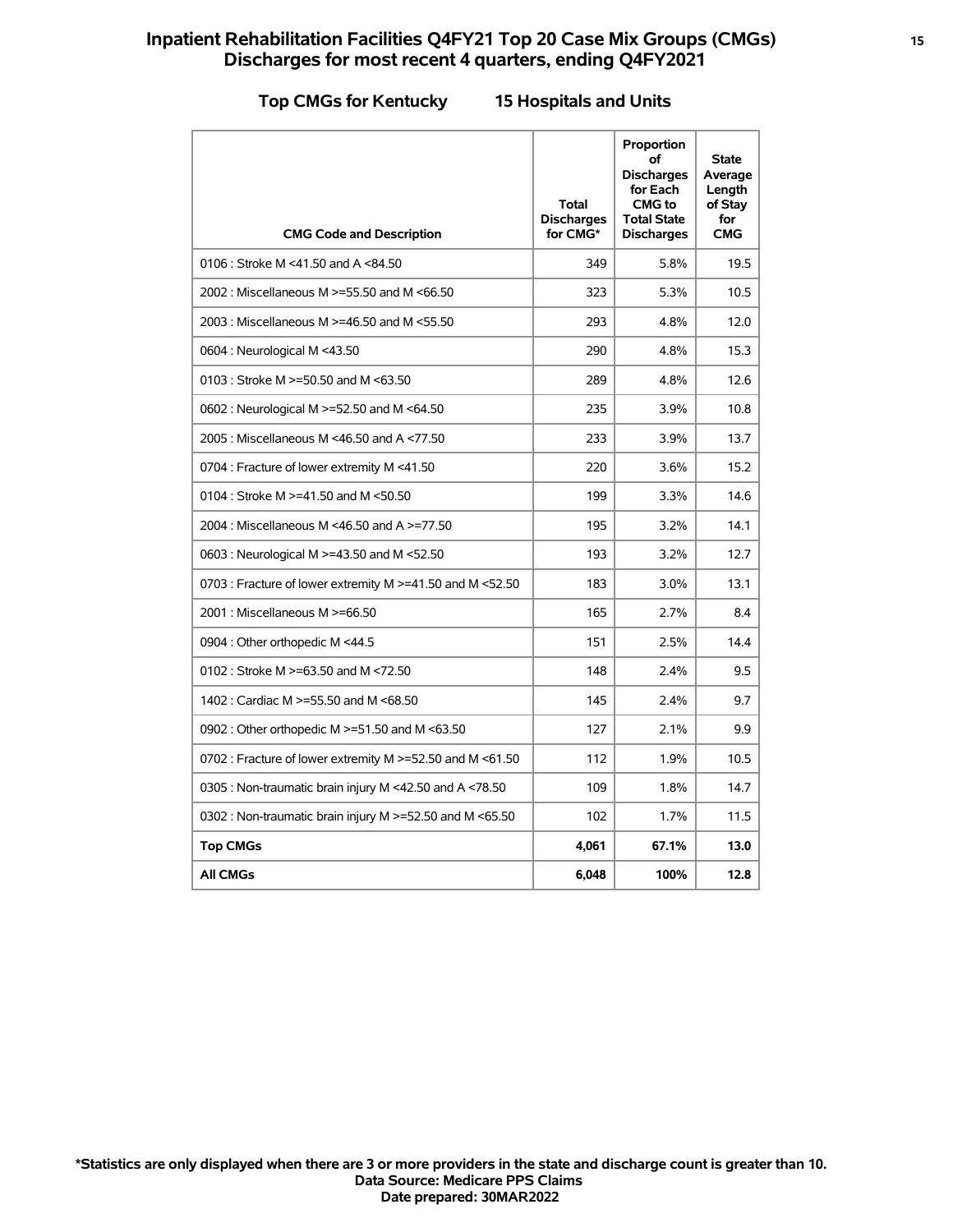# **Inpatient Rehabilitation Facilities Q4FY21 Top 20 Case Mix Groups (CMGs) <sup>16</sup> Discharges for most recent 4 quarters, ending Q4FY2021**

### **Top CMGs for Louisiana 55 Hospitals and Units**

| <b>CMG Code and Description</b>                           | <b>Total</b><br><b>Discharges</b><br>for CMG* | Proportion<br>οf<br><b>Discharges</b><br>for Each<br>CMG to<br><b>Total State</b><br><b>Discharges</b> | <b>State</b><br>Average<br>Length<br>of Stay<br>for<br><b>CMG</b> |
|-----------------------------------------------------------|-----------------------------------------------|--------------------------------------------------------------------------------------------------------|-------------------------------------------------------------------|
| 0106 : Stroke M <41.50 and A <84.50                       | 616                                           | 6.7%                                                                                                   | 18.7                                                              |
| 0604 : Neurological M <43.50                              | 542                                           | 5.9%                                                                                                   | 14.0                                                              |
| 0704 : Fracture of lower extremity M <41.50               | 517                                           | 5.6%                                                                                                   | 14.8                                                              |
| 0703 : Fracture of lower extremity M >=41.50 and M <52.50 | 441                                           | 4.8%                                                                                                   | 13.4                                                              |
| 0103 : Stroke M >=50.50 and M <63.50                      | 434                                           | 4.7%                                                                                                   | 12.4                                                              |
| 2002 : Miscellaneous M >=55.50 and M <66.50               | 377                                           | 4.1%                                                                                                   | 10.5                                                              |
| 0104 : Stroke M >=41.50 and M <50.50                      | 356                                           | 3.9%                                                                                                   | 15.2                                                              |
| 0602 : Neurological M >=52.50 and M <64.50                | 343                                           | 3.7%                                                                                                   | 10.6                                                              |
| 2003 : Miscellaneous M >=46.50 and M <55.50               | 342                                           | 3.7%                                                                                                   | 12.2                                                              |
| 0603 : Neurological M >=43.50 and M <52.50                | 301                                           | 3.3%                                                                                                   | 13.1                                                              |
| 2005: Miscellaneous M <46.50 and A <77.50                 | 291                                           | 3.2%                                                                                                   | 13.6                                                              |
| 2004 : Miscellaneous M <46.50 and A >=77.50               | 261                                           | 2.8%                                                                                                   | 13.2                                                              |
| 0702 : Fracture of lower extremity M >=52.50 and M <61.50 | 236                                           | 2.6%                                                                                                   | 11.2                                                              |
| 0904 : Other orthopedic M <44.5                           | 216                                           | 2.3%                                                                                                   | 13.9                                                              |
| 1403 : Cardiac M >=45.50 and M <55.50                     | 178                                           | 1.9%                                                                                                   | 11.8                                                              |
| 0102 : Stroke M $> = 63.50$ and M $< 72.50$               | 170                                           | 1.8%                                                                                                   | 9.3                                                               |
| 1402 : Cardiac M >=55.50 and M <68.50                     | 163                                           | 1.8%                                                                                                   | 10.4                                                              |
| 0601 : Neurological M >=64.50                             | 158                                           | 1.7%                                                                                                   | 9.2                                                               |
| 1404 : Cardiac M <45.50                                   | 154                                           | 1.7%                                                                                                   | 13.6                                                              |
| 2001 : Miscellaneous M >=66.50                            | 146                                           | 1.6%                                                                                                   | 9.1                                                               |
| <b>Top CMGs</b>                                           | 6,242                                         | 67.8%                                                                                                  | 13.2                                                              |
| <b>All CMGs</b>                                           | 9,205                                         | 100%                                                                                                   | 13.0                                                              |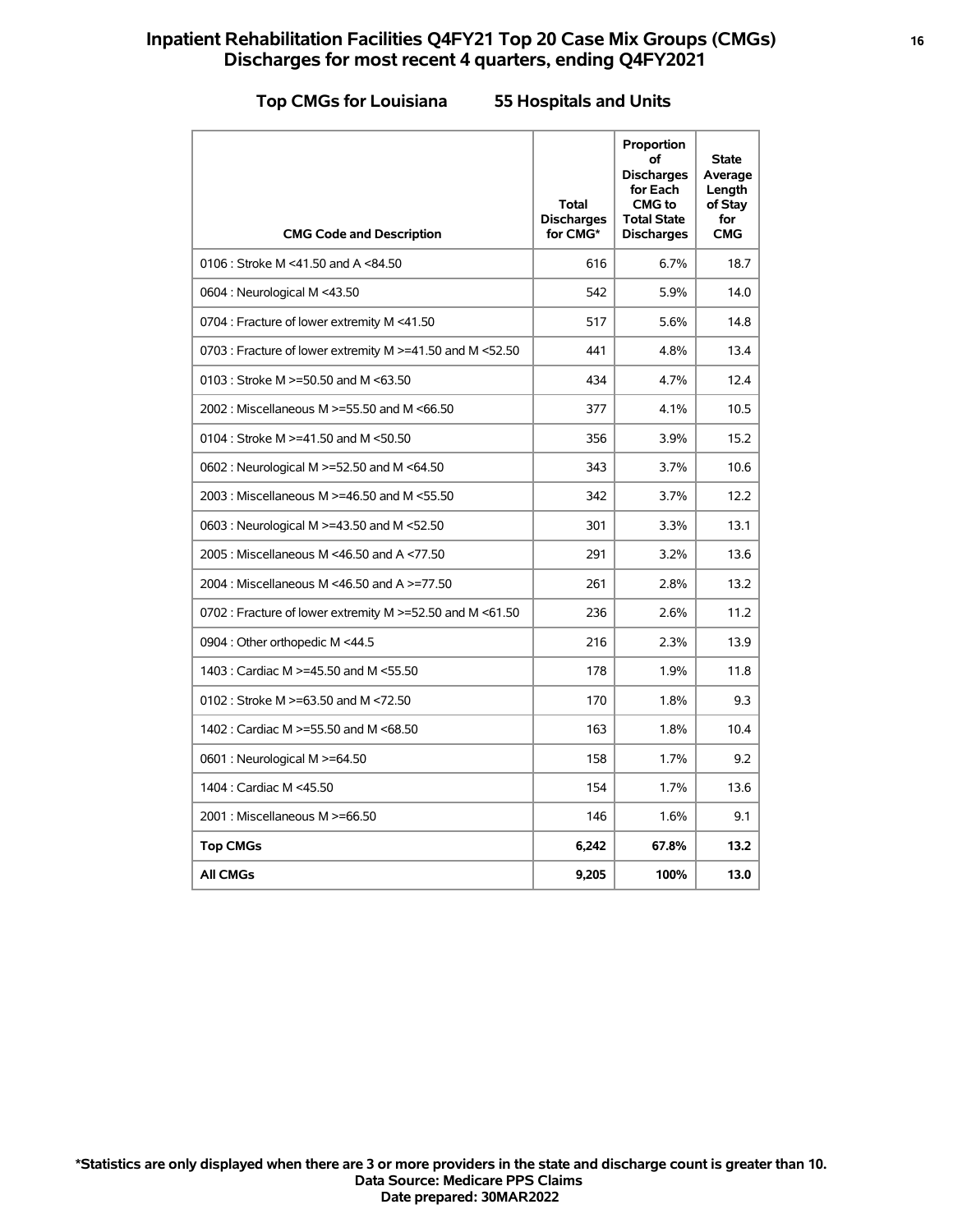### **Inpatient Rehabilitation Facilities Q4FY21 Top 20 Case Mix Groups (CMGs) <sup>17</sup> Discharges for most recent 4 quarters, ending Q4FY2021**

### **Top CMGs for Massachusetts 12 Hospitals and Units**

| <b>CMG Code and Description</b>                           | <b>Total</b><br><b>Discharges</b><br>for CMG* | Proportion<br>οf<br><b>Discharges</b><br>for Each<br><b>CMG</b> to<br><b>Total State</b><br><b>Discharges</b> | <b>State</b><br>Average<br>Length<br>of Stay<br>for<br><b>CMG</b> |
|-----------------------------------------------------------|-----------------------------------------------|---------------------------------------------------------------------------------------------------------------|-------------------------------------------------------------------|
| 0106 : Stroke M <41.50 and A <84.50                       | 551                                           | 6.8%                                                                                                          | 20.8                                                              |
| 0103 : Stroke M $>=$ 50.50 and M $\leq$ 63.50             | 413                                           | 5.1%                                                                                                          | 12.7                                                              |
| 0604 : Neurological M <43.50                              | 391                                           | 4.8%                                                                                                          | 15.0                                                              |
| 0704 : Fracture of lower extremity M <41.50               | 322                                           | 4.0%                                                                                                          | 15.8                                                              |
| 0104 : Stroke M $> = 41.50$ and M $< 50.50$               | 317                                           | 3.9%                                                                                                          | 16.1                                                              |
| 2003 : Miscellaneous M >=46.50 and M <55.50               | 298                                           | 3.7%                                                                                                          | 12.2                                                              |
| 2002 : Miscellaneous M >=55.50 and M <66.50               | 288                                           | 3.6%                                                                                                          | 10.3                                                              |
| 0703 : Fracture of lower extremity M >=41.50 and M <52.50 | 278                                           | 3.4%                                                                                                          | 13.3                                                              |
| 0603 : Neurological M >=43.50 and M <52.50                | 241                                           | 3.0%                                                                                                          | 13.0                                                              |
| 0102 : Stroke M $> = 63.50$ and M $< 72.50$               | 236                                           | 2.9%                                                                                                          | 10.4                                                              |
| 0602 : Neurological M >=52.50 and M <64.50                | 234                                           | 2.9%                                                                                                          | 11.1                                                              |
| 0904 : Other orthopedic M <44.5                           | 232                                           | 2.9%                                                                                                          | 14.1                                                              |
| 2005: Miscellaneous M <46.50 and A <77.50                 | 222                                           | 2.7%                                                                                                          | 15.1                                                              |
| 0902 : Other orthopedic M >=51.50 and M <63.50            | 210                                           | 2.6%                                                                                                          | 10.9                                                              |
| 2004 : Miscellaneous M <46.50 and A >=77.50               | 190                                           | 2.3%                                                                                                          | 14.2                                                              |
| 1402 : Cardiac M >=55.50 and M <68.50                     | 164                                           | 2.0%                                                                                                          | 9.6                                                               |
| 1403 : Cardiac M >=45.50 and M <55.50                     | 163                                           | 2.0%                                                                                                          | 11.9                                                              |
| 0903 : Other orthopedic M >=44.50 and M <51.50            | 157                                           | 1.9%                                                                                                          | 12.8                                                              |
| 0105 : Stroke M <41.50 and A >=84.50                      | 156                                           | 1.9%                                                                                                          | 17.7                                                              |
| 0302 : Non-traumatic brain injury M >=52.50 and M <65.50  | 154                                           | 1.9%                                                                                                          | 11.7                                                              |
| <b>Top CMGs</b>                                           | 5,217                                         | 64.4%                                                                                                         | 14.0                                                              |
| <b>All CMGs</b>                                           | 8,106                                         | 100%                                                                                                          | 13.7                                                              |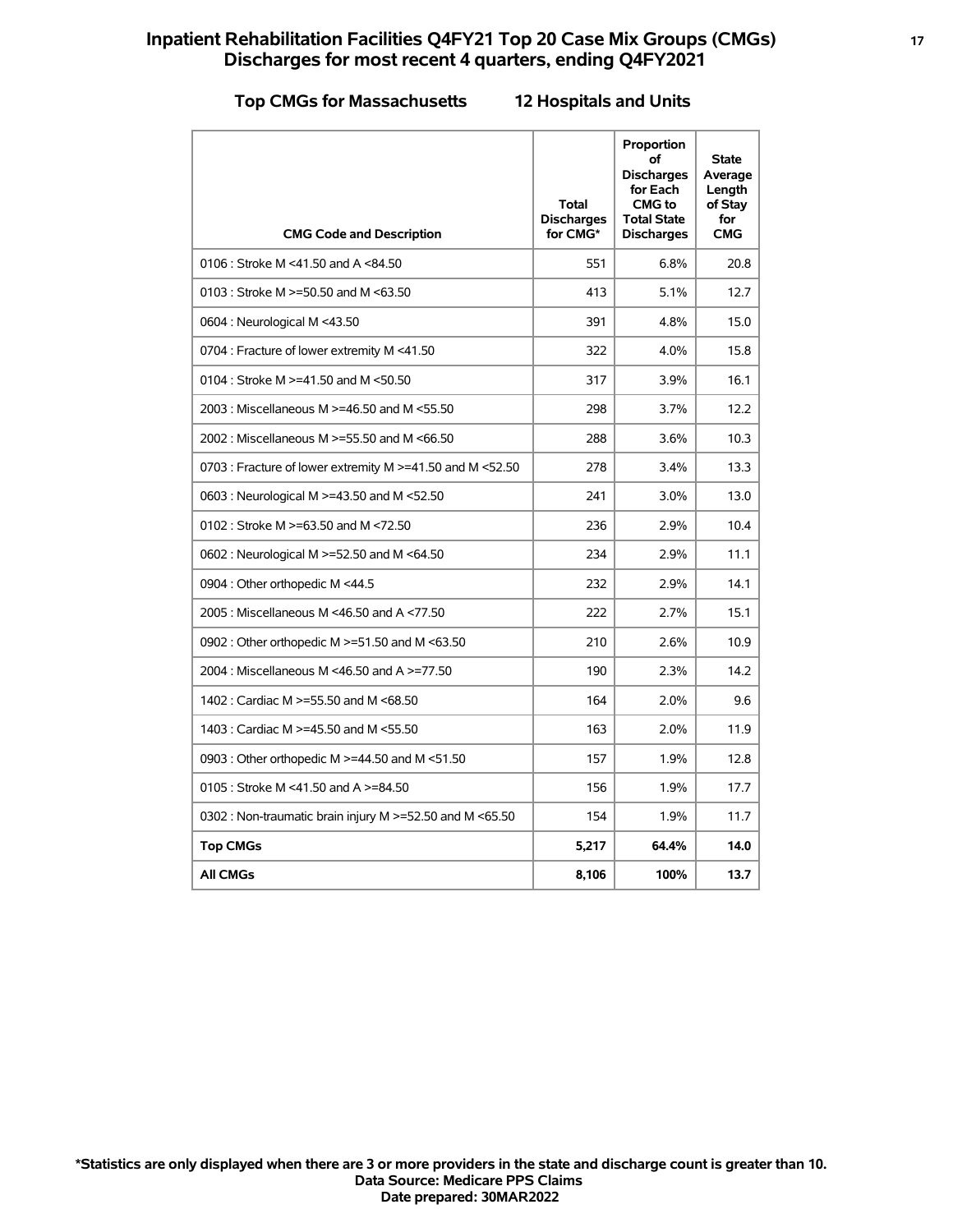# **Inpatient Rehabilitation Facilities Q4FY21 Top 20 Case Mix Groups (CMGs) <sup>18</sup> Discharges for most recent 4 quarters, ending Q4FY2021**

### **Top CMGs for Maine 5 Hospitals and Units**

| <b>CMG Code and Description</b>                           | <b>Total</b><br><b>Discharges</b><br>for CMG* | Proportion<br>οf<br><b>Discharges</b><br>for Each<br><b>CMG</b> to<br><b>Total State</b><br><b>Discharges</b> | <b>State</b><br>Average<br>Length<br>of Stay<br>for<br><b>CMG</b> |
|-----------------------------------------------------------|-----------------------------------------------|---------------------------------------------------------------------------------------------------------------|-------------------------------------------------------------------|
| 0106 : Stroke M <41.50 and A <84.50                       | 84                                            | 7.7%                                                                                                          | 23.3                                                              |
| 0704 : Fracture of lower extremity M <41.50               | 83                                            | 7.6%                                                                                                          | 15.3                                                              |
| 0703 : Fracture of lower extremity M >=41.50 and M <52.50 | 68                                            | 6.2%                                                                                                          | 13.0                                                              |
| 0103 : Stroke M $>=$ 50.50 and M $\leq$ 63.50             | 44                                            | 4.0%                                                                                                          | 12.6                                                              |
| 0702 : Fracture of lower extremity M >=52.50 and M <61.50 | 41                                            | 3.7%                                                                                                          | 10.8                                                              |
| 0902 : Other orthopedic M >=51.50 and M <63.50            | 39                                            | 3.6%                                                                                                          | 9.6                                                               |
| 0104 : Stroke M >=41.50 and M <50.50                      | 36                                            | 3.3%                                                                                                          | 15.6                                                              |
| 0102 : Stroke M $> = 63.50$ and M $< 72.50$               | 35                                            | 3.2%                                                                                                          | 9.1                                                               |
| 0604 : Neurological M <43.50                              | 31                                            | 2.8%                                                                                                          | 21.4                                                              |
| 0904 : Other orthopedic M <44.5                           | 30                                            | 2.7%                                                                                                          | 15.4                                                              |
| 1402 : Cardiac M >=55.50 and M <68.50                     | 28                                            | 2.6%                                                                                                          | 9.8                                                               |
| 2002 : Miscellaneous M >=55.50 and M <66.50               | 28                                            | 2.6%                                                                                                          | 11.5                                                              |
| 0701 : Fracture of lower extremity M >=61.50              | 25                                            | 2.3%                                                                                                          | 7.8                                                               |
| 0302 : Non-traumatic brain injury M >=52.50 and M <65.50  | 22                                            | 2.0%                                                                                                          | 10.0                                                              |
| 0105 : Stroke M <41.50 and A >=84.50                      | 21                                            | 1.9%                                                                                                          | 17.6                                                              |
| 1403 : Cardiac M >=45.50 and M <55.50                     | 21                                            | 1.9%                                                                                                          | 10.5                                                              |
| 0901 : Other orthopedic M >=63.50                         | 20                                            | 1.8%                                                                                                          | 6.9                                                               |
| 0903 : Other orthopedic M >=44.50 and M <51.50            | 20                                            | 1.8%                                                                                                          | 12.5                                                              |
| 1004 : Amputation lower extremity M <47.50                | 20                                            | 1.8%                                                                                                          | 19.3                                                              |
| 2003 : Miscellaneous M >=46.50 and M <55.50               | 19                                            | 1.7%                                                                                                          | 16.5                                                              |
| <b>Top CMGs</b>                                           | 715                                           | 65.1%                                                                                                         | 14.2                                                              |
| <b>All CMGs</b>                                           | 1,098                                         | 100%                                                                                                          | 13.7                                                              |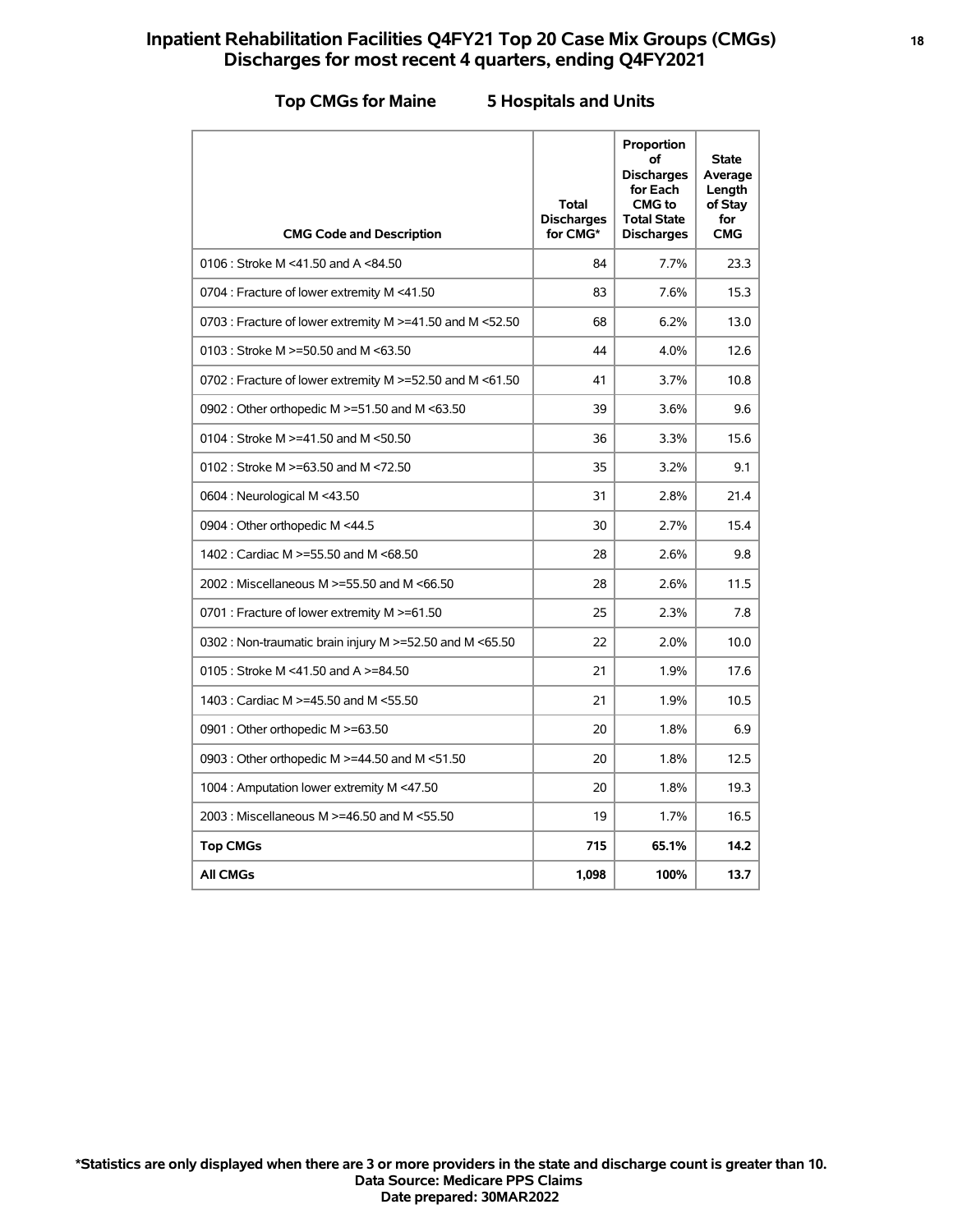# **Inpatient Rehabilitation Facilities Q4FY21 Top 20 Case Mix Groups (CMGs) <sup>19</sup> Discharges for most recent 4 quarters, ending Q4FY2021**

### **Top CMGs for Michigan 38 Hospitals and Units**

| <b>CMG Code and Description</b>                               | Total<br><b>Discharges</b><br>for CMG* | Proportion<br>of<br><b>Discharges</b><br>for Each<br>CMG to<br><b>Total State</b><br><b>Discharges</b> | <b>State</b><br>Average<br>Length<br>of Stay<br>for<br><b>CMG</b> |
|---------------------------------------------------------------|----------------------------------------|--------------------------------------------------------------------------------------------------------|-------------------------------------------------------------------|
| 0103 : Stroke M $>=$ 50.50 and M $\leq$ 63.50                 | 480                                    | 6.0%                                                                                                   | 11.6                                                              |
| 0106 : Stroke M <41.50 and A <84.50                           | 474                                    | 5.9%                                                                                                   | 19.7                                                              |
| 0604 : Neurological M <43.50                                  | 411                                    | 5.1%                                                                                                   | 14.6                                                              |
| 0603 : Neurological M >=43.50 and M <52.50                    | 359                                    | 4.5%                                                                                                   | 12.3                                                              |
| 2003 : Miscellaneous M >=46.50 and M <55.50                   | 357                                    | 4.5%                                                                                                   | 11.5                                                              |
| 0602 : Neurological M >=52.50 and M <64.50                    | 343                                    | 4.3%                                                                                                   | 10.5                                                              |
| 2002 : Miscellaneous M >=55.50 and M <66.50                   | 342                                    | 4.3%                                                                                                   | 9.7                                                               |
| 0104 : Stroke M >=41.50 and M <50.50                          | 295                                    | 3.7%                                                                                                   | 15.8                                                              |
| 0302 : Non-traumatic brain injury M $\ge$ =52.50 and M <65.50 | 231                                    | 2.9%                                                                                                   | 10.5                                                              |
| 2005: Miscellaneous M <46.50 and A <77.50                     | 229                                    | 2.9%                                                                                                   | 13.6                                                              |
| 2004 : Miscellaneous M <46.50 and A >=77.50                   | 222                                    | 2.8%                                                                                                   | 13.0                                                              |
| 1403 : Cardiac M >=45.50 and M <55.50                         | 210                                    | 2.6%                                                                                                   | 11.9                                                              |
| 1402 : Cardiac M >=55.50 and M <68.50                         | 208                                    | 2.6%                                                                                                   | 10.5                                                              |
| 0703 : Fracture of lower extremity M >=41.50 and M <52.50     | 200                                    | 2.5%                                                                                                   | 12.8                                                              |
| 0102 : Stroke M $> = 63.50$ and M $< 72.50$                   | 199                                    | 2.5%                                                                                                   | 10.0                                                              |
| 0303 : Non-traumatic brain injury M >=42.50 and M <52.50      | 186                                    | 2.3%                                                                                                   | 12.8                                                              |
| 0704 : Fracture of lower extremity M <41.50                   | 178                                    | 2.2%                                                                                                   | 13.9                                                              |
| 1004 : Amputation lower extremity M <47.50                    | 153                                    | 1.9%                                                                                                   | 15.1                                                              |
| 0902 : Other orthopedic M >=51.50 and M <63.50                | 153                                    | 1.9%                                                                                                   | 9.6                                                               |
| 2001 : Miscellaneous M >=66.50                                | 150                                    | 1.9%                                                                                                   | 7.8                                                               |
| <b>Top CMGs</b>                                               | 5,380                                  | 67.4%                                                                                                  | 12.7                                                              |
| <b>All CMGs</b>                                               | 7,981                                  | 100%                                                                                                   | 12.6                                                              |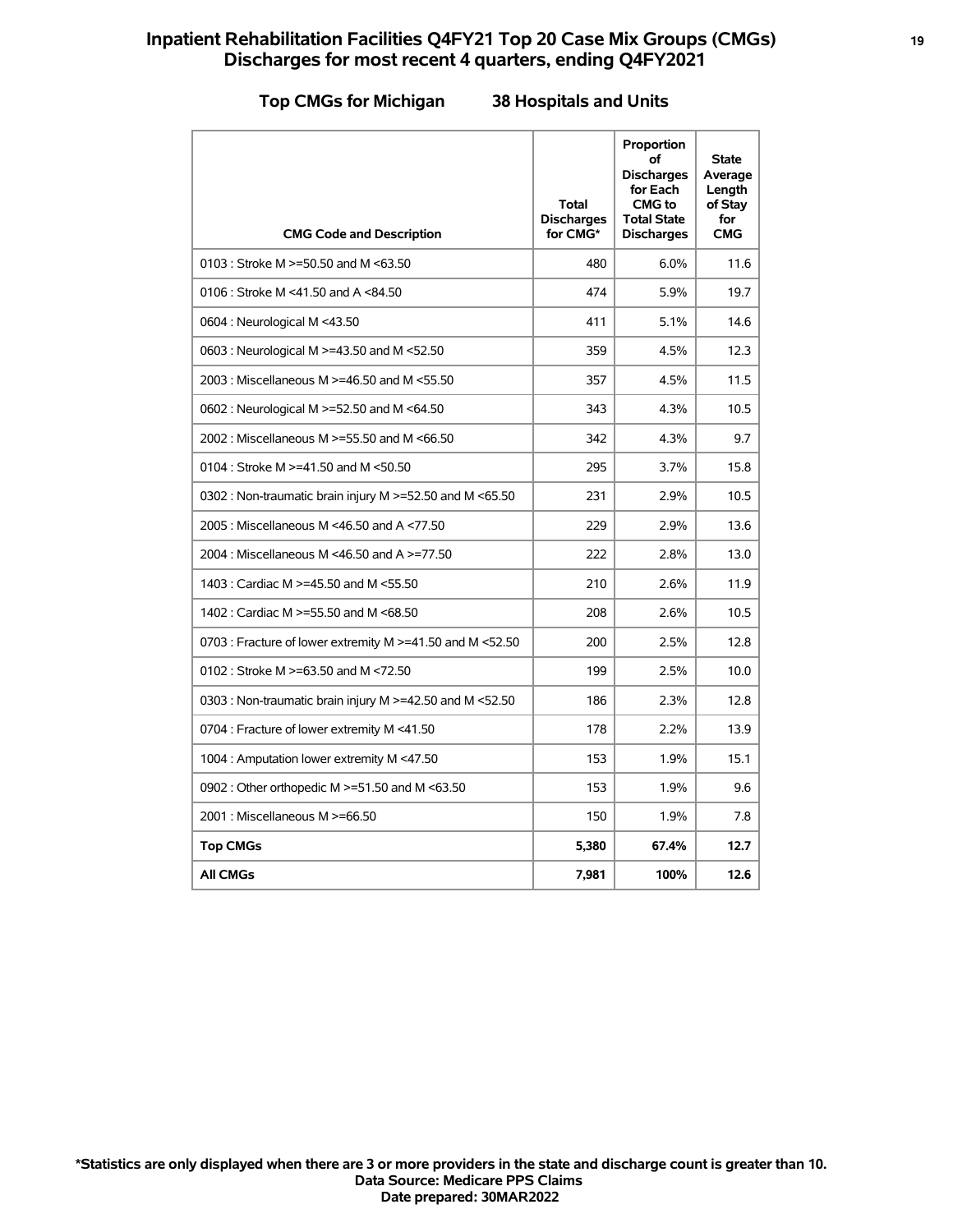# **Inpatient Rehabilitation Facilities Q4FY21 Top 20 Case Mix Groups (CMGs) <sup>20</sup> Discharges for most recent 4 quarters, ending Q4FY2021**

### **Top CMGs for Minnesota 11 Hospitals and Units**

| <b>CMG Code and Description</b>                                | Total<br><b>Discharges</b><br>for CMG* | Proportion<br>of<br><b>Discharges</b><br>for Each<br>CMG to<br><b>Total State</b><br><b>Discharges</b> | <b>State</b><br>Average<br>Length<br>of Stay<br>for<br><b>CMG</b> |
|----------------------------------------------------------------|----------------------------------------|--------------------------------------------------------------------------------------------------------|-------------------------------------------------------------------|
| 0106 : Stroke M <41.50 and A <84.50                            | 171                                    | 10.9%                                                                                                  | 21.3                                                              |
| 0103 : Stroke M >=50.50 and M <63.50                           | 154                                    | 9.8%                                                                                                   | 12.5                                                              |
| 0102 : Stroke M $> = 63.50$ and M $< 72.50$                    | 108                                    | 6.9%                                                                                                   | 10.2                                                              |
| 0104 : Stroke M >=41.50 and M <50.50                           | 95                                     | 6.0%                                                                                                   | 17.5                                                              |
| 0101 : Stroke M >=72.50                                        | 60                                     | 3.8%                                                                                                   | 9.4                                                               |
| 0505 : Non-traumatic spinal cord injury M <39.50               | 48                                     | 3.1%                                                                                                   | 20.3                                                              |
| 1402 : Cardiac M >=55.50 and M <68.50                          | 42                                     | 2.7%                                                                                                   | 9.4                                                               |
| 2002 : Miscellaneous M >=55.50 and M <66.50                    | 41                                     | 2.6%                                                                                                   | 10.8                                                              |
| 0604 : Neurological M <43.50                                   | 39                                     | 2.5%                                                                                                   | 17.9                                                              |
| 2005: Miscellaneous M <46.50 and A <77.50                      | 39                                     | 2.5%                                                                                                   | 15.2                                                              |
| 1004 : Amputation lower extremity M <47.50                     | 39                                     | 2.5%                                                                                                   | 13.3                                                              |
| 2001 : Miscellaneous M >=66.50                                 | 38                                     | 2.4%                                                                                                   | 9.1                                                               |
| 0301 : Non-traumatic brain injury M >=65.50                    | 32                                     | 2.0%                                                                                                   | 7.3                                                               |
| 0305 : Non-traumatic brain injury M <42.50 and A <78.50        | 29                                     | 1.8%                                                                                                   | 15.9                                                              |
| 0202 : Traumatic brain injury M $\ge$ =61.50 and M <73.50      | 28                                     | 1.8%                                                                                                   | 12.4                                                              |
| 0105 : Stroke M <41.50 and A >=84.50                           | 27                                     | 1.7%                                                                                                   | 17.6                                                              |
| 0504 : Non-traumatic spinal cord injury M >=39.50 and M <48.50 | 26                                     | 1.7%                                                                                                   | 15.1                                                              |
| 1404 : Cardiac M <45.50                                        | 25                                     | 1.6%                                                                                                   | 14.7                                                              |
| 0302 : Non-traumatic brain injury M >=52.50 and M <65.50       | 25                                     | 1.6%                                                                                                   | 11.0                                                              |
| 2003 : Miscellaneous M >=46.50 and M <55.50                    | 24                                     | 1.5%                                                                                                   | 13.0                                                              |
| <b>Top CMGs</b>                                                | 1,090                                  | 69.3%                                                                                                  | 14.4                                                              |
| <b>All CMGs</b>                                                | 1,572                                  | 100%                                                                                                   | 13.7                                                              |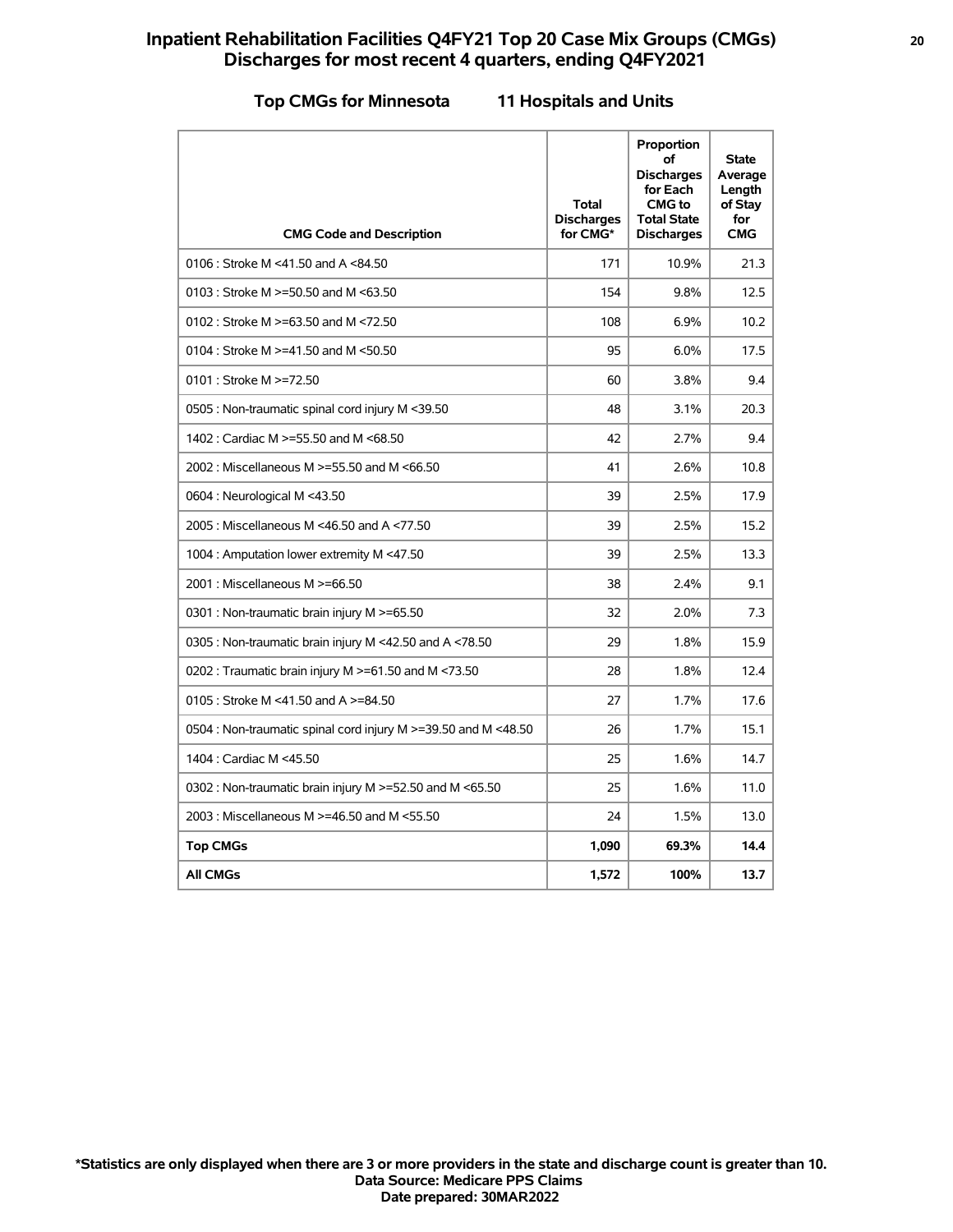# **Inpatient Rehabilitation Facilities Q4FY21 Top 20 Case Mix Groups (CMGs) <sup>21</sup> Discharges for most recent 4 quarters, ending Q4FY2021**

### **Top CMGs for Missouri 29 Hospitals and Units**

| <b>CMG Code and Description</b>                               | Total<br><b>Discharges</b><br>for CMG* | Proportion<br>οf<br><b>Discharges</b><br>for Each<br><b>CMG</b> to<br><b>Total State</b><br><b>Discharges</b> | <b>State</b><br>Average<br>Length<br>of Stay<br>for<br><b>CMG</b> |
|---------------------------------------------------------------|----------------------------------------|---------------------------------------------------------------------------------------------------------------|-------------------------------------------------------------------|
| 0106 : Stroke M <41.50 and A <84.50                           | 478                                    | 5.2%                                                                                                          | 19.3                                                              |
| 2003 : Miscellaneous M >=46.50 and M <55.50                   | 453                                    | 4.9%                                                                                                          | 11.6                                                              |
| 0103 : Stroke M >=50.50 and M <63.50                          | 447                                    | 4.9%                                                                                                          | 12.3                                                              |
| 2002 : Miscellaneous M >=55.50 and M <66.50                   | 447                                    | 4.9%                                                                                                          | 9.9                                                               |
| 0703 : Fracture of lower extremity M >=41.50 and M <52.50     | 396                                    | 4.3%                                                                                                          | 12.9                                                              |
| 0704 : Fracture of lower extremity M <41.50                   | 377                                    | 4.1%                                                                                                          | 14.8                                                              |
| 0604 : Neurological M <43.50                                  | 299                                    | 3.3%                                                                                                          | 15.0                                                              |
| 0104 : Stroke M >=41.50 and M <50.50                          | 297                                    | 3.2%                                                                                                          | 15.3                                                              |
| 2005 : Miscellaneous M <46.50 and A <77.50                    | 274                                    | 3.0%                                                                                                          | 13.3                                                              |
| 0602 : Neurological M >=52.50 and M <64.50                    | 246                                    | 2.7%                                                                                                          | 10.8                                                              |
| 0102 : Stroke M >=63.50 and M <72.50                          | 238                                    | 2.6%                                                                                                          | 9.4                                                               |
| 0904 : Other orthopedic M <44.5                               | 234                                    | 2.5%                                                                                                          | 13.5                                                              |
| 2004 : Miscellaneous M <46.50 and A >=77.50                   | 219                                    | 2.4%                                                                                                          | 12.4                                                              |
| 0302 : Non-traumatic brain injury M $\ge$ =52.50 and M <65.50 | 217                                    | 2.4%                                                                                                          | 10.7                                                              |
| 2001 : Miscellaneous M >=66.50                                | 217                                    | 2.4%                                                                                                          | 8.2                                                               |
| 0603 : Neurological M >=43.50 and M <52.50                    | 208                                    | 2.3%                                                                                                          | 12.6                                                              |
| 0902 : Other orthopedic M >=51.50 and M <63.50                | 203                                    | 2.2%                                                                                                          | 10.5                                                              |
| 1402 : Cardiac M >=55.50 and M <68.50                         | 190                                    | 2.1%                                                                                                          | 9.0                                                               |
| 0702 : Fracture of lower extremity M >=52.50 and M <61.50     | 177                                    | 1.9%                                                                                                          | 10.7                                                              |
| 0303 : Non-traumatic brain injury M >=42.50 and M <52.50      | 173                                    | 1.9%                                                                                                          | 12.7                                                              |
| <b>Top CMGs</b>                                               | 5,790                                  | 63.0%                                                                                                         | 12.6                                                              |
| <b>All CMGs</b>                                               | 9,197                                  | 100%                                                                                                          | 12.3                                                              |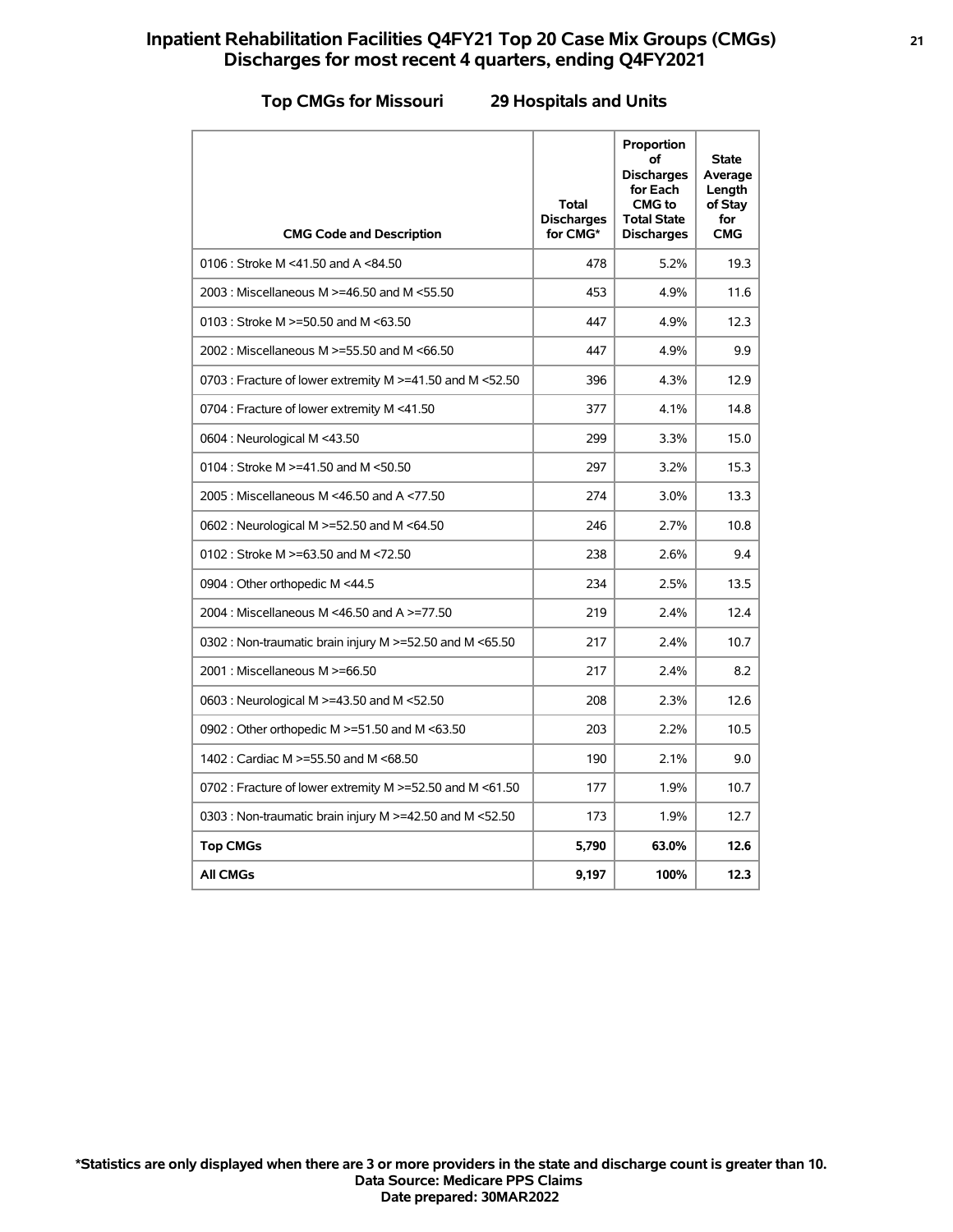# **Inpatient Rehabilitation Facilities Q4FY21 Top 20 Case Mix Groups (CMGs) <sup>22</sup> Discharges for most recent 4 quarters, ending Q4FY2021**

### **Top CMGs for Mississippi 11 Hospitals and Units**

| <b>CMG Code and Description</b>                                | Total<br><b>Discharges</b><br>for CMG* | Proportion<br>οf<br><b>Discharges</b><br>for Each<br><b>CMG</b> to<br><b>Total State</b><br><b>Discharges</b> | <b>State</b><br>Average<br>Length<br>of Stay<br>for<br><b>CMG</b> |
|----------------------------------------------------------------|----------------------------------------|---------------------------------------------------------------------------------------------------------------|-------------------------------------------------------------------|
| 0604 : Neurological M <43.50                                   | 295                                    | 8.9%                                                                                                          | 13.2                                                              |
| 0106 : Stroke M <41.50 and A <84.50                            | 221                                    | 6.6%                                                                                                          | 17.8                                                              |
| 0704 : Fracture of lower extremity M <41.50                    | 220                                    | 6.6%                                                                                                          | 14.3                                                              |
| 0103 : Stroke M >=50.50 and M <63.50                           | 180                                    | 5.4%                                                                                                          | 11.9                                                              |
| 0703 : Fracture of lower extremity M >=41.50 and M <52.50      | 147                                    | 4.4%                                                                                                          | 13.5                                                              |
| 0603 : Neurological M >=43.50 and M <52.50                     | 121                                    | 3.6%                                                                                                          | 11.6                                                              |
| 2005: Miscellaneous M <46.50 and A <77.50                      | 117                                    | 3.5%                                                                                                          | 13.3                                                              |
| 0104 : Stroke M $> = 41.50$ and M $< 50.50$                    | 115                                    | 3.5%                                                                                                          | 14.7                                                              |
| 2004 : Miscellaneous M <46.50 and A >=77.50                    | 109                                    | 3.3%                                                                                                          | 12.2                                                              |
| 2003 : Miscellaneous M >=46.50 and M <55.50                    | 105                                    | 3.2%                                                                                                          | 11.4                                                              |
| 0602 : Neurological M >=52.50 and M <64.50                     | 97                                     | 2.9%                                                                                                          | 10.0                                                              |
| 0702 : Fracture of lower extremity M $\ge$ =52.50 and M <61.50 | 96                                     | 2.9%                                                                                                          | 11.3                                                              |
| 2002 : Miscellaneous M >=55.50 and M <66.50                    | 93                                     | 2.8%                                                                                                          | 11.1                                                              |
| 0904 : Other orthopedic M <44.5                                | 76                                     | 2.3%                                                                                                          | 12.4                                                              |
| 1004 : Amputation lower extremity M <47.50                     | 72                                     | 2.2%                                                                                                          | 13.7                                                              |
| 0305 : Non-traumatic brain injury M <42.50 and A <78.50        | 60                                     | 1.8%                                                                                                          | 14.5                                                              |
| 1402 : Cardiac M >=55.50 and M <68.50                          | 57                                     | 1.7%                                                                                                          | 10.0                                                              |
| 0102 : Stroke M >=63.50 and M <72.50                           | 55                                     | 1.7%                                                                                                          | 9.9                                                               |
| 0302 : Non-traumatic brain injury M >=52.50 and M <65.50       | 54                                     | 1.6%                                                                                                          | 10.8                                                              |
| 0505 : Non-traumatic spinal cord injury M <39.50               | 50                                     | 1.5%                                                                                                          | 18.4                                                              |
| <b>Top CMGs</b>                                                | 2.340                                  | 70.3%                                                                                                         | 13.1                                                              |
| <b>All CMGs</b>                                                | 3,330                                  | 100%                                                                                                          | 12.8                                                              |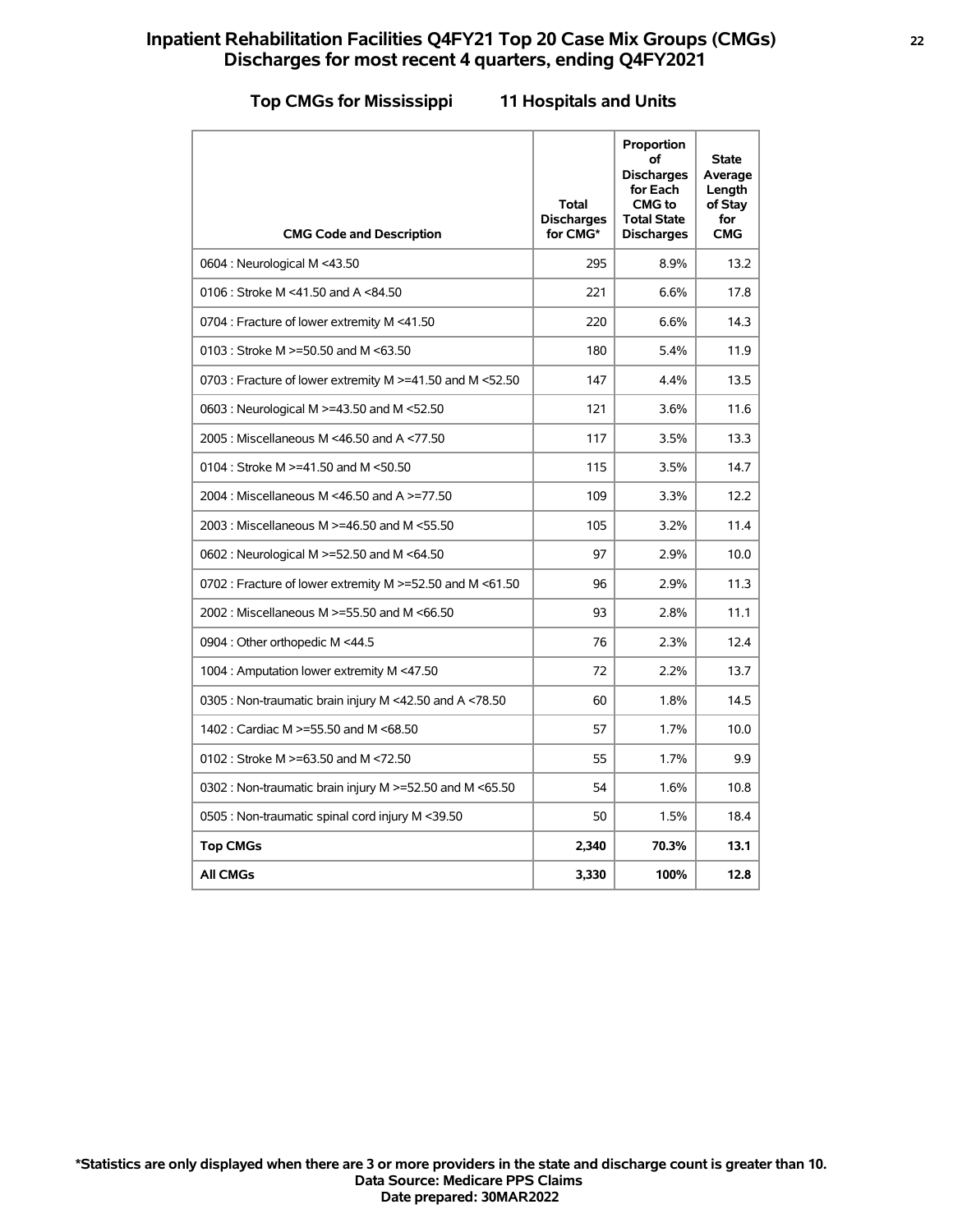# **Inpatient Rehabilitation Facilities Q4FY21 Top 20 Case Mix Groups (CMGs) <sup>23</sup> Discharges for most recent 4 quarters, ending Q4FY2021**

### **Top CMGs for Montana 5 Hospitals and Units**

| <b>CMG Code and Description</b>                           | Total<br><b>Discharges</b><br>for CMG* | Proportion<br>οf<br><b>Discharges</b><br>for Each<br><b>CMG</b> to<br><b>Total State</b><br><b>Discharges</b> | <b>State</b><br>Average<br>Length<br>of Stay<br>for<br><b>CMG</b> |
|-----------------------------------------------------------|----------------------------------------|---------------------------------------------------------------------------------------------------------------|-------------------------------------------------------------------|
| 0103 : Stroke M >=50.50 and M <63.50                      | 62                                     | 7.2%                                                                                                          | 11.2                                                              |
| 0703 : Fracture of lower extremity M >=41.50 and M <52.50 | 47                                     | 5.5%                                                                                                          | 11.2                                                              |
| 0106 : Stroke M <41.50 and A <84.50                       | 45                                     | 5.3%                                                                                                          | 17.6                                                              |
| 0102 : Stroke M >=63.50 and M <72.50                      | 42                                     | 4.9%                                                                                                          | 8.8                                                               |
| 2003 : Miscellaneous M >=46.50 and M <55.50               | 40                                     | 4.7%                                                                                                          | 11.1                                                              |
| 0104 : Stroke M >=41.50 and M <50.50                      | 37                                     | 4.3%                                                                                                          | 15.8                                                              |
| 2002 : Miscellaneous M >=55.50 and M <66.50               | 36                                     | 4.2%                                                                                                          | 9.4                                                               |
| 0704 : Fracture of lower extremity M <41.50               | 30                                     | 3.5%                                                                                                          | 13.9                                                              |
| 0702 : Fracture of lower extremity M >=52.50 and M <61.50 | 25                                     | 2.9%                                                                                                          | 9.7                                                               |
| 2005: Miscellaneous M <46.50 and A <77.50                 | 25                                     | 2.9%                                                                                                          | 13.5                                                              |
| 0604 : Neurological M <43.50                              | 23                                     | 2.7%                                                                                                          | 13.3                                                              |
| 1402 : Cardiac M >=55.50 and M <68.50                     | 19                                     | 2.2%                                                                                                          | 9.5                                                               |
| 0904 : Other orthopedic M <44.5                           | 19                                     | 2.2%                                                                                                          | 12.5                                                              |
| 0602 : Neurological M >=52.50 and M <64.50                | 18                                     | 2.1%                                                                                                          | 9.9                                                               |
| 0902 : Other orthopedic M >=51.50 and M <63.50            | 17                                     | 2.0%                                                                                                          | 8.9                                                               |
| 2001 : Miscellaneous M >=66.50                            | 17                                     | 2.0%                                                                                                          | 7.2                                                               |
| 0302 : Non-traumatic brain injury M >=52.50 and M <65.50  | 16                                     | 1.9%                                                                                                          | 8.7                                                               |
| 0701 : Fracture of lower extremity M >=61.50              | 15                                     | 1.8%                                                                                                          | 8.3                                                               |
| 2004 : Miscellaneous M <46.50 and A >=77.50               | 14                                     | 1.6%                                                                                                          | 11.8                                                              |
| 0303 : Non-traumatic brain injury M >=42.50 and M <52.50  | 13                                     | 1.5%                                                                                                          | 12.4                                                              |
| <b>Top CMGs</b>                                           | 560                                    | 65.3%                                                                                                         | 11.6                                                              |
| <b>All CMGs</b>                                           | 857                                    | 100%                                                                                                          | 11.6                                                              |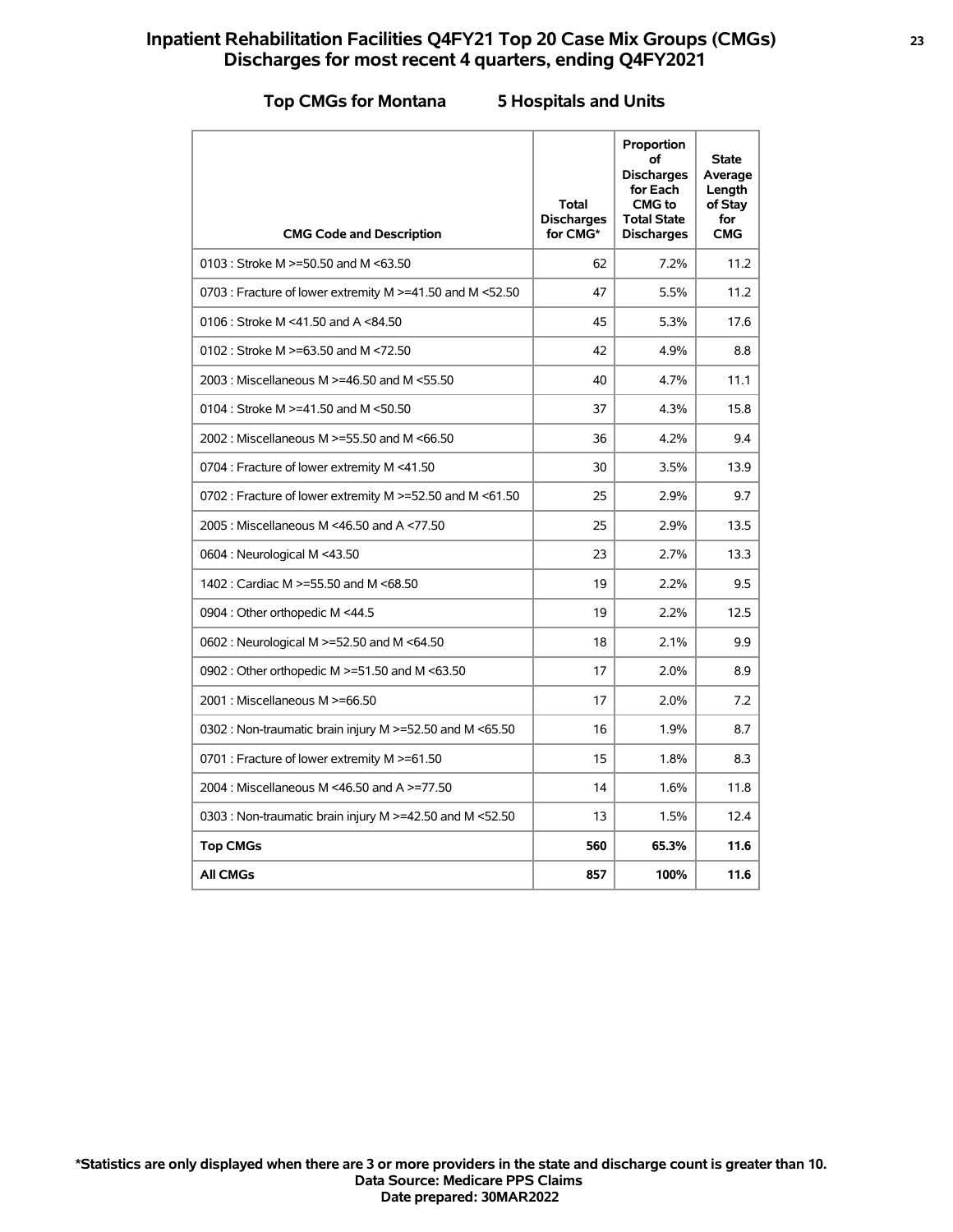# **Inpatient Rehabilitation Facilities Q4FY21 Top 20 Case Mix Groups (CMGs) <sup>24</sup> Discharges for most recent 4 quarters, ending Q4FY2021**

### **Top CMGs for North Carolina 21 Hospitals and Units**

| <b>CMG Code and Description</b>                           | <b>Total</b><br><b>Discharges</b><br>for CMG* | Proportion<br>of<br><b>Discharges</b><br>for Each<br>CMG to<br><b>Total State</b><br><b>Discharges</b> | <b>State</b><br>Average<br>Length<br>of Stay<br>for<br><b>CMG</b> |
|-----------------------------------------------------------|-----------------------------------------------|--------------------------------------------------------------------------------------------------------|-------------------------------------------------------------------|
| 0106 : Stroke M <41.50 and A <84.50                       | 528                                           | 7.3%                                                                                                   | 20.3                                                              |
| 0103 : Stroke M >=50.50 and M <63.50                      | 462                                           | 6.4%                                                                                                   | 13.2                                                              |
| 0104 : Stroke M >=41.50 and M <50.50                      | 362                                           | 5.0%                                                                                                   | 16.0                                                              |
| 2002 : Miscellaneous M >=55.50 and M <66.50               | 359                                           | 5.0%                                                                                                   | 10.5                                                              |
| 2003 : Miscellaneous M >=46.50 and M <55.50               | 335                                           | 4.6%                                                                                                   | 12.8                                                              |
| 0703 : Fracture of lower extremity M >=41.50 and M <52.50 | 312                                           | 4.3%                                                                                                   | 13.7                                                              |
| 2005 : Miscellaneous M <46.50 and A <77.50                | 268                                           | 3.7%                                                                                                   | 16.4                                                              |
| 0102 : Stroke M $> = 63.50$ and M $< 72.50$               | 219                                           | 3.0%                                                                                                   | 10.4                                                              |
| 0704 : Fracture of lower extremity M <41.50               | 209                                           | 2.9%                                                                                                   | 16.1                                                              |
| 1402 : Cardiac M >=55.50 and M <68.50                     | 195                                           | 2.7%                                                                                                   | 10.2                                                              |
| 0702 : Fracture of lower extremity M >=52.50 and M <61.50 | 185                                           | 2.6%                                                                                                   | 11.0                                                              |
| 1004 : Amputation lower extremity M <47.50                | 175                                           | 2.4%                                                                                                   | 15.9                                                              |
| 2001 : Miscellaneous M >=66.50                            | 174                                           | 2.4%                                                                                                   | 8.3                                                               |
| 0505 : Non-traumatic spinal cord injury M <39.50          | 154                                           | 2.1%                                                                                                   | 19.2                                                              |
| 2004 : Miscellaneous M <46.50 and A >=77.50               | 150                                           | 2.1%                                                                                                   | 14.6                                                              |
| 0604 : Neurological M <43.50                              | 142                                           | 2.0%                                                                                                   | 17.0                                                              |
| 1404 : Cardiac M <45.50                                   | 136                                           | 1.9%                                                                                                   | 14.5                                                              |
| 0902 : Other orthopedic M >=51.50 and M <63.50            | 136                                           | 1.9%                                                                                                   | 10.7                                                              |
| 0904 : Other orthopedic M <44.5                           | 136                                           | 1.9%                                                                                                   | 14.7                                                              |
| 1403 : Cardiac M >=45.50 and M <55.50                     | 129                                           | 1.8%                                                                                                   | 11.6                                                              |
| <b>Top CMGs</b>                                           | 4,766                                         | 65.7%                                                                                                  | 14.2                                                              |
| <b>All CMGs</b>                                           | 7,252                                         | 100%                                                                                                   | 13.9                                                              |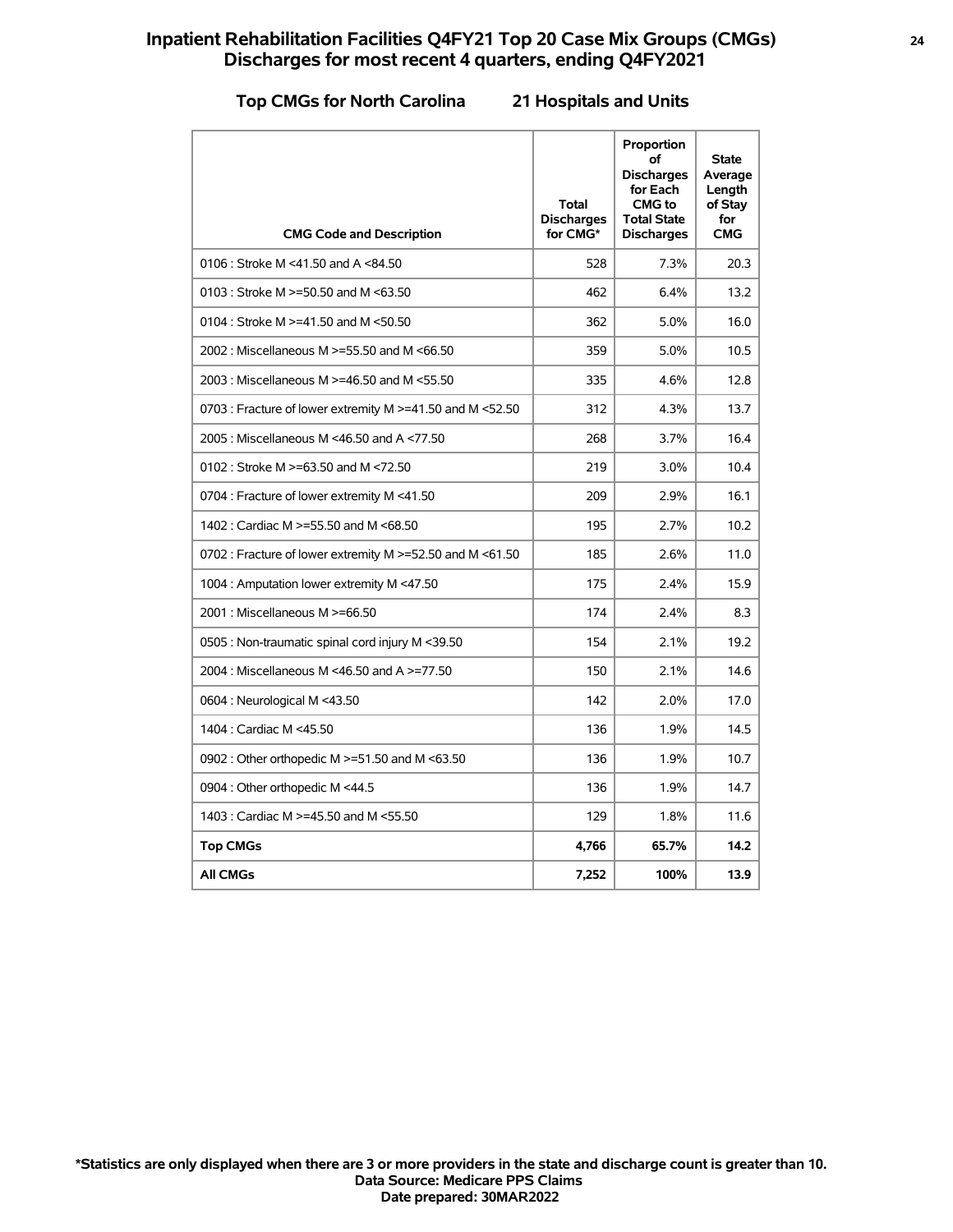# **Inpatient Rehabilitation Facilities Q4FY21 Top 20 Case Mix Groups (CMGs) <sup>25</sup> Discharges for most recent 4 quarters, ending Q4FY2021**

### **Top CMGs for North Dakota 4 Hospitals and Units**

| <b>CMG Code and Description</b>                           | <b>Total</b><br><b>Discharges</b><br>for CMG* | Proportion<br>οf<br><b>Discharges</b><br>for Each<br>CMG to<br><b>Total State</b><br><b>Discharges</b> | <b>State</b><br>Average<br>Length<br>of Stay<br>for<br><b>CMG</b> |
|-----------------------------------------------------------|-----------------------------------------------|--------------------------------------------------------------------------------------------------------|-------------------------------------------------------------------|
| 0604 : Neurological M <43.50                              | 75                                            | 7.1%                                                                                                   | 15.3                                                              |
| 0106 : Stroke M <41.50 and A <84.50                       | 69                                            | 6.5%                                                                                                   | 18.5                                                              |
| 0103 : Stroke M $>=$ 50.50 and M $\leq$ 63.50             | 63                                            | 5.9%                                                                                                   | 11.3                                                              |
| 2001 : Miscellaneous M >=66.50                            | 40                                            | 3.8%                                                                                                   | 7.1                                                               |
| 0602 : Neurological M >=52.50 and M <64.50                | 37                                            | 3.5%                                                                                                   | 9.6                                                               |
| 2002 : Miscellaneous M >=55.50 and M <66.50               | 36                                            | 3.4%                                                                                                   | 8.9                                                               |
| 0104 : Stroke M >=41.50 and M <50.50                      | 35                                            | 3.3%                                                                                                   | 14.5                                                              |
| 0102 : Stroke M $> = 63.50$ and M $< 72.50$               | 35                                            | 3.3%                                                                                                   | 8.7                                                               |
| 0902 : Other orthopedic M >=51.50 and M <63.50            | 33                                            | 3.1%                                                                                                   | 9.8                                                               |
| 0603 : Neurological M >=43.50 and M <52.50                | 32                                            | 3.0%                                                                                                   | 10.5                                                              |
| 2005 : Miscellaneous M <46.50 and A <77.50                | 30                                            | 2.8%                                                                                                   | 12.6                                                              |
| 0704 : Fracture of lower extremity M <41.50               | 29                                            | 2.7%                                                                                                   | 14.3                                                              |
| 0702 : Fracture of lower extremity M >=52.50 and M <61.50 | 28                                            | 2.6%                                                                                                   | 9.0                                                               |
| 0601 : Neurological M >=64.50                             | 26                                            | 2.5%                                                                                                   | 8.3                                                               |
| 2003 : Miscellaneous M >=46.50 and M <55.50               | 24                                            | 2.3%                                                                                                   | 9.3                                                               |
| 0904 : Other orthopedic M <44.5                           | 23                                            | 2.2%                                                                                                   | 12.9                                                              |
| 0703 : Fracture of lower extremity M >=41.50 and M <52.50 | 23                                            | 2.2%                                                                                                   | 11.7                                                              |
| 2004 : Miscellaneous M <46.50 and A >=77.50               | 21                                            | 2.0%                                                                                                   | 13.1                                                              |
| 0903 : Other orthopedic M >=44.50 and M <51.50            | 19                                            | 1.8%                                                                                                   | 12.7                                                              |
| 0805 : Replacement of lower-extremity joint M <42.50      | 18                                            | 1.7%                                                                                                   | 10.7                                                              |
| <b>Top CMGs</b>                                           | 696                                           | 65.6%                                                                                                  | 12.0                                                              |
| <b>All CMGs</b>                                           | 1,061                                         | 100%                                                                                                   | 11.9                                                              |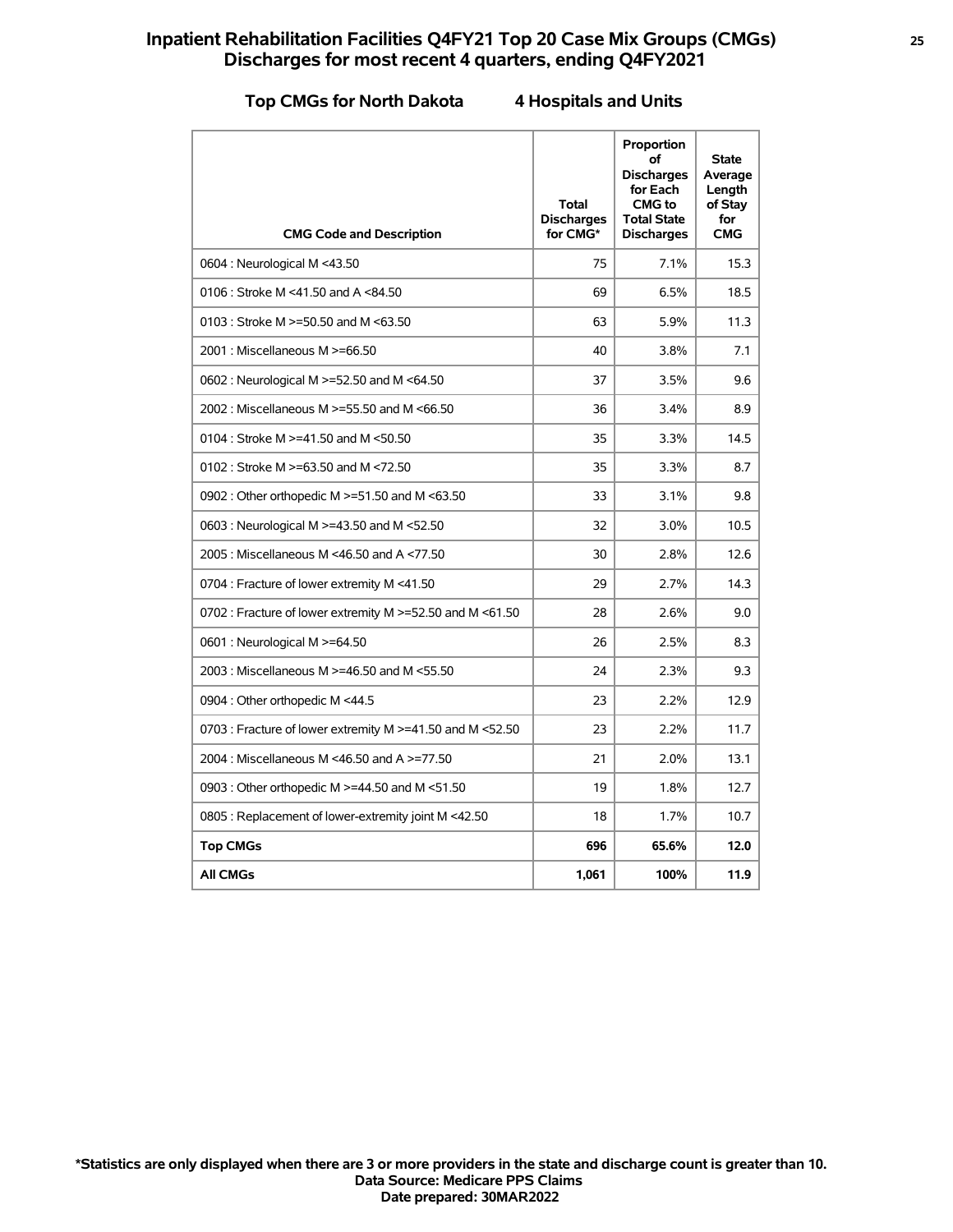# **Inpatient Rehabilitation Facilities Q4FY21 Top 20 Case Mix Groups (CMGs) <sup>26</sup> Discharges for most recent 4 quarters, ending Q4FY2021**

### **Top CMGs for Nebraska 11 Hospitals and Units**

| <b>CMG Code and Description</b>                           | <b>Total</b><br><b>Discharges</b><br>for CMG* | Proportion<br>οf<br><b>Discharges</b><br>for Each<br><b>CMG</b> to<br><b>Total State</b><br><b>Discharges</b> | <b>State</b><br>Average<br>Length<br>of Stay<br>for<br><b>CMG</b> |
|-----------------------------------------------------------|-----------------------------------------------|---------------------------------------------------------------------------------------------------------------|-------------------------------------------------------------------|
| 0102 : Stroke M $> = 63.50$ and M $< 72.50$               | 119                                           | 7.2%                                                                                                          | 12.9                                                              |
| 0103 : Stroke M >=50.50 and M <63.50                      | 118                                           | 7.2%                                                                                                          | 14.9                                                              |
| 0104 : Stroke M $> = 41.50$ and M $< 50.50$               | 108                                           | 6.5%                                                                                                          | 16.2                                                              |
| 0106 : Stroke M <41.50 and A <84.50                       | 100                                           | 6.1%                                                                                                          | 24.2                                                              |
| 2003 : Miscellaneous M >=46.50 and M <55.50               | 67                                            | 4.1%                                                                                                          | 14.1                                                              |
| 0101 : Stroke M >=72.50                                   | 64                                            | 3.9%                                                                                                          | 8.2                                                               |
| 2001 : Miscellaneous M >=66.50                            | 60                                            | 3.6%                                                                                                          | 10.2                                                              |
| 2002 : Miscellaneous M >=55.50 and M <66.50               | 60                                            | 3.6%                                                                                                          | 12.5                                                              |
| 1402 : Cardiac M >=55.50 and M <68.50                     | 44                                            | 2.7%                                                                                                          | 11.9                                                              |
| 0703 : Fracture of lower extremity M >=41.50 and M <52.50 | 36                                            | 2.2%                                                                                                          | 13.5                                                              |
| 0501 : Non-traumatic spinal cord injury M >=60.50         | 33                                            | 2.0%                                                                                                          | 9.6                                                               |
| 0301 : Non-traumatic brain injury M >=65.50               | 31                                            | 1.9%                                                                                                          | 8.8                                                               |
| 0702 : Fracture of lower extremity M >=52.50 and M <61.50 | 30                                            | 1.8%                                                                                                          | 11.3                                                              |
| 1004 : Amputation lower extremity M <47.50                | 28                                            | 1.7%                                                                                                          | 21.0                                                              |
| 0602 : Neurological M >=52.50 and M <64.50                | 28                                            | 1.7%                                                                                                          | 13.5                                                              |
| 0704 : Fracture of lower extremity M <41.50               | 27                                            | 1.6%                                                                                                          | 15.7                                                              |
| 0203 : Traumatic brain injury M $\ge$ =49.50 and M <61.50 | 27                                            | 1.6%                                                                                                          | 15.1                                                              |
| 0302 : Non-traumatic brain injury M >=52.50 and M <65.50  | 26                                            | 1.6%                                                                                                          | 14.8                                                              |
| 0901 : Other orthopedic M >=63.50                         | 26                                            | 1.6%                                                                                                          | 9.0                                                               |
| 2005: Miscellaneous M <46.50 and A <77.50                 | 24                                            | 1.5%                                                                                                          | 15.2                                                              |
| <b>Top CMGs</b>                                           | 1,056                                         | 64.0%                                                                                                         | 14.2                                                              |
| <b>All CMGs</b>                                           | 1,649                                         | 100%                                                                                                          | 14.3                                                              |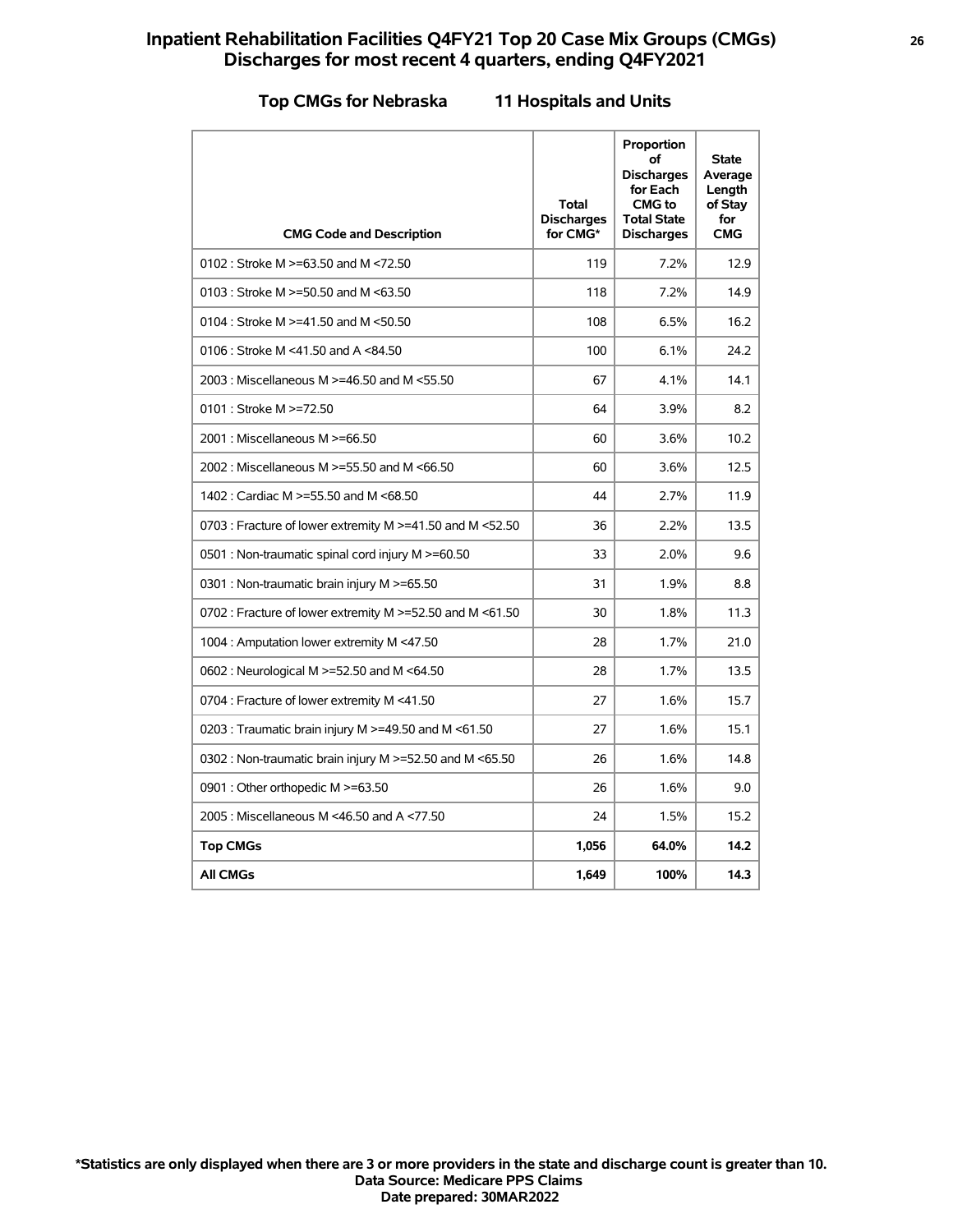# **Inpatient Rehabilitation Facilities Q4FY21 Top 20 Case Mix Groups (CMGs) <sup>27</sup> Discharges for most recent 4 quarters, ending Q4FY2021**

### **Top CMGs for New Hampshire 4 Hospitals and Units**

| <b>CMG Code and Description</b>                           | Total<br><b>Discharges</b><br>for CMG* | Proportion<br>οf<br><b>Discharges</b><br>for Each<br>CMG to<br><b>Total State</b><br><b>Discharges</b> | <b>State</b><br>Average<br>Length<br>of Stay<br>for<br><b>CMG</b> |
|-----------------------------------------------------------|----------------------------------------|--------------------------------------------------------------------------------------------------------|-------------------------------------------------------------------|
| 0703 : Fracture of lower extremity M >=41.50 and M <52.50 | 176                                    | 5.7%                                                                                                   | 12.7                                                              |
| 0103 : Stroke M $>=$ 50.50 and M $\leq$ 63.50             | 159                                    | 5.1%                                                                                                   | 11.7                                                              |
| 0704 : Fracture of lower extremity M <41.50               | 159                                    | 5.1%                                                                                                   | 14.8                                                              |
| 2002 : Miscellaneous M >=55.50 and M <66.50               | 157                                    | 5.1%                                                                                                   | 10.1                                                              |
| 0106 : Stroke M <41.50 and A <84.50                       | 157                                    | 5.1%                                                                                                   | 19.7                                                              |
| 0902 : Other orthopedic M >=51.50 and M <63.50            | 127                                    | 4.1%                                                                                                   | 10.4                                                              |
| 2003 : Miscellaneous M >=46.50 and M <55.50               | 123                                    | 4.0%                                                                                                   | 11.2                                                              |
| 0702 : Fracture of lower extremity M >=52.50 and M <61.50 | 113                                    | 3.6%                                                                                                   | 10.7                                                              |
| 1402 : Cardiac M >=55.50 and M <68.50                     | 105                                    | 3.4%                                                                                                   | 9.0                                                               |
| 0104 : Stroke M >=41.50 and M <50.50                      | 98                                     | 3.2%                                                                                                   | 14.1                                                              |
| 0604 : Neurological M <43.50                              | 97                                     | 3.1%                                                                                                   | 15.4                                                              |
| 0904 : Other orthopedic M <44.5                           | 96                                     | 3.1%                                                                                                   | 14.2                                                              |
| 2004 : Miscellaneous M <46.50 and A >=77.50               | 91                                     | 2.9%                                                                                                   | 13.5                                                              |
| 0102 : Stroke M $> = 63.50$ and M $< 72.50$               | 73                                     | 2.4%                                                                                                   | 9.0                                                               |
| 0602 : Neurological M >=52.50 and M <64.50                | 69                                     | 2.2%                                                                                                   | 10.8                                                              |
| 2005: Miscellaneous M <46.50 and A <77.50                 | 67                                     | 2.2%                                                                                                   | 13.1                                                              |
| 0603 : Neurological M >=43.50 and M <52.50                | 66                                     | 2.1%                                                                                                   | 12.9                                                              |
| 1403 : Cardiac M >=45.50 and M <55.50                     | 65                                     | 2.1%                                                                                                   | 11.2                                                              |
| 0903 : Other orthopedic M >=44.50 and M <51.50            | 63                                     | 2.0%                                                                                                   | 12.6                                                              |
| 2001 : Miscellaneous M >=66.50                            | 55                                     | 1.8%                                                                                                   | 8.5                                                               |
| <b>Top CMGs</b>                                           | 2,116                                  | 68.2%                                                                                                  | 12.6                                                              |
| <b>All CMGs</b>                                           | 3,101                                  | 100%                                                                                                   | 12.5                                                              |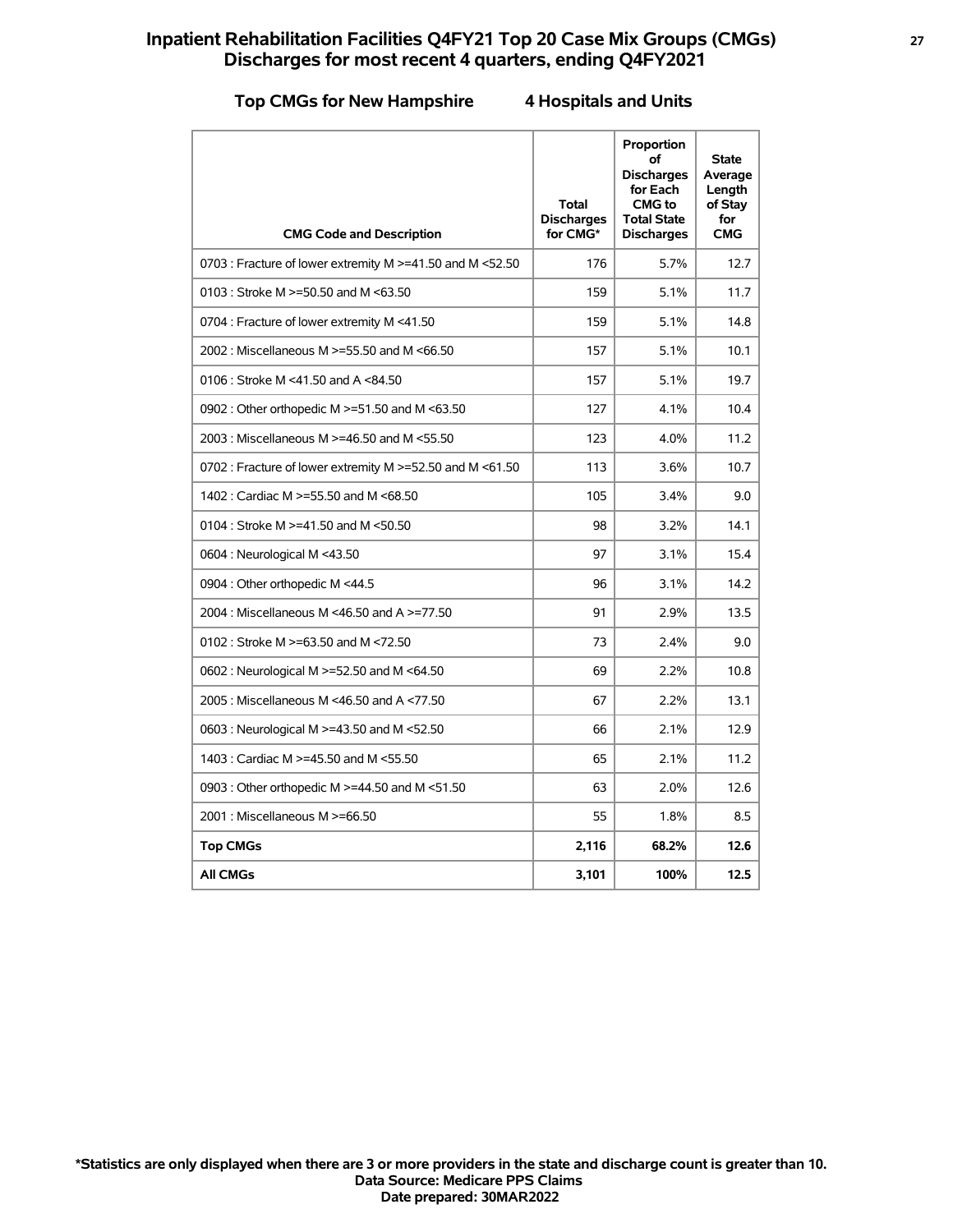# **Inpatient Rehabilitation Facilities Q4FY21 Top 20 Case Mix Groups (CMGs) <sup>28</sup> Discharges for most recent 4 quarters, ending Q4FY2021**

### **Top CMGs for New Jersey 15 Hospitals and Units**

| <b>CMG Code and Description</b>                           | <b>Total</b><br><b>Discharges</b><br>for CMG* | Proportion<br>οf<br><b>Discharges</b><br>for Each<br><b>CMG</b> to<br><b>Total State</b><br><b>Discharges</b> | <b>State</b><br>Average<br>Length<br>of Stay<br>for<br><b>CMG</b> |
|-----------------------------------------------------------|-----------------------------------------------|---------------------------------------------------------------------------------------------------------------|-------------------------------------------------------------------|
| 0106 : Stroke M <41.50 and A <84.50                       | 835                                           | 8.2%                                                                                                          | 19.2                                                              |
| 0103 : Stroke M $>=$ 50.50 and M $\leq$ 63.50             | 581                                           | 5.7%                                                                                                          | 12.4                                                              |
| 0604 : Neurological M <43.50                              | 508                                           | 5.0%                                                                                                          | 15.1                                                              |
| 0704 : Fracture of lower extremity M <41.50               | 502                                           | 4.9%                                                                                                          | 15.4                                                              |
| 0104 : Stroke M >=41.50 and M <50.50                      | 458                                           | 4.5%                                                                                                          | 15.2                                                              |
| 2004 : Miscellaneous M <46.50 and A >=77.50               | 431                                           | 4.2%                                                                                                          | 13.5                                                              |
| 2003 : Miscellaneous M >=46.50 and M <55.50               | 392                                           | 3.8%                                                                                                          | 11.8                                                              |
| 0703 : Fracture of lower extremity M >=41.50 and M <52.50 | 348                                           | 3.4%                                                                                                          | 13.4                                                              |
| 0904 : Other orthopedic M <44.5                           | 346                                           | 3.4%                                                                                                          | 14.2                                                              |
| 2005: Miscellaneous M <46.50 and A <77.50                 | 343                                           | 3.4%                                                                                                          | 14.7                                                              |
| 2002 : Miscellaneous M >=55.50 and M <66.50               | 340                                           | 3.3%                                                                                                          | 9.9                                                               |
| 0603 : Neurological M >=43.50 and M <52.50                | 298                                           | 2.9%                                                                                                          | 13.0                                                              |
| 0105 : Stroke M <41.50 and A >=84.50                      | 262                                           | 2.6%                                                                                                          | 16.9                                                              |
| 1404 : Cardiac M <45.50                                   | 245                                           | 2.4%                                                                                                          | 13.1                                                              |
| 0602 : Neurological M >=52.50 and M <64.50                | 234                                           | 2.3%                                                                                                          | 10.6                                                              |
| 0305 : Non-traumatic brain injury M <42.50 and A <78.50   | 225                                           | 2.2%                                                                                                          | 15.7                                                              |
| 1403 : Cardiac M >=45.50 and M <55.50                     | 213                                           | 2.1%                                                                                                          | 11.8                                                              |
| 0902 : Other orthopedic M >=51.50 and M <63.50            | 202                                           | 2.0%                                                                                                          | 11.2                                                              |
| 0303 : Non-traumatic brain injury M >=42.50 and M <52.50  | 195                                           | 1.9%                                                                                                          | 12.0                                                              |
| 0102 : Stroke M $> = 63.50$ and M $< 72.50$               | 185                                           | 1.8%                                                                                                          | 9.6                                                               |
| <b>Top CMGs</b>                                           | 7.143                                         | 70.1%                                                                                                         | 14.1                                                              |
| <b>All CMGs</b>                                           | 10,183                                        | 100%                                                                                                          | 13.7                                                              |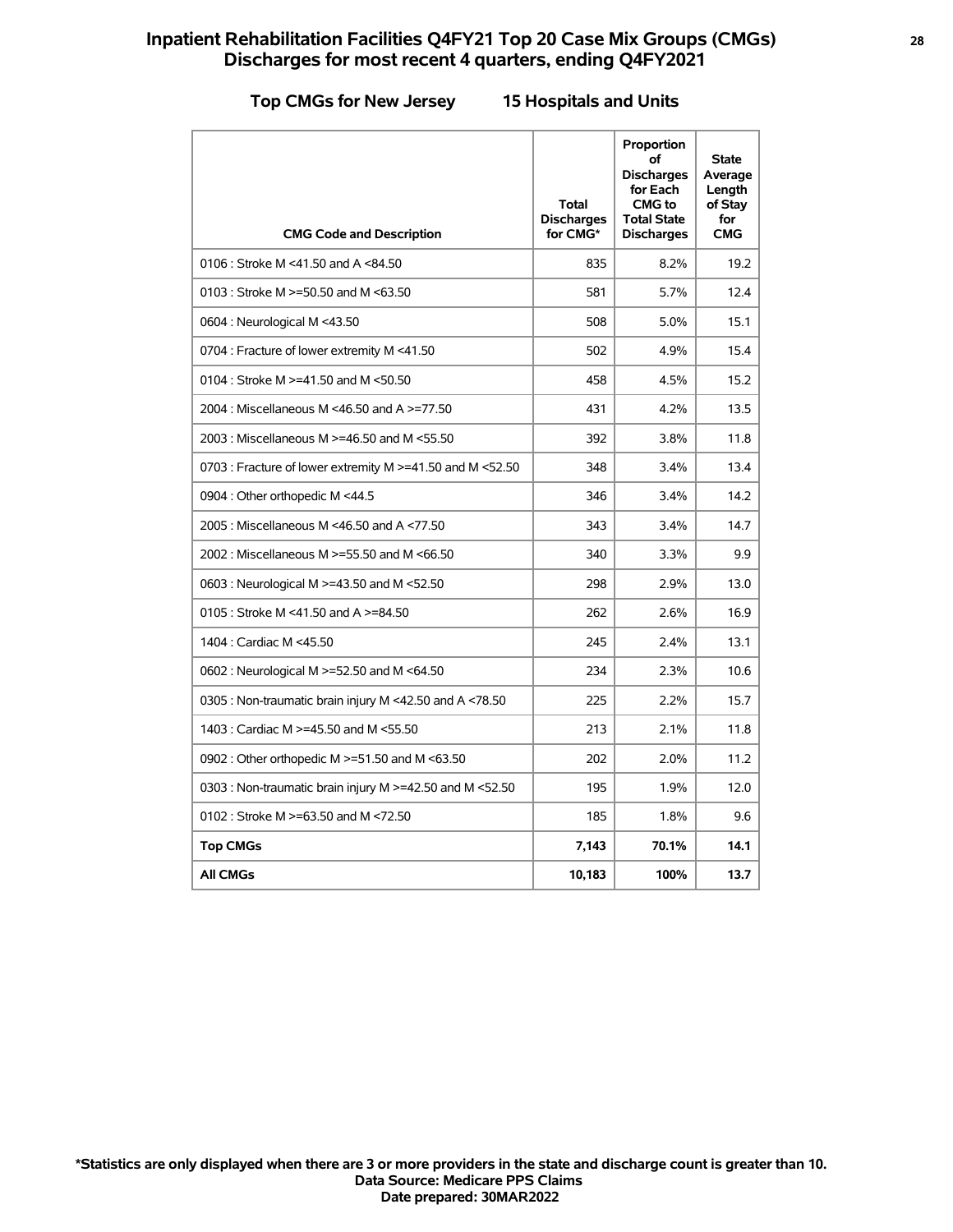# **Inpatient Rehabilitation Facilities Q4FY21 Top 20 Case Mix Groups (CMGs) <sup>29</sup> Discharges for most recent 4 quarters, ending Q4FY2021**

### **Top CMGs for New Mexico 9 Hospitals and Units**

| <b>CMG Code and Description</b>                                | Total<br><b>Discharges</b><br>for CMG* | Proportion<br>οf<br><b>Discharges</b><br>for Each<br><b>CMG</b> to<br><b>Total State</b><br><b>Discharges</b> | <b>State</b><br>Average<br>Length<br>of Stay<br>for<br><b>CMG</b> |
|----------------------------------------------------------------|----------------------------------------|---------------------------------------------------------------------------------------------------------------|-------------------------------------------------------------------|
| 0704 : Fracture of lower extremity M <41.50                    | 149                                    | 7.2%                                                                                                          | 14.7                                                              |
| 0703 : Fracture of lower extremity M >=41.50 and M <52.50      | 134                                    | 6.5%                                                                                                          | 13.1                                                              |
| 0106 : Stroke M <41.50 and A <84.50                            | 107                                    | 5.2%                                                                                                          | 19.8                                                              |
| 0702 : Fracture of lower extremity M $\ge$ =52.50 and M <61.50 | 91                                     | 4.4%                                                                                                          | 11.1                                                              |
| 0103 : Stroke M >=50.50 and M <63.50                           | 83                                     | 4.0%                                                                                                          | 12.2                                                              |
| 2002 : Miscellaneous M >=55.50 and M <66.50                    | 79                                     | 3.8%                                                                                                          | 9.6                                                               |
| 0604 : Neurological M <43.50                                   | 78                                     | 3.8%                                                                                                          | 14.3                                                              |
| 0904 : Other orthopedic M <44.5                                | 63                                     | 3.0%                                                                                                          | 14.3                                                              |
| 0104 : Stroke M >=41.50 and M <50.50                           | 62                                     | 3.0%                                                                                                          | 14.9                                                              |
| 2005: Miscellaneous M <46.50 and A <77.50                      | 60                                     | 2.9%                                                                                                          | 13.8                                                              |
| 2003 : Miscellaneous M >=46.50 and M <55.50                    | 60                                     | 2.9%                                                                                                          | 11.8                                                              |
| 2004 : Miscellaneous M <46.50 and A >=77.50                    | 54                                     | 2.6%                                                                                                          | 14.5                                                              |
| 0602 : Neurological M >=52.50 and M <64.50                     | 53                                     | 2.6%                                                                                                          | 10.6                                                              |
| 0902 : Other orthopedic M >=51.50 and M <63.50                 | 51                                     | 2.5%                                                                                                          | 10.5                                                              |
| 2001 : Miscellaneous M >=66.50                                 | 44                                     | 2.1%                                                                                                          | 7.8                                                               |
| 0701 : Fracture of lower extremity M >=61.50                   | 44                                     | 2.1%                                                                                                          | 9.3                                                               |
| 0601 : Neurological M >=64.50                                  | 42                                     | 2.0%                                                                                                          | 9.1                                                               |
| 1404 : Cardiac M <45.50                                        | 37                                     | 1.8%                                                                                                          | 13.4                                                              |
| 0102 : Stroke M >=63.50 and M <72.50                           | 37                                     | 1.8%                                                                                                          | 10.5                                                              |
| 0105 : Stroke M <41.50 and A >=84.50                           | 36                                     | 1.7%                                                                                                          | 17.3                                                              |
| <b>Top CMGs</b>                                                | 1,364                                  | 65.7%                                                                                                         | 13.1                                                              |
| <b>All CMGs</b>                                                | 2,075                                  | 100%                                                                                                          | 12.8                                                              |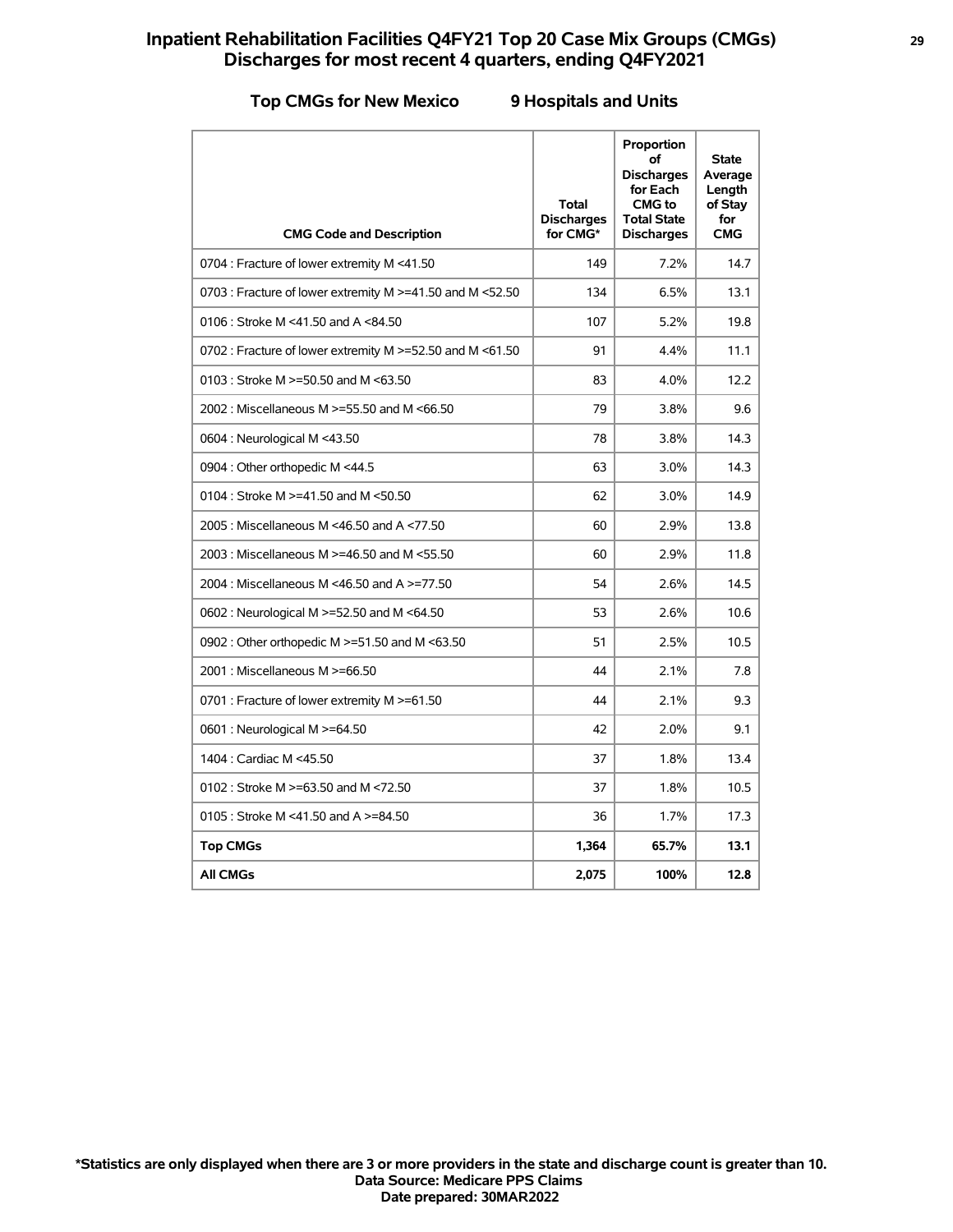# **Inpatient Rehabilitation Facilities Q4FY21 Top 20 Case Mix Groups (CMGs) <sup>30</sup> Discharges for most recent 4 quarters, ending Q4FY2021**

### **Top CMGs for Nevada 13 Hospitals and Units**

| <b>CMG Code and Description</b>                               | Total<br><b>Discharges</b><br>for CMG* | Proportion<br>of<br><b>Discharges</b><br>for Each<br>CMG to<br><b>Total State</b><br><b>Discharges</b> | <b>State</b><br>Average<br>Length<br>of Stay<br>for<br><b>CMG</b> |
|---------------------------------------------------------------|----------------------------------------|--------------------------------------------------------------------------------------------------------|-------------------------------------------------------------------|
| 0604 : Neurological M <43.50                                  | 910                                    | 11.5%                                                                                                  | 14.1                                                              |
| 0106 : Stroke M <41.50 and A <84.50                           | 444                                    | 5.6%                                                                                                   | 18.3                                                              |
| 0704 : Fracture of lower extremity M <41.50                   | 368                                    | 4.7%                                                                                                   | 14.5                                                              |
| 0602 : Neurological M >=52.50 and M <64.50                    | 343                                    | 4.3%                                                                                                   | 10.9                                                              |
| 0603 : Neurological M >=43.50 and M <52.50                    | 341                                    | 4.3%                                                                                                   | 13.0                                                              |
| 0305 : Non-traumatic brain injury M <42.50 and A <78.50       | 310                                    | 3.9%                                                                                                   | 13.9                                                              |
| 2002 : Miscellaneous M >=55.50 and M <66.50                   | 294                                    | 3.7%                                                                                                   | 10.4                                                              |
| 2005: Miscellaneous M <46.50 and A <77.50                     | 277                                    | 3.5%                                                                                                   | 12.8                                                              |
| 2003 : Miscellaneous M >=46.50 and M <55.50                   | 275                                    | 3.5%                                                                                                   | 12.4                                                              |
| 0601 : Neurological M >=64.50                                 | 260                                    | 3.3%                                                                                                   | 9.3                                                               |
| 2004 : Miscellaneous M <46.50 and A >=77.50                   | 249                                    | 3.1%                                                                                                   | 13.1                                                              |
| 0904 : Other orthopedic M <44.5                               | 242                                    | 3.1%                                                                                                   | 13.3                                                              |
| 0304 : Non-traumatic brain injury M <42.50 and A $\ge$ =78.50 | 210                                    | 2.7%                                                                                                   | 14.1                                                              |
| 0103 : Stroke M >=50.50 and M <63.50                          | 209                                    | 2.6%                                                                                                   | 12.3                                                              |
| 0303 : Non-traumatic brain injury M >=42.50 and M <52.50      | 207                                    | 2.6%                                                                                                   | 12.8                                                              |
| 0703 : Fracture of lower extremity M >=41.50 and M <52.50     | 203                                    | 2.6%                                                                                                   | 13.1                                                              |
| 0302 : Non-traumatic brain injury M >=52.50 and M <65.50      | 197                                    | 2.5%                                                                                                   | 10.9                                                              |
| 0902 : Other orthopedic M >=51.50 and M <63.50                | 176                                    | 2.2%                                                                                                   | 10.1                                                              |
| 0104 : Stroke M >=41.50 and M <50.50                          | 153                                    | 1.9%                                                                                                   | 15.5                                                              |
| 2001 : Miscellaneous M >=66.50                                | 152                                    | 1.9%                                                                                                   | 8.2                                                               |
| <b>Top CMGs</b>                                               | 5,820                                  | 73.6%                                                                                                  | 13.1                                                              |
| <b>All CMGs</b>                                               | 7,912                                  | 100%                                                                                                   | 12.7                                                              |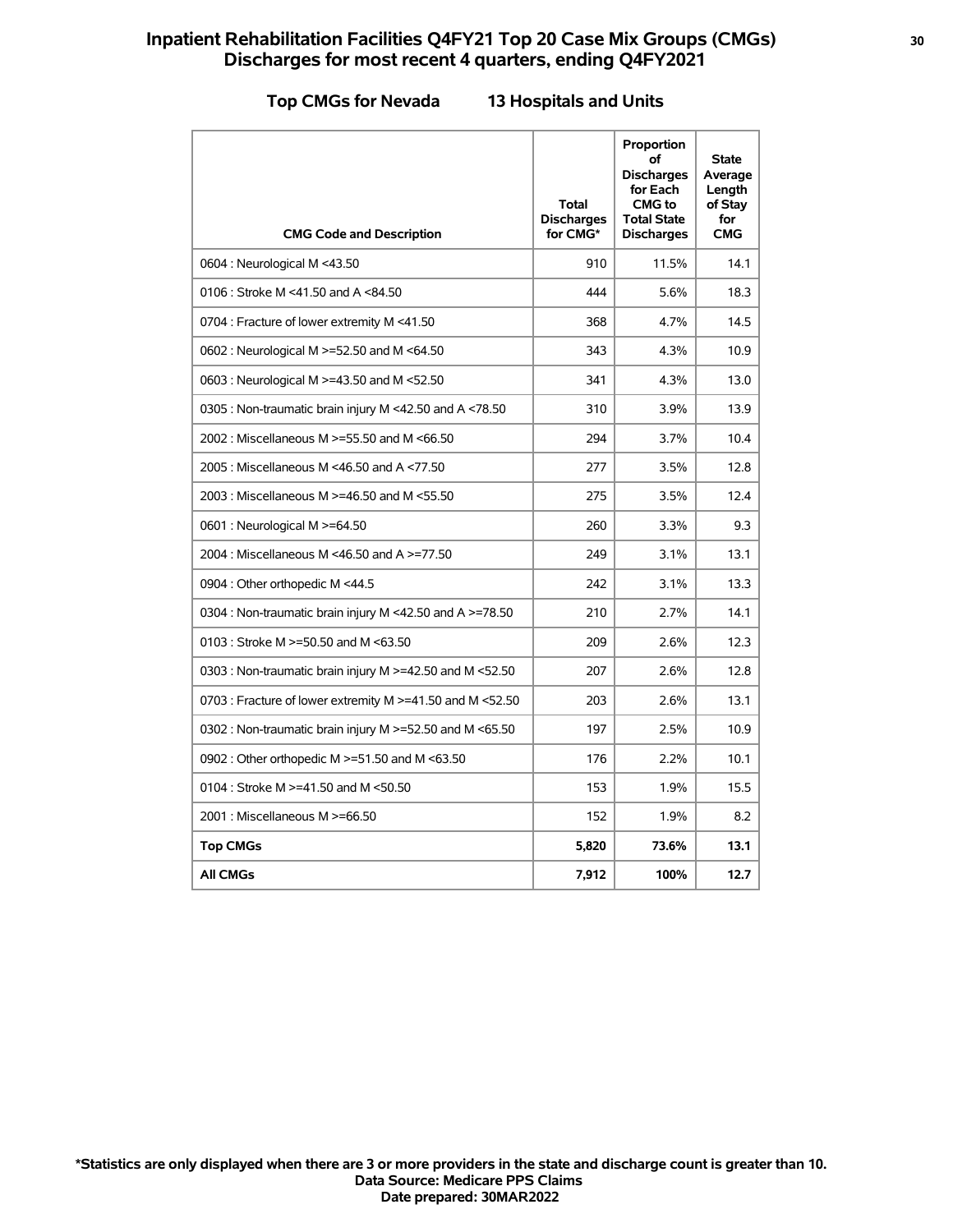# **Inpatient Rehabilitation Facilities Q4FY21 Top 20 Case Mix Groups (CMGs) <sup>31</sup> Discharges for most recent 4 quarters, ending Q4FY2021**

### **Top CMGs for New York 41 Hospitals and Units**

| <b>CMG Code and Description</b>                           | Total<br><b>Discharges</b><br>for CMG* | Proportion<br>of<br><b>Discharges</b><br>for Each<br><b>CMG</b> to<br><b>Total State</b><br><b>Discharges</b> | <b>State</b><br>Average<br>Length<br>of Stay<br>for<br><b>CMG</b> |
|-----------------------------------------------------------|----------------------------------------|---------------------------------------------------------------------------------------------------------------|-------------------------------------------------------------------|
| 0106 : Stroke M <41.50 and A <84.50                       | 744                                    | 7.6%                                                                                                          | 20.9                                                              |
| 0103 : Stroke M $>=$ 50.50 and M $\leq$ 63.50             | 651                                    | 6.7%                                                                                                          | 13.4                                                              |
| 0703 : Fracture of lower extremity M >=41.50 and M <52.50 | 494                                    | 5.1%                                                                                                          | 14.4                                                              |
| 0104 : Stroke M >=41.50 and M <50.50                      | 449                                    | 4.6%                                                                                                          | 16.9                                                              |
| 0704 : Fracture of lower extremity M <41.50               | 432                                    | 4.4%                                                                                                          | 15.9                                                              |
| 2002 : Miscellaneous M >=55.50 and M <66.50               | 391                                    | 4.0%                                                                                                          | 11.3                                                              |
| 2003 : Miscellaneous M >=46.50 and M <55.50               | 359                                    | 3.7%                                                                                                          | 12.9                                                              |
| 2005 : Miscellaneous M <46.50 and A <77.50                | 242                                    | 2.5%                                                                                                          | 15.8                                                              |
| 0702 : Fracture of lower extremity M >=52.50 and M <61.50 | 239                                    | 2.4%                                                                                                          | 11.9                                                              |
| 0102 : Stroke M >=63.50 and M <72.50                      | 236                                    | 2.4%                                                                                                          | 10.4                                                              |
| 2004 : Miscellaneous M <46.50 and A >=77.50               | 232                                    | 2.4%                                                                                                          | 14.4                                                              |
| 1402 : Cardiac M >=55.50 and M <68.50                     | 229                                    | 2.3%                                                                                                          | 11.3                                                              |
| 0604 : Neurological M <43.50                              | 226                                    | 2.3%                                                                                                          | 16.6                                                              |
| 2001 : Miscellaneous M >=66.50                            | 219                                    | 2.2%                                                                                                          | 8.9                                                               |
| 0105 : Stroke M <41.50 and A >=84.50                      | 206                                    | 2.1%                                                                                                          | 17.7                                                              |
| 0904 : Other orthopedic M <44.5                           | 204                                    | 2.1%                                                                                                          | 14.7                                                              |
| 0603 : Neurological M >=43.50 and M <52.50                | 186                                    | 1.9%                                                                                                          | 13.8                                                              |
| 0902 : Other orthopedic M >=51.50 and M <63.50            | 175                                    | 1.8%                                                                                                          | 11.7                                                              |
| 0302 : Non-traumatic brain injury M >=52.50 and M <65.50  | 160                                    | 1.6%                                                                                                          | 12.7                                                              |
| 0602 : Neurological M >=52.50 and M <64.50                | 157                                    | 1.6%                                                                                                          | 11.6                                                              |
| <b>Top CMGs</b>                                           | 6,231                                  | 63.8%                                                                                                         | 14.6                                                              |
| <b>All CMGs</b>                                           | 9,762                                  | 100%                                                                                                          | 14.2                                                              |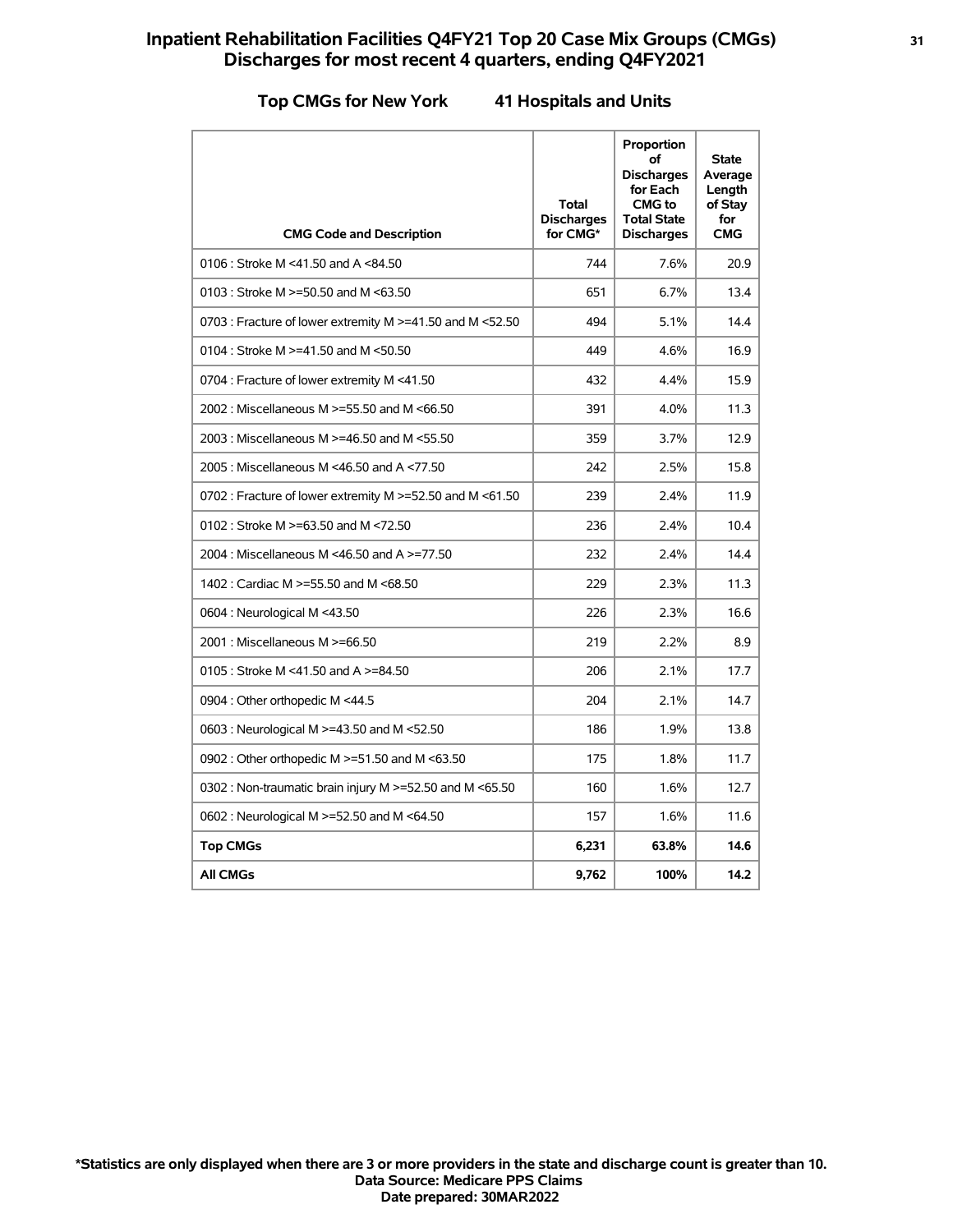# **Inpatient Rehabilitation Facilities Q4FY21 Top 20 Case Mix Groups (CMGs) <sup>32</sup> Discharges for most recent 4 quarters, ending Q4FY2021**

### **Top CMGs for Ohio 48 Hospitals and Units**

| <b>CMG Code and Description</b>                           | <b>Total</b><br><b>Discharges</b><br>for CMG* | Proportion<br>οf<br><b>Discharges</b><br>for Each<br>CMG to<br><b>Total State</b><br><b>Discharges</b> | <b>State</b><br>Average<br>Length<br>of Stay<br>for<br><b>CMG</b> |
|-----------------------------------------------------------|-----------------------------------------------|--------------------------------------------------------------------------------------------------------|-------------------------------------------------------------------|
| 0106 : Stroke M <41.50 and A <84.50                       | 763                                           | 5.9%                                                                                                   | 19.0                                                              |
| 0103 : Stroke M >=50.50 and M <63.50                      | 665                                           | 5.1%                                                                                                   | 11.9                                                              |
| 2003 : Miscellaneous M >=46.50 and M <55.50               | 594                                           | 4.6%                                                                                                   | 11.8                                                              |
| 2002 : Miscellaneous M >=55.50 and M <66.50               | 579                                           | 4.5%                                                                                                   | 9.8                                                               |
| 0604 : Neurological M <43.50                              | 571                                           | 4.4%                                                                                                   | 15.3                                                              |
| 0704 : Fracture of lower extremity M <41.50               | 531                                           | 4.1%                                                                                                   | 14.7                                                              |
| 0703 : Fracture of lower extremity M >=41.50 and M <52.50 | 467                                           | 3.6%                                                                                                   | 12.9                                                              |
| 2005: Miscellaneous M <46.50 and A <77.50                 | 465                                           | 3.6%                                                                                                   | 13.2                                                              |
| 0104 : Stroke M >=41.50 and M <50.50                      | 463                                           | 3.6%                                                                                                   | 15.4                                                              |
| 0904 : Other orthopedic M <44.5                           | 421                                           | 3.2%                                                                                                   | 13.6                                                              |
| 2004 : Miscellaneous M <46.50 and A >=77.50               | 385                                           | 3.0%                                                                                                   | 13.3                                                              |
| 0102 : Stroke M $> = 63.50$ and M $< 72.50$               | 350                                           | 2.7%                                                                                                   | 9.5                                                               |
| 0902 : Other orthopedic M >=51.50 and M <63.50            | 349                                           | 2.7%                                                                                                   | 10.3                                                              |
| 0602 : Neurological M >=52.50 and M <64.50                | 336                                           | 2.6%                                                                                                   | 10.7                                                              |
| 0302 : Non-traumatic brain injury M >=52.50 and M <65.50  | 322                                           | 2.5%                                                                                                   | 10.5                                                              |
| 0603 : Neurological M >=43.50 and M <52.50                | 320                                           | 2.5%                                                                                                   | 12.0                                                              |
| 1402 : Cardiac M >=55.50 and M <68.50                     | 277                                           | 2.1%                                                                                                   | 9.7                                                               |
| 2001 : Miscellaneous M >=66.50                            | 266                                           | 2.0%                                                                                                   | 8.2                                                               |
| 0305 : Non-traumatic brain injury M <42.50 and A <78.50   | 258                                           | 2.0%                                                                                                   | 14.6                                                              |
| 1403 : Cardiac M >=45.50 and M <55.50                     | 241                                           | 1.9%                                                                                                   | 11.0                                                              |
| <b>Top CMGs</b>                                           | 8,623                                         | 66.3%                                                                                                  | 12.9                                                              |
| <b>All CMGs</b>                                           | 13,006                                        | 100%                                                                                                   | 12.6                                                              |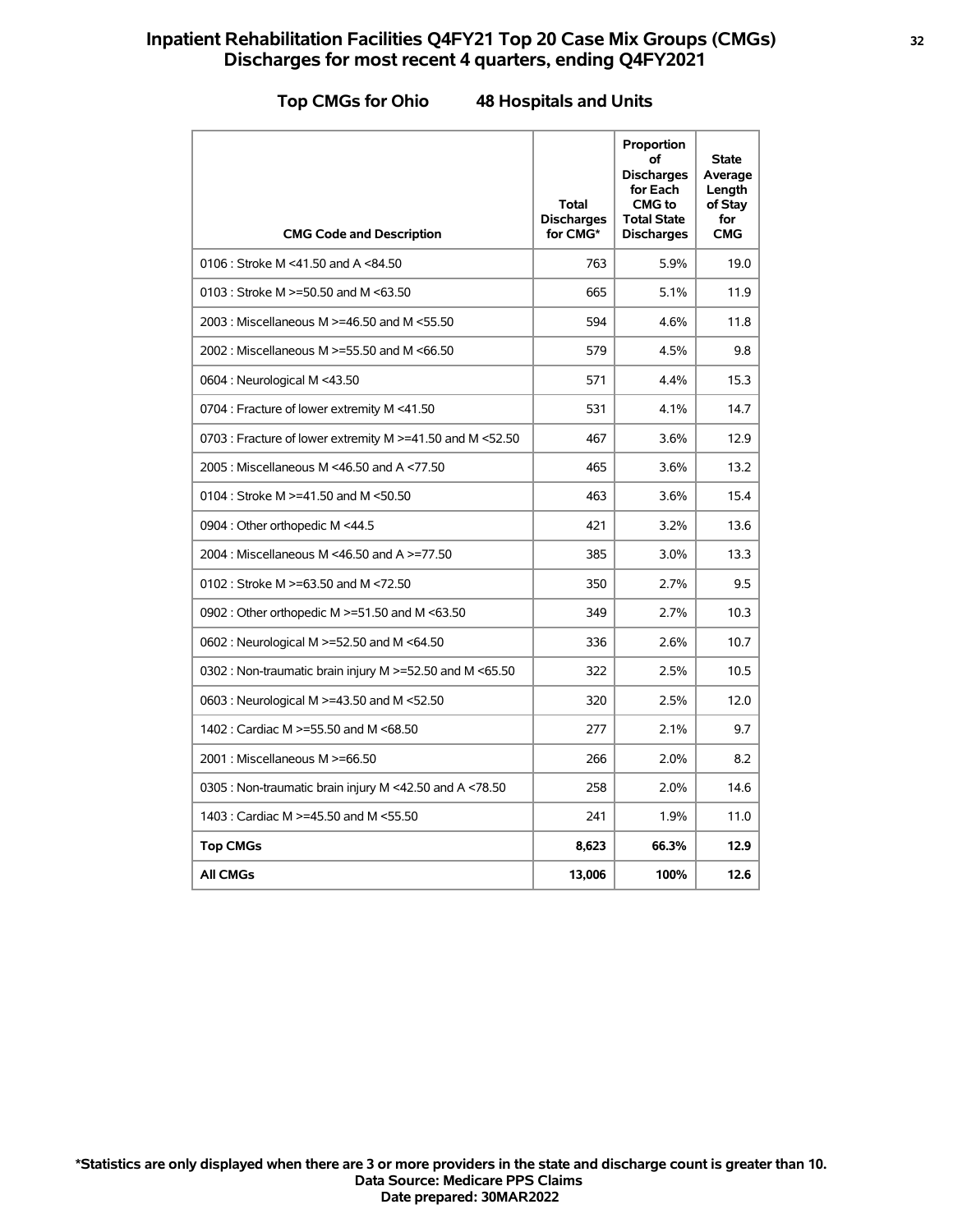# **Inpatient Rehabilitation Facilities Q4FY21 Top 20 Case Mix Groups (CMGs) <sup>33</sup> Discharges for most recent 4 quarters, ending Q4FY2021**

### **Top CMGs for Oklahoma 22 Hospitals and Units**

| <b>CMG Code and Description</b>                           | <b>Total</b><br><b>Discharges</b><br>for CMG* | Proportion<br>οf<br><b>Discharges</b><br>for Each<br><b>CMG</b> to<br><b>Total State</b><br><b>Discharges</b> | <b>State</b><br>Average<br>Length<br>of Stay<br>for<br><b>CMG</b> |
|-----------------------------------------------------------|-----------------------------------------------|---------------------------------------------------------------------------------------------------------------|-------------------------------------------------------------------|
| 0703 : Fracture of lower extremity M >=41.50 and M <52.50 | 499                                           | 7.0%                                                                                                          | 12.6                                                              |
| 0704 : Fracture of lower extremity M <41.50               | 442                                           | 6.2%                                                                                                          | 14.4                                                              |
| 0106 : Stroke M <41.50 and A <84.50                       | 349                                           | 4.9%                                                                                                          | 17.9                                                              |
| 0103 : Stroke M >=50.50 and M <63.50                      | 318                                           | 4.5%                                                                                                          | 11.5                                                              |
| 0604 : Neurological M <43.50                              | 297                                           | 4.2%                                                                                                          | 13.9                                                              |
| 2003 : Miscellaneous M >=46.50 and M <55.50               | 259                                           | 3.6%                                                                                                          | 11.6                                                              |
| 2002 : Miscellaneous M >=55.50 and M <66.50               | 237                                           | 3.3%                                                                                                          | 9.9                                                               |
| 0104 : Stroke M $> = 41.50$ and M $< 50.50$               | 237                                           | 3.3%                                                                                                          | 13.6                                                              |
| 0602 : Neurological M >=52.50 and M <64.50                | 230                                           | 3.2%                                                                                                          | 9.7                                                               |
| 0702 : Fracture of lower extremity M >=52.50 and M <61.50 | 225                                           | 3.2%                                                                                                          | 10.2                                                              |
| 0603 : Neurological M >=43.50 and M <52.50                | 213                                           | 3.0%                                                                                                          | 11.7                                                              |
| 0904 : Other orthopedic M <44.5                           | 181                                           | 2.5%                                                                                                          | 12.7                                                              |
| 2005: Miscellaneous M <46.50 and A <77.50                 | 174                                           | 2.4%                                                                                                          | 12.8                                                              |
| 0902 : Other orthopedic M >=51.50 and M <63.50            | 152                                           | 2.1%                                                                                                          | 9.7                                                               |
| 2004 : Miscellaneous M <46.50 and A >=77.50               | 151                                           | 2.1%                                                                                                          | 12.2                                                              |
| 2001 : Miscellaneous M >=66.50                            | 150                                           | 2.1%                                                                                                          | 8.2                                                               |
| 0102 : Stroke M >=63.50 and M <72.50                      | 147                                           | 2.1%                                                                                                          | 9.1                                                               |
| 0903 : Other orthopedic M >=44.50 and M <51.50            | 145                                           | 2.0%                                                                                                          | 11.6                                                              |
| 0302 : Non-traumatic brain injury M >=52.50 and M <65.50  | 131                                           | 1.8%                                                                                                          | 9.7                                                               |
| 0303 : Non-traumatic brain injury M >=42.50 and M <52.50  | 128                                           | 1.8%                                                                                                          | 12.0                                                              |
| <b>Top CMGs</b>                                           | 4,665                                         | 65.6%                                                                                                         | 12.2                                                              |
| <b>All CMGs</b>                                           | 7,111                                         | 100%                                                                                                          | 12.0                                                              |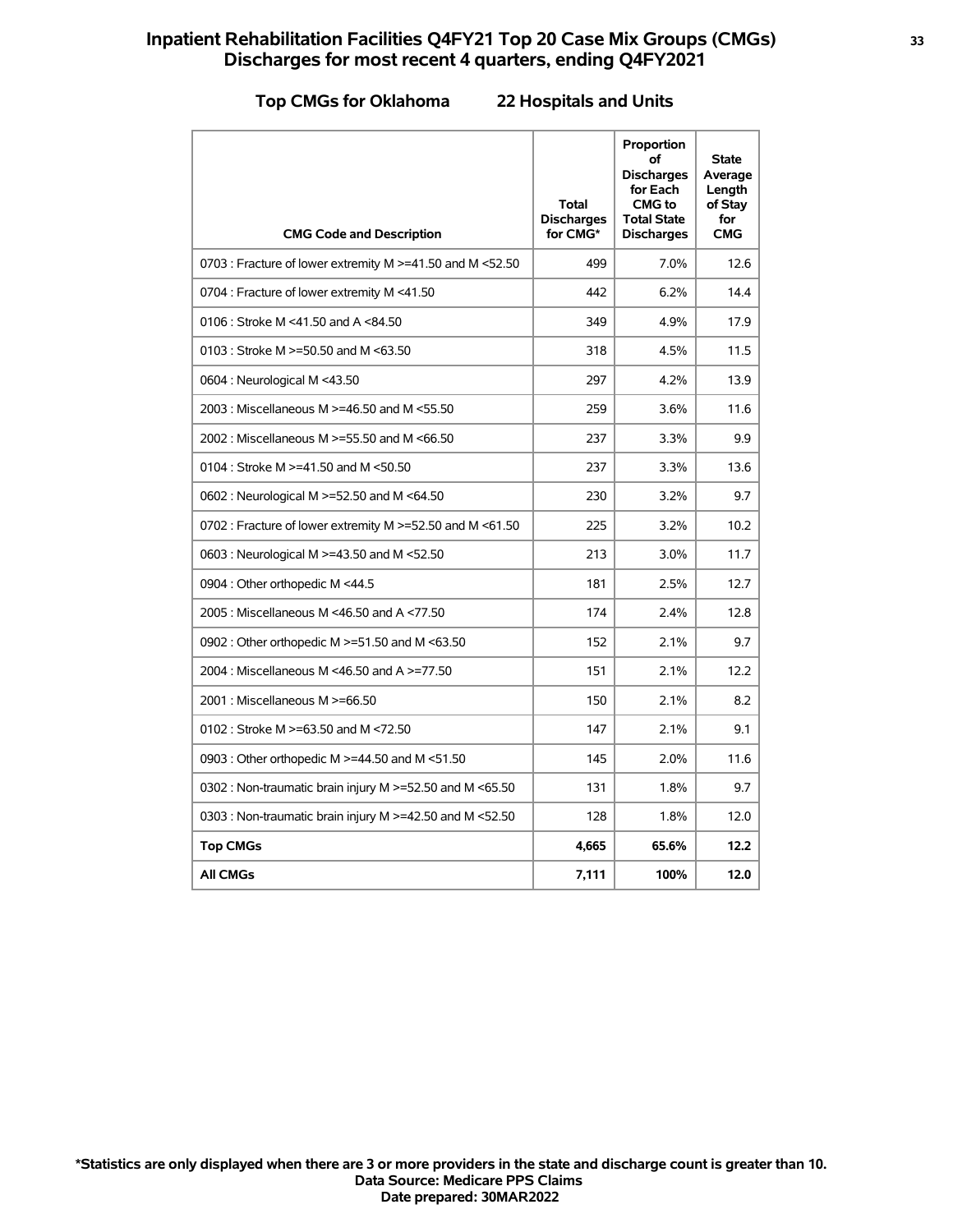### **Inpatient Rehabilitation Facilities Q4FY21 Top 20 Case Mix Groups (CMGs) <sup>34</sup> Discharges for most recent 4 quarters, ending Q4FY2021**

|  |  |  | <b>Top CMGs for Oregor</b> |
|--|--|--|----------------------------|
|--|--|--|----------------------------|

### **Top CMGs for Oregon 8 Hospitals and Units**

| <b>CMG Code and Description</b>                           | <b>Total</b><br><b>Discharges</b><br>for CMG* | Proportion<br>of<br><b>Discharges</b><br>for Each<br>CMG to<br><b>Total State</b><br><b>Discharges</b> | State<br>Average<br>Length<br>of Stay<br>for<br><b>CMG</b> |
|-----------------------------------------------------------|-----------------------------------------------|--------------------------------------------------------------------------------------------------------|------------------------------------------------------------|
| 0103 : Stroke M >=50.50 and M <63.50                      | 115                                           | 12.0%                                                                                                  | 13.1                                                       |
| 0102 : Stroke M $> = 63.50$ and M $< 72.50$               | 81                                            | 8.5%                                                                                                   | 9.8                                                        |
| 0106 : Stroke M <41.50 and A <84.50                       | 76                                            | 7.9%                                                                                                   | 19.6                                                       |
| 0104 : Stroke M $> = 41.50$ and M $< 50.50$               | 58                                            | 6.1%                                                                                                   | 16.1                                                       |
| 2002 : Miscellaneous M >=55.50 and M <66.50               | 32                                            | 3.3%                                                                                                   | 11.4                                                       |
| 0101 : Stroke M >=72.50                                   | 32                                            | 3.3%                                                                                                   | 7.9                                                        |
| 2003 : Miscellaneous M >=46.50 and M <55.50               | 26                                            | 2.7%                                                                                                   | 11.2                                                       |
| 0703 : Fracture of lower extremity M >=41.50 and M <52.50 | 25                                            | 2.6%                                                                                                   | 13.1                                                       |
| 0302 : Non-traumatic brain injury M >=52.50 and M <65.50  | 24                                            | 2.5%                                                                                                   | 10.4                                                       |
| 0702 : Fracture of lower extremity M >=52.50 and M <61.50 | 21                                            | 2.2%                                                                                                   | 9.8                                                        |
| 1402 : Cardiac M >=55.50 and M <68.50                     | 19                                            | 2.0%                                                                                                   | 10.7                                                       |
| 0505 : Non-traumatic spinal cord injury M <39.50          | 19                                            | 2.0%                                                                                                   | 18.2                                                       |
| 2001 : Miscellaneous M >=66.50                            | 19                                            | 2.0%                                                                                                   | 7.8                                                        |
| 0501 : Non-traumatic spinal cord injury M >=60.50         | 17                                            | 1.8%                                                                                                   | 8.5                                                        |
| 1002 : Amputation lower extremity M >=55.50 and M <64.50  | 17                                            | 1.8%                                                                                                   | 11.4                                                       |
| 0602 : Neurological M >=52.50 and M <64.50                | 17                                            | 1.8%                                                                                                   | 10.1                                                       |
| 2005 : Miscellaneous M <46.50 and A <77.50                | 17                                            | 1.8%                                                                                                   | 18.7                                                       |
| 1004 : Amputation lower extremity M <47.50                | 16                                            | 1.7%                                                                                                   | 15.0                                                       |
| 0701 : Fracture of lower extremity M >=61.50              | 15                                            | 1.6%                                                                                                   | 8.5                                                        |
| 0105 : Stroke M <41.50 and A >=84.50                      | 15                                            | 1.6%                                                                                                   | 19.1                                                       |
| <b>Top CMGs</b>                                           | 661                                           | 69.1%                                                                                                  | 13.0                                                       |
| <b>All CMGs</b>                                           | 957                                           | 100%                                                                                                   | 12.7                                                       |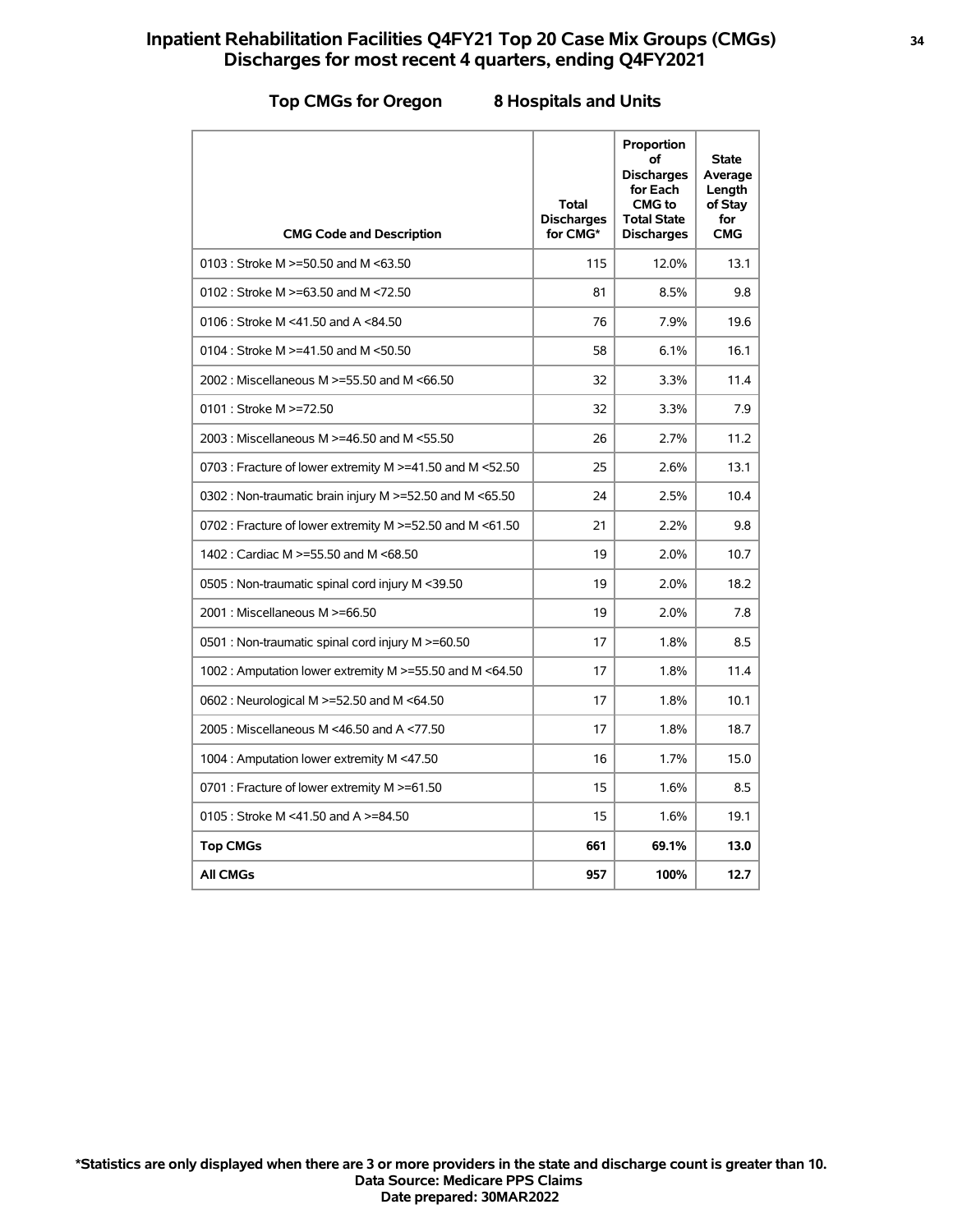# **Inpatient Rehabilitation Facilities Q4FY21 Top 20 Case Mix Groups (CMGs) <sup>35</sup> Discharges for most recent 4 quarters, ending Q4FY2021**

### **Top CMGs for Pennsylvania 68 Hospitals and Units**

| <b>CMG Code and Description</b>                           | <b>Total</b><br><b>Discharges</b><br>for CMG* | Proportion<br>οf<br><b>Discharges</b><br>for Each<br><b>CMG</b> to<br><b>Total State</b><br><b>Discharges</b> | <b>State</b><br>Average<br>Length<br>of Stay<br>for<br><b>CMG</b> |
|-----------------------------------------------------------|-----------------------------------------------|---------------------------------------------------------------------------------------------------------------|-------------------------------------------------------------------|
| 0604 : Neurological M <43.50                              | 1.368                                         | 6.5%                                                                                                          | 14.8                                                              |
| 0106 : Stroke M <41.50 and A <84.50                       | 1.184                                         | 5.6%                                                                                                          | 19.3                                                              |
| 0103 : Stroke M >=50.50 and M <63.50                      | 1,010                                         | 4.8%                                                                                                          | 12.5                                                              |
| 0704 : Fracture of lower extremity M <41.50               | 923                                           | 4.4%                                                                                                          | 15.2                                                              |
| 2003 : Miscellaneous M >=46.50 and M <55.50               | 921                                           | 4.4%                                                                                                          | 12.3                                                              |
| 2002 : Miscellaneous M >=55.50 and M <66.50               | 886                                           | 4.2%                                                                                                          | 10.5                                                              |
| 0602 : Neurological M >=52.50 and M <64.50                | 844                                           | 4.0%                                                                                                          | 10.8                                                              |
| 0603 : Neurological M >=43.50 and M <52.50                | 796                                           | 3.8%                                                                                                          | 12.5                                                              |
| 0703 : Fracture of lower extremity M >=41.50 and M <52.50 | 755                                           | 3.6%                                                                                                          | 13.5                                                              |
| 0104 : Stroke M $> = 41.50$ and M $< 50.50$               | 670                                           | 3.2%                                                                                                          | 16.1                                                              |
| 0904 : Other orthopedic M <44.5                           | 666                                           | 3.1%                                                                                                          | 14.1                                                              |
| 2005: Miscellaneous M <46.50 and A <77.50                 | 662                                           | 3.1%                                                                                                          | 14.6                                                              |
| 2004 : Miscellaneous M <46.50 and A >=77.50               | 654                                           | 3.1%                                                                                                          | 13.6                                                              |
| 0902 : Other orthopedic M >=51.50 and M <63.50            | 480                                           | 2.3%                                                                                                          | 11.1                                                              |
| 0903 : Other orthopedic M >=44.50 and M <51.50            | 402                                           | 1.9%                                                                                                          | 12.5                                                              |
| 0302 : Non-traumatic brain injury M >=52.50 and M <65.50  | 394                                           | 1.9%                                                                                                          | 10.9                                                              |
| 0102 : Stroke M >=63.50 and M <72.50                      | 377                                           | 1.8%                                                                                                          | 9.8                                                               |
| 1403 : Cardiac M >=45.50 and M <55.50                     | 375                                           | 1.8%                                                                                                          | 11.5                                                              |
| 1404 : Cardiac M <45.50                                   | 372                                           | 1.8%                                                                                                          | 13.7                                                              |
| 0303 : Non-traumatic brain injury M >=42.50 and M <52.50  | 369                                           | 1.7%                                                                                                          | 13.2                                                              |
| <b>Top CMGs</b>                                           | 14,108                                        | 66.6%                                                                                                         | 13.5                                                              |
| <b>All CMGs</b>                                           | 21,171                                        | 100%                                                                                                          | 13.3                                                              |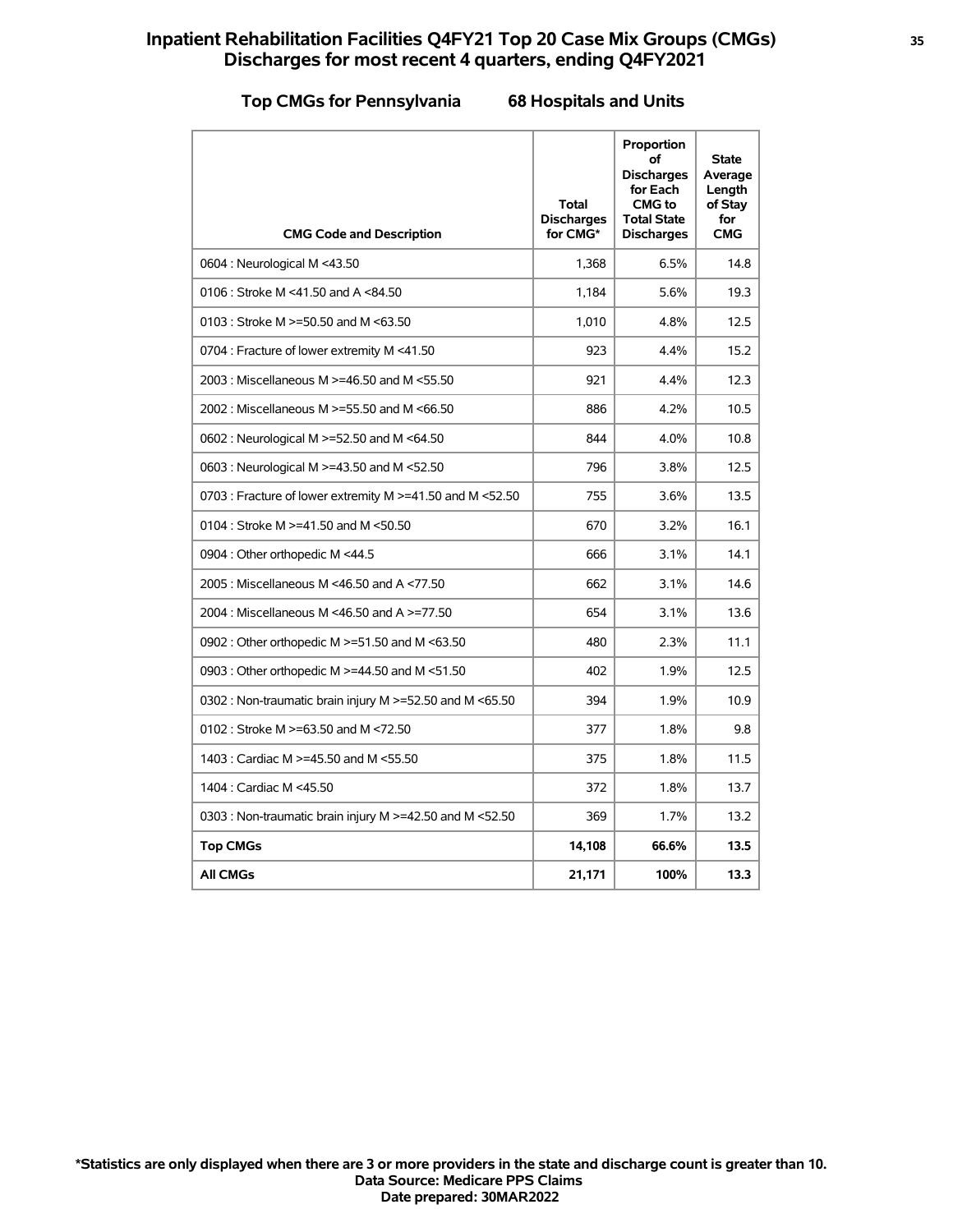# **Inpatient Rehabilitation Facilities Q4FY21 Top 20 Case Mix Groups (CMGs) <sup>36</sup> Discharges for most recent 4 quarters, ending Q4FY2021**

### **Top CMGs for Puerto Rico 7 Hospitals and Units**

| <b>CMG Code and Description</b>                                    | <b>Total</b><br><b>Discharges</b><br>for CMG* | Proportion<br>οf<br><b>Discharges</b><br>for Each<br><b>CMG</b> to<br><b>Total State</b><br><b>Discharges</b> | <b>State</b><br>Average<br>Length<br>of Stay<br>for<br><b>CMG</b> |
|--------------------------------------------------------------------|-----------------------------------------------|---------------------------------------------------------------------------------------------------------------|-------------------------------------------------------------------|
| 0704 : Fracture of lower extremity M <41.50                        | 90                                            | 18.1%                                                                                                         | 12.3                                                              |
| 0106 : Stroke M <41.50 and A <84.50                                | 67                                            | 13.5%                                                                                                         | 14.6                                                              |
| 0604 : Neurological M <43.50                                       | 57                                            | 11.4%                                                                                                         | 12.6                                                              |
| 0703 : Fracture of lower extremity M >=41.50 and M <52.50          | 26                                            | 5.2%                                                                                                          | 11.3                                                              |
| 0105 : Stroke M <41.50 and A >=84.50                               | 21                                            | 4.2%                                                                                                          | 14.5                                                              |
| 0803 : Replacement of lower-extremity joint M >=51.50 and M <57.50 | 20                                            | 4.0%                                                                                                          | 9.4                                                               |
| 0804 : Replacement of lower-extremity joint M >=42.50 and M <51.50 | 20                                            | 4.0%                                                                                                          | 9.7                                                               |
| 0104 : Stroke M >=41.50 and M <50.50                               | 16                                            | 3.2%                                                                                                          | 13.8                                                              |
| 0805 : Replacement of lower-extremity joint M <42.50               | 15                                            | 3.0%                                                                                                          | 11.0                                                              |
| 0802 : Replacement of lower-extremity joint M >=57.50 and M <63.50 | 14                                            | 2.8%                                                                                                          | 8.2                                                               |
| 0603 : Neurological M >=43.50 and M <52.50                         | 14                                            | 2.8%                                                                                                          | 10.6                                                              |
| 0103 : Stroke M $>=$ 50.50 and M $\leq$ 63.50                      | 14                                            | 2.8%                                                                                                          | 10.9                                                              |
| 0505 : Non-traumatic spinal cord injury M <39.50                   | 14                                            | 2.8%                                                                                                          | 13.6                                                              |
| 0205 : Traumatic brain injury M <35.50                             | 12                                            | 2.4%                                                                                                          | 12.2                                                              |
| <b>Top CMGs</b>                                                    | 400                                           | 80.3%                                                                                                         | 12.3                                                              |
| <b>All CMGs</b>                                                    | 498                                           | 100%                                                                                                          | 12.0                                                              |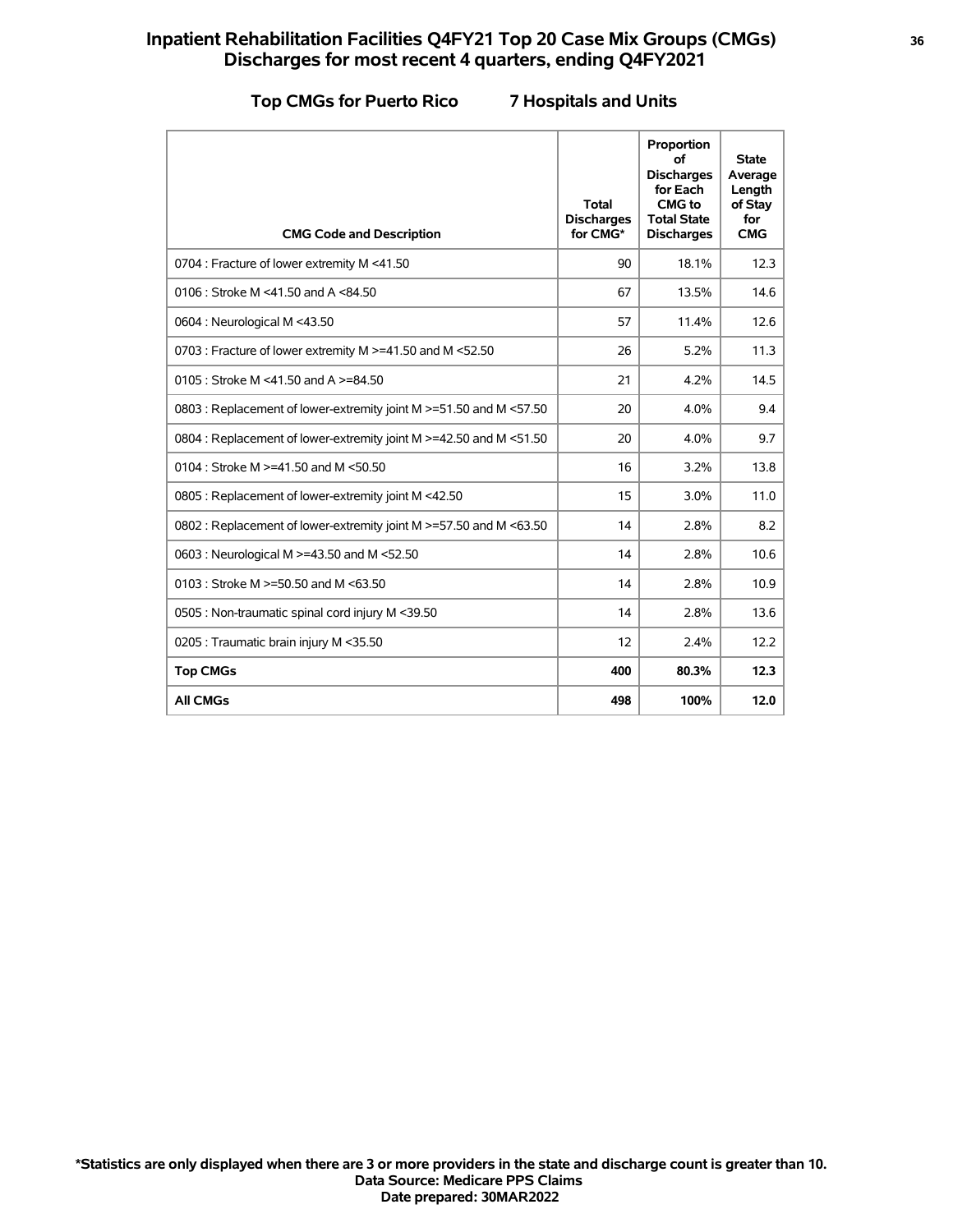# **Inpatient Rehabilitation Facilities Q4FY21 Top 20 Case Mix Groups (CMGs) <sup>37</sup> Discharges for most recent 4 quarters, ending Q4FY2021**

### **Top CMGs for Rhode Island 4 Hospitals and Units**

| <b>CMG Code and Description</b>                           | <b>Total</b><br><b>Discharges</b><br>for CMG* | Proportion<br>of<br><b>Discharges</b><br>for Each<br>CMG to<br><b>Total State</b><br><b>Discharges</b> | <b>State</b><br>Average<br>Length<br>of Stay<br>for<br><b>CMG</b> |
|-----------------------------------------------------------|-----------------------------------------------|--------------------------------------------------------------------------------------------------------|-------------------------------------------------------------------|
| 0103 : Stroke M >=50.50 and M <63.50                      | 58                                            | 10.6%                                                                                                  | 14.0                                                              |
| 0102 : Stroke M >=63.50 and M <72.50                      | 33                                            | 6.1%                                                                                                   | 10.7                                                              |
| 0106 : Stroke M <41.50 and A <84.50                       | 33                                            | 6.1%                                                                                                   | 20.7                                                              |
| 0104 : Stroke M >=41.50 and M <50.50                      | 28                                            | 5.1%                                                                                                   | 16.9                                                              |
| 0703 : Fracture of lower extremity M >=41.50 and M <52.50 | 27                                            | 5.0%                                                                                                   | 14.2                                                              |
| 0902 : Other orthopedic M >=51.50 and M <63.50            | 21                                            | 3.9%                                                                                                   | 11.4                                                              |
| 0501 : Non-traumatic spinal cord injury M >=60.50         | 18                                            | 3.3%                                                                                                   | 8.4                                                               |
| 2003 : Miscellaneous M >=46.50 and M <55.50               | 16                                            | 2.9%                                                                                                   | 13.6                                                              |
| 2002 : Miscellaneous M >=55.50 and M <66.50               | 15                                            | 2.8%                                                                                                   | 12.6                                                              |
| 0604 : Neurological M <43.50                              | 15                                            | 2.8%                                                                                                   | 19.3                                                              |
| 0702 : Fracture of lower extremity M >=52.50 and M <61.50 | 15                                            | 2.8%                                                                                                   | 13.5                                                              |
| 0101 : Stroke M >=72.50                                   | 13                                            | 2.4%                                                                                                   | 8.7                                                               |
| 2005: Miscellaneous M <46.50 and A <77.50                 | 12                                            | 2.2%                                                                                                   | 12.3                                                              |
| <b>Top CMGs</b>                                           | 304                                           | 55.8%                                                                                                  | 14.0                                                              |
| <b>All CMGs</b>                                           | 545                                           | 100%                                                                                                   | 13.5                                                              |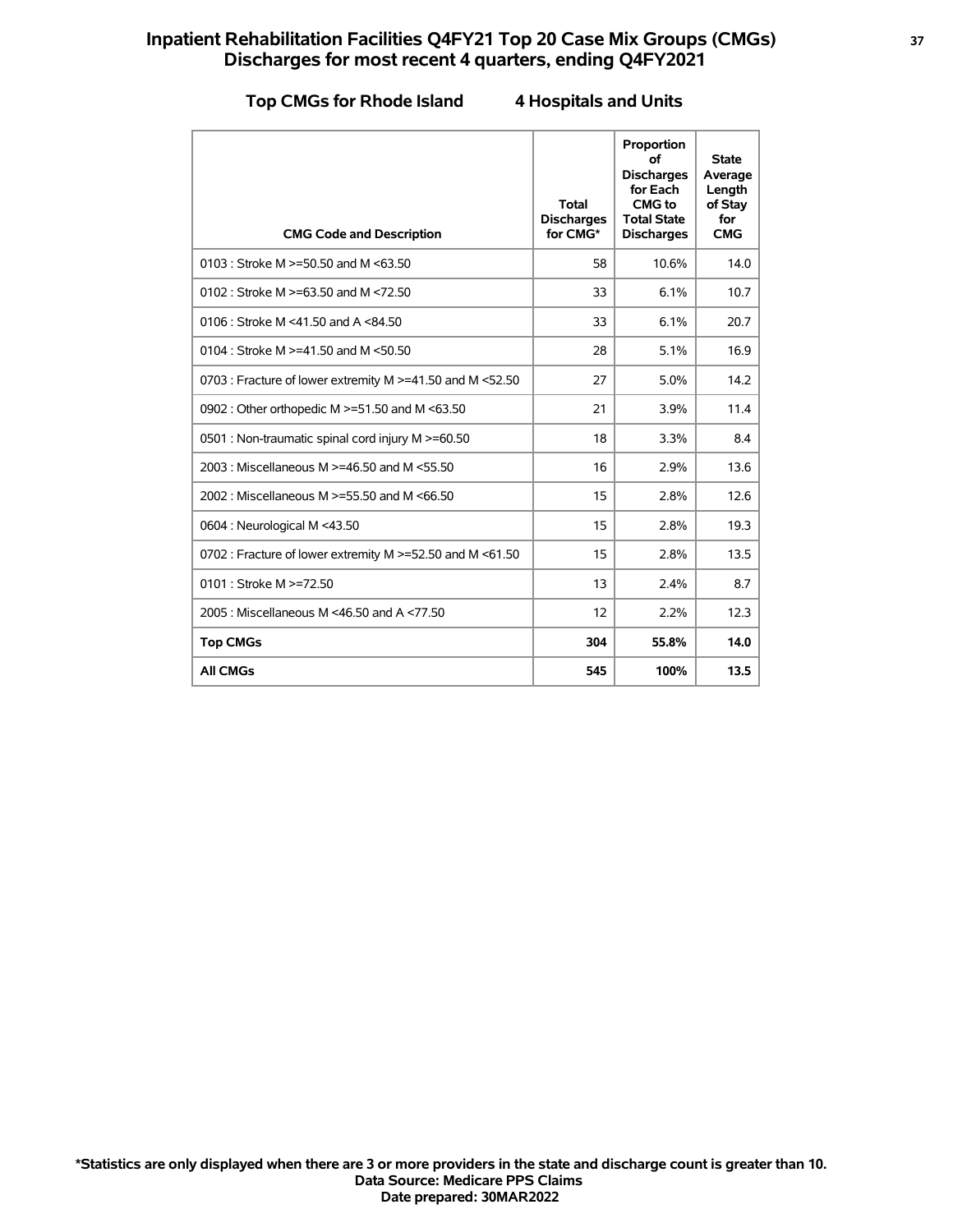# **Inpatient Rehabilitation Facilities Q4FY21 Top 20 Case Mix Groups (CMGs) <sup>38</sup> Discharges for most recent 4 quarters, ending Q4FY2021**

### **Top CMGs for South Carolina 25 Hospitals and Units**

| <b>CMG Code and Description</b>                           | Total<br><b>Discharges</b><br>for CMG* | Proportion<br>οf<br><b>Discharges</b><br>for Each<br><b>CMG</b> to<br><b>Total State</b><br><b>Discharges</b> | <b>State</b><br>Average<br>Length<br>of Stay<br>for<br><b>CMG</b> |
|-----------------------------------------------------------|----------------------------------------|---------------------------------------------------------------------------------------------------------------|-------------------------------------------------------------------|
| 0604 : Neurological M <43.50                              | 706                                    | 6.4%                                                                                                          | 14.8                                                              |
| 0704 : Fracture of lower extremity M <41.50               | 627                                    | 5.6%                                                                                                          | 15.1                                                              |
| 0106 : Stroke M <41.50 and A <84.50                       | 576                                    | 5.2%                                                                                                          | 18.8                                                              |
| 0703 : Fracture of lower extremity M >=41.50 and M <52.50 | 475                                    | 4.3%                                                                                                          | 13.3                                                              |
| 2003 : Miscellaneous M >=46.50 and M <55.50               | 436                                    | 3.9%                                                                                                          | 11.9                                                              |
| 0602 : Neurological M >=52.50 and M <64.50                | 421                                    | 3.8%                                                                                                          | 10.8                                                              |
| 2002 : Miscellaneous M >=55.50 and M <66.50               | 411                                    | 3.7%                                                                                                          | 10.1                                                              |
| 0103 : Stroke M >=50.50 and M <63.50                      | 384                                    | 3.5%                                                                                                          | 12.2                                                              |
| 0603 : Neurological M >=43.50 and M <52.50                | 377                                    | 3.4%                                                                                                          | 12.2                                                              |
| 0904 : Other orthopedic M <44.5                           | 348                                    | 3.1%                                                                                                          | 13.3                                                              |
| 2004 : Miscellaneous M <46.50 and A >=77.50               | 333                                    | 3.0%                                                                                                          | 13.1                                                              |
| 2005: Miscellaneous M <46.50 and A <77.50                 | 303                                    | 2.7%                                                                                                          | 12.9                                                              |
| 0104 : Stroke M >=41.50 and M <50.50                      | 276                                    | 2.5%                                                                                                          | 15.2                                                              |
| 2001 : Miscellaneous M >=66.50                            | 246                                    | 2.2%                                                                                                          | 8.2                                                               |
| 0902 : Other orthopedic M >=51.50 and M <63.50            | 245                                    | 2.2%                                                                                                          | 10.5                                                              |
| 0702 : Fracture of lower extremity M >=52.50 and M <61.50 | 240                                    | 2.2%                                                                                                          | 10.4                                                              |
| 0601 : Neurological M >=64.50                             | 238                                    | 2.1%                                                                                                          | 8.7                                                               |
| 1404 : Cardiac M <45.50                                   | 233                                    | 2.1%                                                                                                          | 13.1                                                              |
| 0302 : Non-traumatic brain injury M >=52.50 and M <65.50  | 231                                    | 2.1%                                                                                                          | 10.8                                                              |
| 1402 : Cardiac M >=55.50 and M <68.50                     | 229                                    | 2.1%                                                                                                          | 9.6                                                               |
| <b>Top CMGs</b>                                           | 7,335                                  | 66.0%                                                                                                         | 12.8                                                              |
| <b>All CMGs</b>                                           | 11,114                                 | 100%                                                                                                          | 12.5                                                              |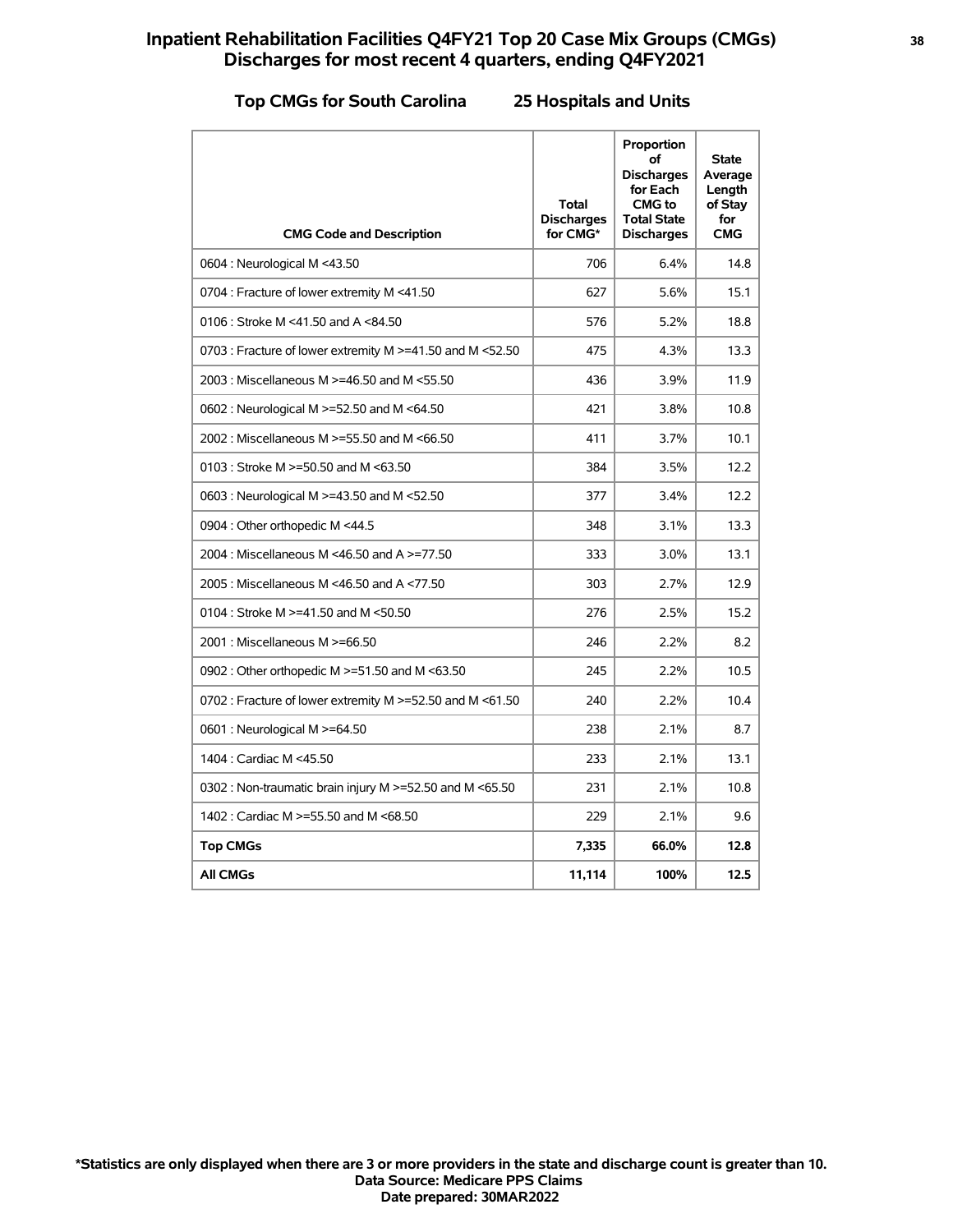# **Inpatient Rehabilitation Facilities Q4FY21 Top 20 Case Mix Groups (CMGs) <sup>39</sup> Discharges for most recent 4 quarters, ending Q4FY2021**

### **Top CMGs for South Dakota 4 Hospitals and Units**

| <b>CMG Code and Description</b>                            | <b>Total</b><br><b>Discharges</b><br>for CMG* | Proportion<br>οf<br><b>Discharges</b><br>for Each<br><b>CMG</b> to<br><b>Total State</b><br><b>Discharges</b> | <b>State</b><br>Average<br>Length<br>of Stay<br>for<br><b>CMG</b> |
|------------------------------------------------------------|-----------------------------------------------|---------------------------------------------------------------------------------------------------------------|-------------------------------------------------------------------|
| 0103 : Stroke M $>=$ 50.50 and M $\leq$ 63.50              | 70                                            | 5.7%                                                                                                          | 14.8                                                              |
| 0102 : Stroke M $> = 63.50$ and M $< 72.50$                | 65                                            | 5.3%                                                                                                          | 11.4                                                              |
| 0604 : Neurological M <43.50                               | 60                                            | 4.9%                                                                                                          | 15.8                                                              |
| 0601 : Neurological M >=64.50                              | 58                                            | 4.7%                                                                                                          | 8.4                                                               |
| 0602 : Neurological M >=52.50 and M <64.50                 | 58                                            | 4.7%                                                                                                          | 11.4                                                              |
| 0106 : Stroke M <41.50 and A <84.50                        | 56                                            | 4.6%                                                                                                          | 22.7                                                              |
| 2001 : Miscellaneous M >=66.50                             | 48                                            | 3.9%                                                                                                          | 9.2                                                               |
| 2002 : Miscellaneous M >=55.50 and M <66.50                | 45                                            | 3.7%                                                                                                          | 11.4                                                              |
| 0603 : Neurological M >=43.50 and M <52.50                 | 40                                            | 3.3%                                                                                                          | 12.2                                                              |
| 0301 : Non-traumatic brain injury M >=65.50                | 40                                            | 3.3%                                                                                                          | 10.3                                                              |
| 0101 : Stroke M >=72.50                                    | 38                                            | 3.1%                                                                                                          | 8.0                                                               |
| 0104 : Stroke M >=41.50 and M <50.50                       | 34                                            | 2.8%                                                                                                          | 17.7                                                              |
| 0202 : Traumatic brain injury M $\geq$ =61.50 and M <73.50 | 33                                            | 2.7%                                                                                                          | 10.9                                                              |
| 0901 : Other orthopedic M >=63.50                          | 30                                            | 2.4%                                                                                                          | 8.1                                                               |
| 2003 : Miscellaneous M >=46.50 and M <55.50                | 29                                            | 2.4%                                                                                                          | 15.7                                                              |
| 2005: Miscellaneous M <46.50 and A <77.50                  | 27                                            | 2.2%                                                                                                          | 17.4                                                              |
| 0703 : Fracture of lower extremity M >=41.50 and M <52.50  | 26                                            | 2.1%                                                                                                          | 15.1                                                              |
| 0902 : Other orthopedic M >=51.50 and M <63.50             | 25                                            | 2.0%                                                                                                          | 12.2                                                              |
| 0702 : Fracture of lower extremity M >=52.50 and M <61.50  | 24                                            | 2.0%                                                                                                          | 9.3                                                               |
| 0704 : Fracture of lower extremity M <41.50                | 23                                            | 1.9%                                                                                                          | 16.4                                                              |
| <b>Top CMGs</b>                                            | 829                                           | 67.5%                                                                                                         | 12.9                                                              |
| <b>All CMGs</b>                                            | 1,229                                         | 100%                                                                                                          | 13.2                                                              |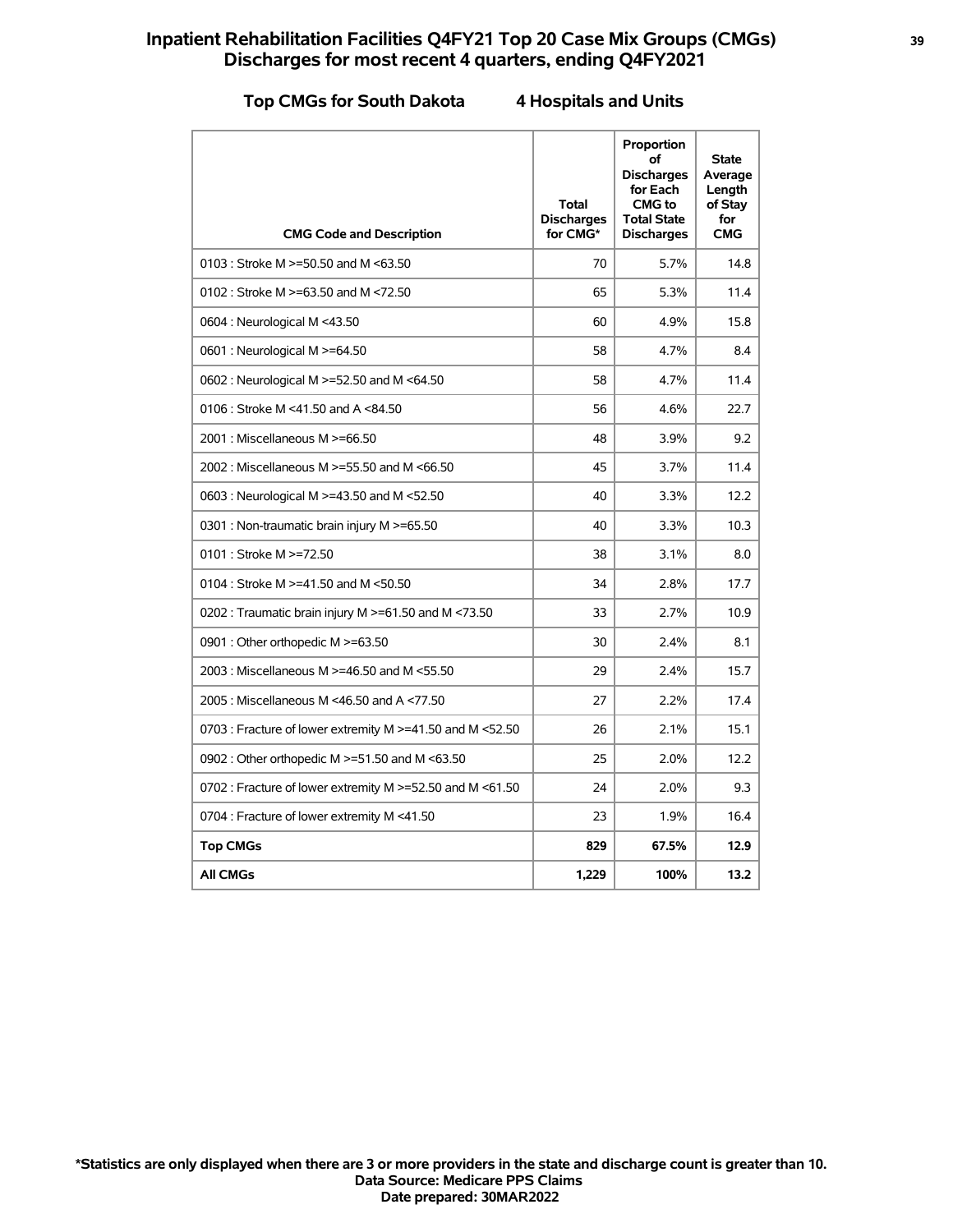# **Inpatient Rehabilitation Facilities Q4FY21 Top 20 Case Mix Groups (CMGs) <sup>40</sup> Discharges for most recent 4 quarters, ending Q4FY2021**

### **Top CMGs for Tennessee 30 Hospitals and Units**

| <b>CMG Code and Description</b>                           | <b>Total</b><br><b>Discharges</b><br>for CMG* | Proportion<br>οf<br><b>Discharges</b><br>for Each<br>CMG to<br><b>Total State</b><br><b>Discharges</b> | <b>State</b><br>Average<br>Length<br>of Stay<br>for<br><b>CMG</b> |
|-----------------------------------------------------------|-----------------------------------------------|--------------------------------------------------------------------------------------------------------|-------------------------------------------------------------------|
| 0106 : Stroke M <41.50 and A <84.50                       | 599                                           | 6.1%                                                                                                   | 18.0                                                              |
| 0604 : Neurological M <43.50                              | 517                                           | 5.3%                                                                                                   | 14.8                                                              |
| 2003 : Miscellaneous M >=46.50 and M <55.50               | 450                                           | 4.6%                                                                                                   | 11.4                                                              |
| 2002 : Miscellaneous M >=55.50 and M <66.50               | 447                                           | 4.6%                                                                                                   | 10.1                                                              |
| 0704 : Fracture of lower extremity M <41.50               | 424                                           | 4.3%                                                                                                   | 15.1                                                              |
| 0103 : Stroke M >=50.50 and M <63.50                      | 416                                           | 4.2%                                                                                                   | 12.0                                                              |
| 0602 : Neurological M >=52.50 and M <64.50                | 403                                           | 4.1%                                                                                                   | 10.9                                                              |
| 2005: Miscellaneous M <46.50 and A <77.50                 | 373                                           | 3.8%                                                                                                   | 13.4                                                              |
| 0703 : Fracture of lower extremity M >=41.50 and M <52.50 | 349                                           | 3.6%                                                                                                   | 13.5                                                              |
| 2004 : Miscellaneous M <46.50 and A >=77.50               | 310                                           | 3.2%                                                                                                   | 13.2                                                              |
| 0603 : Neurological M >=43.50 and M <52.50                | 307                                           | 3.1%                                                                                                   | 12.2                                                              |
| 0104 : Stroke M >=41.50 and M <50.50                      | 304                                           | 3.1%                                                                                                   | 14.4                                                              |
| 1402 : Cardiac M >=55.50 and M <68.50                     | 264                                           | 2.7%                                                                                                   | 9.4                                                               |
| 0904 : Other orthopedic M <44.5                           | 248                                           | 2.5%                                                                                                   | 14.0                                                              |
| 0302 : Non-traumatic brain injury M >=52.50 and M <65.50  | 239                                           | 2.4%                                                                                                   | 10.8                                                              |
| 2001 : Miscellaneous M >=66.50                            | 227                                           | 2.3%                                                                                                   | 8.1                                                               |
| 1404 : Cardiac M <45.50                                   | 212                                           | 2.2%                                                                                                   | 12.0                                                              |
| 1403 : Cardiac M >=45.50 and M <55.50                     | 198                                           | 2.0%                                                                                                   | 11.6                                                              |
| 0601 : Neurological M >=64.50                             | 195                                           | 2.0%                                                                                                   | 8.7                                                               |
| 0102 : Stroke M >=63.50 and M <72.50                      | 185                                           | 1.9%                                                                                                   | 9.7                                                               |
| <b>Top CMGs</b>                                           | 6,667                                         | 68.0%                                                                                                  | 12.7                                                              |
| <b>All CMGs</b>                                           | 9.811                                         | 100%                                                                                                   | 12.7                                                              |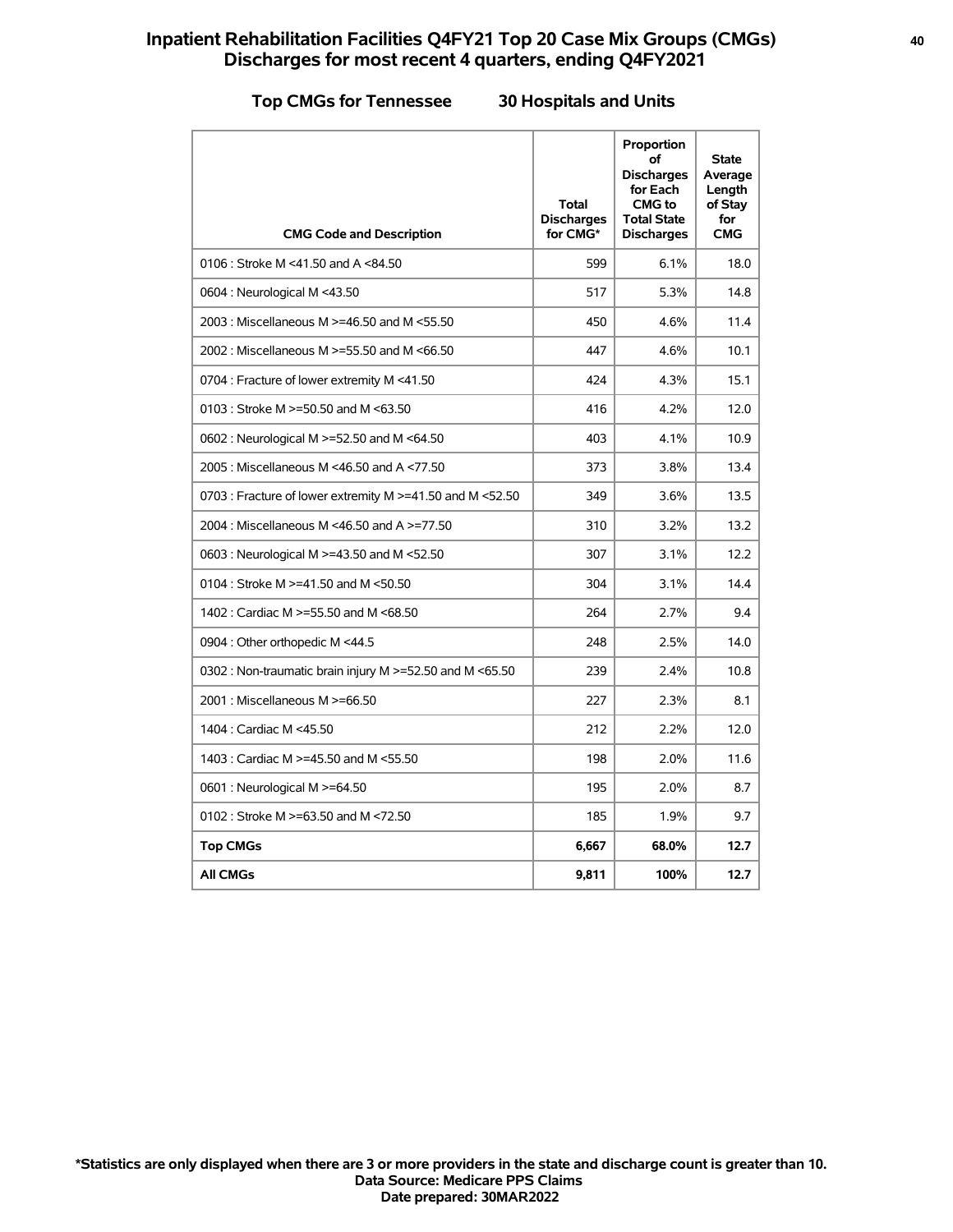# **Inpatient Rehabilitation Facilities Q4FY21 Top 20 Case Mix Groups (CMGs) <sup>41</sup> Discharges for most recent 4 quarters, ending Q4FY2021**

### **Top CMGs for Texas 135 Hospitals and Units**

| <b>CMG Code and Description</b>                           | Total<br><b>Discharges</b><br>for CMG* | Proportion<br>оf<br><b>Discharges</b><br>for Each<br><b>CMG</b> to<br><b>Total State</b><br><b>Discharges</b> | <b>State</b><br>Average<br>Length<br>of Stay<br>for<br><b>CMG</b> |
|-----------------------------------------------------------|----------------------------------------|---------------------------------------------------------------------------------------------------------------|-------------------------------------------------------------------|
| 0604 : Neurological M <43.50                              | 6,258                                  | 10.2%                                                                                                         | 14.2                                                              |
| 0704 : Fracture of lower extremity M <41.50               | 3,430                                  | 5.6%                                                                                                          | 15.0                                                              |
| 0106 : Stroke M <41.50 and A <84.50                       | 3.340                                  | 5.5%                                                                                                          | 19.0                                                              |
| 0602 : Neurological M >=52.50 and M <64.50                | 2,909                                  | 4.8%                                                                                                          | 10.4                                                              |
| 0603 : Neurological M >=43.50 and M <52.50                | 2,784                                  | 4.5%                                                                                                          | 12.3                                                              |
| 2002 : Miscellaneous M >=55.50 and M <66.50               | 2.319                                  | 3.8%                                                                                                          | 9.9                                                               |
| 2003 : Miscellaneous M >=46.50 and M <55.50               | 2,252                                  | 3.7%                                                                                                          | 11.6                                                              |
| 2004 : Miscellaneous M <46.50 and A >=77.50               | 2,178                                  | 3.6%                                                                                                          | 12.9                                                              |
| 0904 : Other orthopedic M <44.5                           | 2.104                                  | 3.4%                                                                                                          | 13.4                                                              |
| 0703 : Fracture of lower extremity M >=41.50 and M <52.50 | 2,065                                  | 3.4%                                                                                                          | 13.2                                                              |
| 2005 : Miscellaneous M <46.50 and A <77.50                | 1,978                                  | 3.2%                                                                                                          | 13.4                                                              |
| 0103 : Stroke M >=50.50 and M <63.50                      | 1,697                                  | 2.8%                                                                                                          | 12.1                                                              |
| 0104 : Stroke M >=41.50 and M <50.50                      | 1,341                                  | 2.2%                                                                                                          | 14.9                                                              |
| 0305 : Non-traumatic brain injury M <42.50 and A <78.50   | 1,334                                  | 2.2%                                                                                                          | 14.4                                                              |
| 0601 : Neurological M >=64.50                             | 1,268                                  | 2.1%                                                                                                          | 8.6                                                               |
| 2001 : Miscellaneous M >=66.50                            | 1,183                                  | 1.9%                                                                                                          | 8.2                                                               |
| 0302 : Non-traumatic brain injury M >=52.50 and M <65.50  | 1,122                                  | 1.8%                                                                                                          | 10.7                                                              |
| 0303 : Non-traumatic brain injury M >=42.50 and M <52.50  | 1,118                                  | 1.8%                                                                                                          | 12.5                                                              |
| 0902 : Other orthopedic M >=51.50 and M <63.50            | 1,105                                  | 1.8%                                                                                                          | 10.5                                                              |
| 1404 : Cardiac M <45.50                                   | 1,066                                  | 1.7%                                                                                                          | 12.4                                                              |
| <b>Top CMGs</b>                                           | 42,851                                 | 70.0%                                                                                                         | 13.0                                                              |
| <b>All CMGs</b>                                           | 61,191                                 | 100%                                                                                                          | 12.8                                                              |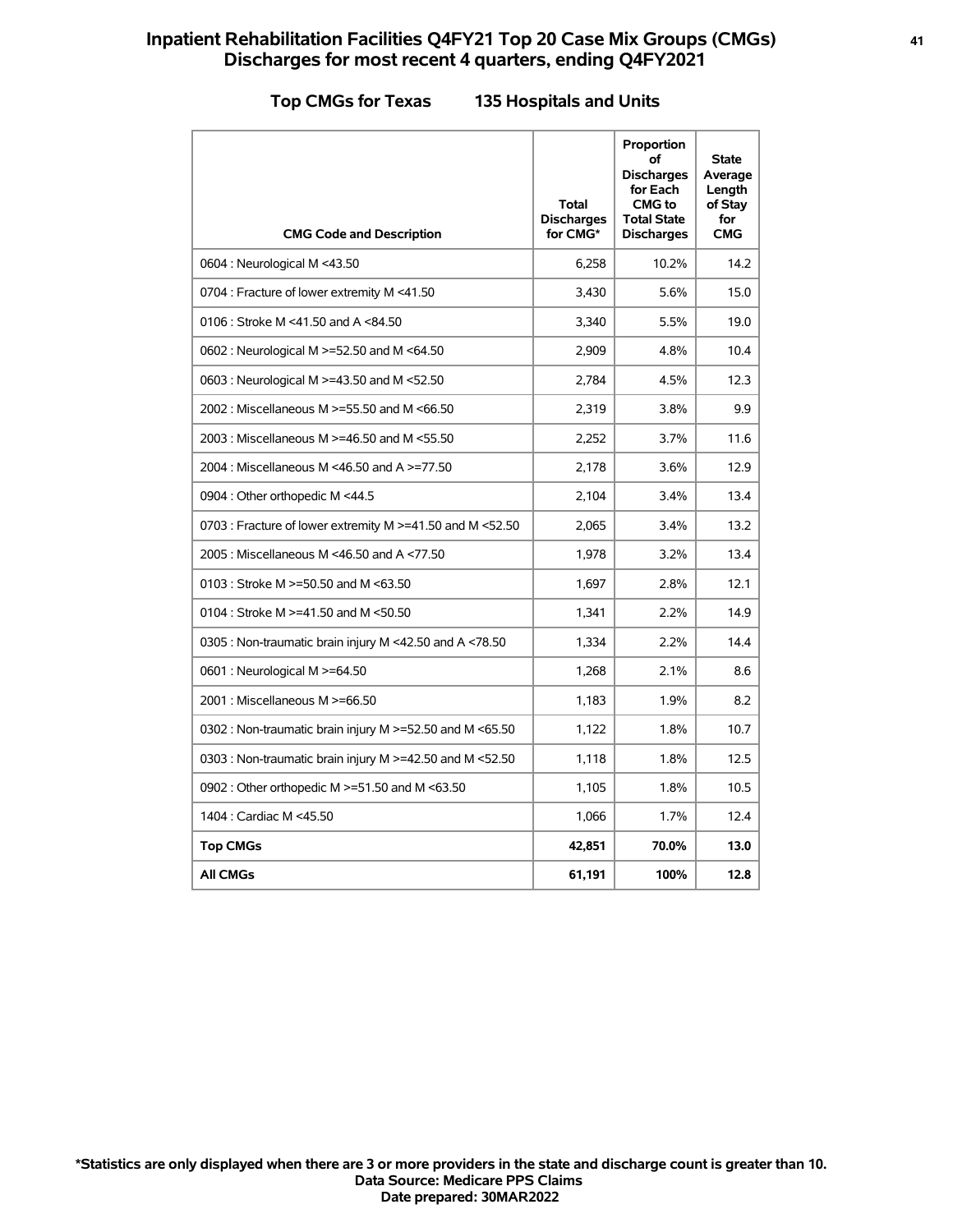# **Inpatient Rehabilitation Facilities Q4FY21 Top 20 Case Mix Groups (CMGs) <sup>42</sup> Discharges for most recent 4 quarters, ending Q4FY2021**

### **Top CMGs for Utah 11 Hospitals and Units**

| <b>CMG Code and Description</b>                           | Total<br><b>Discharges</b><br>for CMG* | Proportion<br>οf<br><b>Discharges</b><br>for Each<br>CMG to<br><b>Total State</b><br><b>Discharges</b> | <b>State</b><br>Average<br>Length<br>of Stay<br>for<br><b>CMG</b> |
|-----------------------------------------------------------|----------------------------------------|--------------------------------------------------------------------------------------------------------|-------------------------------------------------------------------|
| 0106 : Stroke M <41.50 and A <84.50                       | 132                                    | 6.1%                                                                                                   | 18.7                                                              |
| 0103 : Stroke M >=50.50 and M <63.50                      | 118                                    | 5.5%                                                                                                   | 11.7                                                              |
| 0704 : Fracture of lower extremity M <41.50               | 116                                    | 5.4%                                                                                                   | 16.2                                                              |
| 2005 : Miscellaneous M <46.50 and A <77.50                | 98                                     | 4.5%                                                                                                   | 15.1                                                              |
| 0104 : Stroke M >=41.50 and M <50.50                      | 89                                     | 4.1%                                                                                                   | 15.8                                                              |
| 0604 : Neurological M <43.50                              | 75                                     | 3.5%                                                                                                   | 16.3                                                              |
| 2003 : Miscellaneous M >=46.50 and M <55.50               | 73                                     | 3.4%                                                                                                   | 12.2                                                              |
| 2002 : Miscellaneous M >=55.50 and M <66.50               | 67                                     | 3.1%                                                                                                   | 11.3                                                              |
| 0703 : Fracture of lower extremity M >=41.50 and M <52.50 | 67                                     | 3.1%                                                                                                   | 14.0                                                              |
| 0904 : Other orthopedic M <44.5                           | 65                                     | 3.0%                                                                                                   | 14.1                                                              |
| 2004 : Miscellaneous M <46.50 and A >=77.50               | 63                                     | 2.9%                                                                                                   | 14.7                                                              |
| 0102: Stroke M >=63.50 and M <72.50                       | 63                                     | 2.9%                                                                                                   | 9.0                                                               |
| 0602 : Neurological M >=52.50 and M <64.50                | 51                                     | 2.4%                                                                                                   | 12.1                                                              |
| 0305 : Non-traumatic brain injury M <42.50 and A <78.50   | 44                                     | 2.0%                                                                                                   | 15.4                                                              |
| 0303 : Non-traumatic brain injury M >=42.50 and M <52.50  | 42                                     | 1.9%                                                                                                   | 15.4                                                              |
| 0902 : Other orthopedic M >=51.50 and M <63.50            | 42                                     | 1.9%                                                                                                   | 11.0                                                              |
| 1402 : Cardiac M >=55.50 and M <68.50                     | 41                                     | 1.9%                                                                                                   | 10.2                                                              |
| 0505 : Non-traumatic spinal cord injury M <39.50          | 41                                     | 1.9%                                                                                                   | 20.2                                                              |
| 0302 : Non-traumatic brain injury M >=52.50 and M <65.50  | 39                                     | 1.8%                                                                                                   | 11.6                                                              |
| 0903 : Other orthopedic M >=44.50 and M <51.50            | 36                                     | 1.7%                                                                                                   | 13.6                                                              |
| <b>Top CMGs</b>                                           | 1,362                                  | 63.0%                                                                                                  | 14.3                                                              |
| <b>All CMGs</b>                                           | 2,163                                  | 100%                                                                                                   | 13.7                                                              |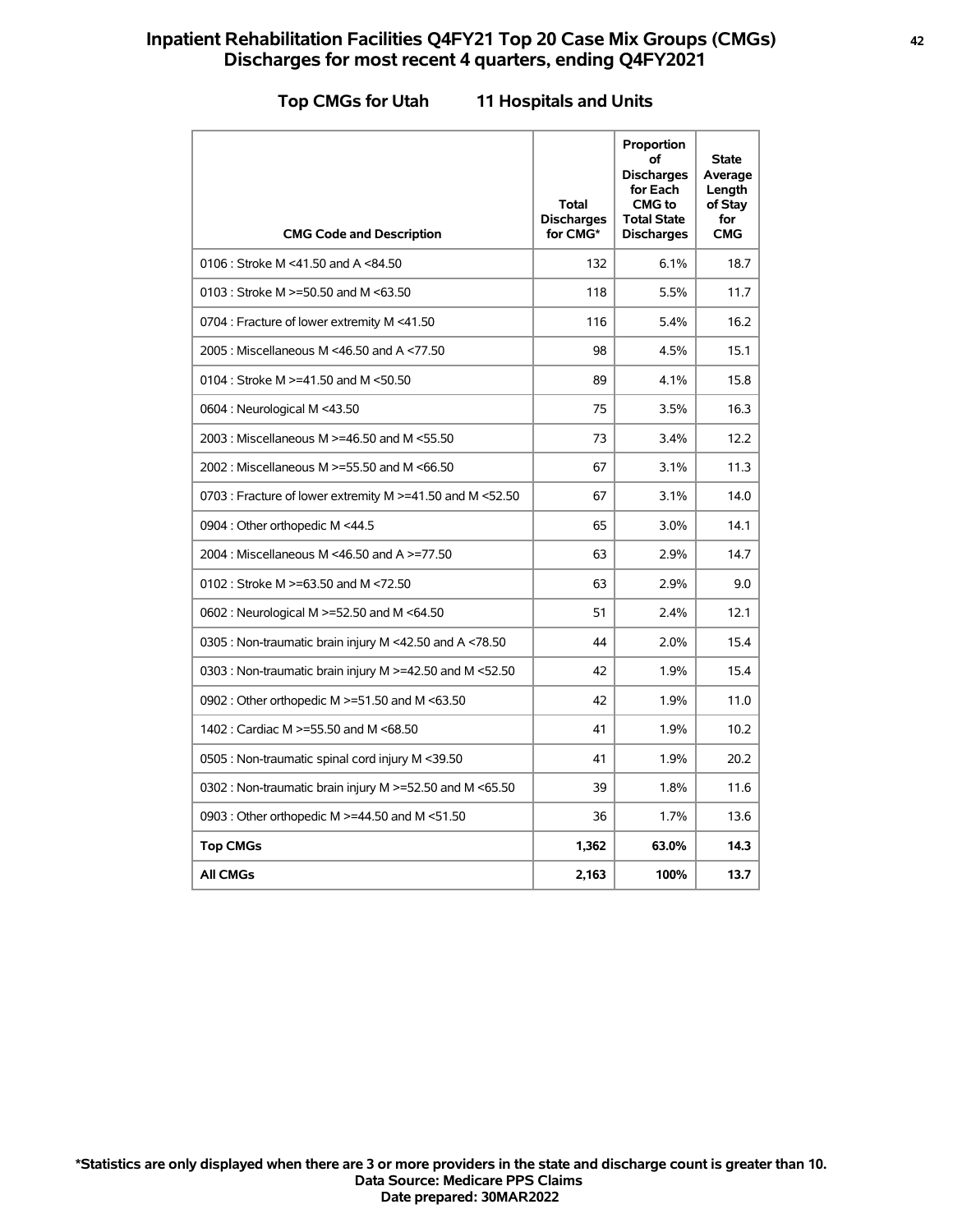# **Inpatient Rehabilitation Facilities Q4FY21 Top 20 Case Mix Groups (CMGs) <sup>43</sup> Discharges for most recent 4 quarters, ending Q4FY2021**

### **Top CMGs for Virginia 27 Hospitals and Units**

| <b>CMG Code and Description</b>                                | <b>Total</b><br><b>Discharges</b><br>for CMG* | Proportion<br>of<br><b>Discharges</b><br>for Each<br><b>CMG</b> to<br><b>Total State</b><br><b>Discharges</b> | <b>State</b><br>Average<br>Length<br>of Stay<br>for<br><b>CMG</b> |
|----------------------------------------------------------------|-----------------------------------------------|---------------------------------------------------------------------------------------------------------------|-------------------------------------------------------------------|
| 0106 : Stroke M <41.50 and A <84.50                            | 689                                           | 6.7%                                                                                                          | 19.5                                                              |
| 0604 : Neurological M <43.50                                   | 515                                           | 5.0%                                                                                                          | 14.5                                                              |
| 0103 : Stroke M $>=$ 50.50 and M $\leq$ 63.50                  | 481                                           | 4.7%                                                                                                          | 12.4                                                              |
| 0703 : Fracture of lower extremity M >=41.50 and M <52.50      | 454                                           | 4.4%                                                                                                          | 12.7                                                              |
| 0602 : Neurological M >=52.50 and M <64.50                     | 420                                           | 4.1%                                                                                                          | 10.8                                                              |
| 0704 : Fracture of lower extremity M <41.50                    | 404                                           | 3.9%                                                                                                          | 14.8                                                              |
| 0603 : Neurological M >=43.50 and M <52.50                     | 400                                           | 3.9%                                                                                                          | 12.5                                                              |
| 0104 : Stroke M >=41.50 and M <50.50                           | 384                                           | 3.7%                                                                                                          | 15.1                                                              |
| 2002 : Miscellaneous M >=55.50 and M <66.50                    | 381                                           | 3.7%                                                                                                          | 10.4                                                              |
| 2003 : Miscellaneous M >=46.50 and M <55.50                    | 352                                           | 3.4%                                                                                                          | 11.9                                                              |
| 0904 : Other orthopedic M <44.5                                | 292                                           | 2.8%                                                                                                          | 13.8                                                              |
| 0902 : Other orthopedic M >=51.50 and M <63.50                 | 282                                           | 2.7%                                                                                                          | 10.5                                                              |
| 0102 : Stroke M >=63.50 and M <72.50                           | 261                                           | 2.5%                                                                                                          | 9.9                                                               |
| 0702 : Fracture of lower extremity M $\ge$ =52.50 and M <61.50 | 254                                           | 2.5%                                                                                                          | 10.7                                                              |
| 2005: Miscellaneous M <46.50 and A <77.50                      | 243                                           | 2.4%                                                                                                          | 14.2                                                              |
| 2004 : Miscellaneous M <46.50 and A >=77.50                    | 222                                           | 2.2%                                                                                                          | 12.8                                                              |
| 0903 : Other orthopedic M >=44.50 and M <51.50                 | 208                                           | 2.0%                                                                                                          | 11.9                                                              |
| 0601 : Neurological M >=64.50                                  | 200                                           | 1.9%                                                                                                          | 8.6                                                               |
| 1402 : Cardiac M >=55.50 and M <68.50                          | 199                                           | 1.9%                                                                                                          | 10.3                                                              |
| 0302 : Non-traumatic brain injury M >=52.50 and M <65.50       | 193                                           | 1.9%                                                                                                          | 10.7                                                              |
| <b>Top CMGs</b>                                                | 6.834                                         | 66.4%                                                                                                         | 13.0                                                              |
| <b>All CMGs</b>                                                | 10,292                                        | 100%                                                                                                          | 12.9                                                              |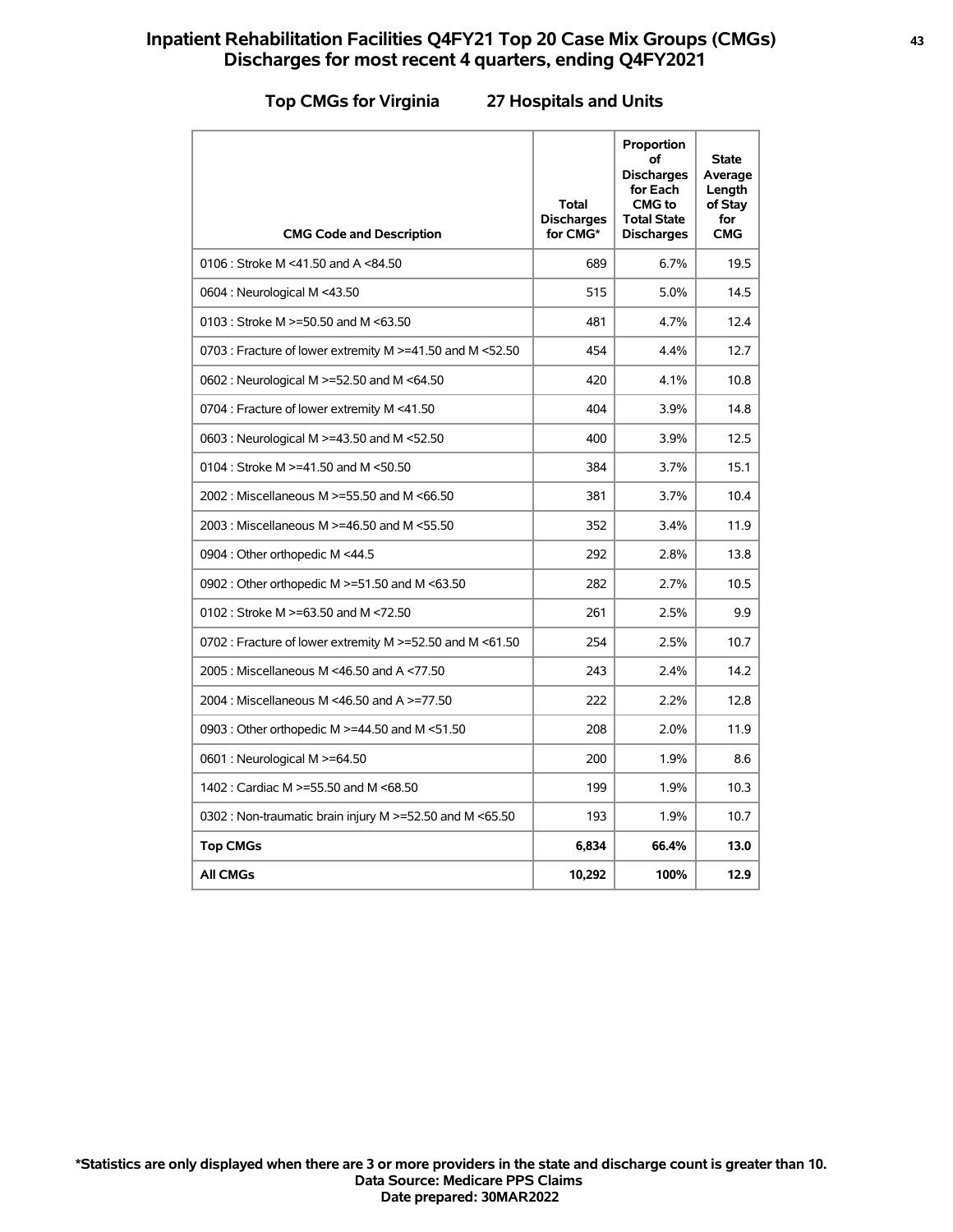# **Inpatient Rehabilitation Facilities Q4FY21 Top 20 Case Mix Groups (CMGs) <sup>44</sup> Discharges for most recent 4 quarters, ending Q4FY2021**

### **Top CMGs for Washington 14 Hospitals and Units**

| <b>CMG Code and Description</b>                            | Total<br><b>Discharges</b><br>for CMG* | Proportion<br>of<br><b>Discharges</b><br>for Each<br><b>CMG</b> to<br><b>Total State</b><br><b>Discharges</b> | <b>State</b><br>Average<br>Length<br>of Stay<br>for<br><b>CMG</b> |
|------------------------------------------------------------|----------------------------------------|---------------------------------------------------------------------------------------------------------------|-------------------------------------------------------------------|
| 0106 : Stroke M <41.50 and A <84.50                        | 284                                    | 11.4%                                                                                                         | 20.8                                                              |
| 0103 : Stroke M $>=$ 50.50 and M $\leq$ 63.50              | 283                                    | 11.4%                                                                                                         | 12.3                                                              |
| 0102 : Stroke M $> = 63.50$ and M $< 72.50$                | 201                                    | 8.1%                                                                                                          | 9.5                                                               |
| 0104 : Stroke M >=41.50 and M <50.50                       | 159                                    | 6.4%                                                                                                          | 16.3                                                              |
| 0101 : Stroke M >=72.50                                    | 79                                     | 3.2%                                                                                                          | 7.6                                                               |
| 0302 : Non-traumatic brain injury M >=52.50 and M <65.50   | 66                                     | 2.7%                                                                                                          | 11.5                                                              |
| 0105 : Stroke M <41.50 and A >=84.50                       | 66                                     | 2.7%                                                                                                          | 18.0                                                              |
| 2002 : Miscellaneous M >=55.50 and M <66.50                | 59                                     | 2.4%                                                                                                          | 10.2                                                              |
| 0505 : Non-traumatic spinal cord injury M <39.50           | 59                                     | 2.4%                                                                                                          | 20.5                                                              |
| 0704 : Fracture of lower extremity M <41.50                | 53                                     | 2.1%                                                                                                          | 14.3                                                              |
| 0301 : Non-traumatic brain injury M >=65.50                | 53                                     | 2.1%                                                                                                          | 8.5                                                               |
| 0703 : Fracture of lower extremity M >=41.50 and M <52.50  | 48                                     | 1.9%                                                                                                          | 12.8                                                              |
| 2005: Miscellaneous M <46.50 and A <77.50                  | 47                                     | 1.9%                                                                                                          | 15.4                                                              |
| 1004 : Amputation lower extremity M <47.50                 | 44                                     | 1.8%                                                                                                          | 14.7                                                              |
| 2003 : Miscellaneous M >=46.50 and M <55.50                | 42                                     | 1.7%                                                                                                          | 13.3                                                              |
| 0602 : Neurological M >=52.50 and M <64.50                 | 42                                     | 1.7%                                                                                                          | 10.9                                                              |
| 0203 : Traumatic brain injury M $\ge$ =49.50 and M <61.50  | 40                                     | 1.6%                                                                                                          | 12.5                                                              |
| 0202 : Traumatic brain injury M $\geq$ =61.50 and M <73.50 | 39                                     | 1.6%                                                                                                          | 9.7                                                               |
| 0902 : Other orthopedic M >=51.50 and M <63.50             | 37                                     | 1.5%                                                                                                          | 9.6                                                               |
| 0204 : Traumatic brain injury M >=35.50 and M <49.50       | 36                                     | 1.4%                                                                                                          | 14.8                                                              |
| <b>Top CMGs</b>                                            | 1,737                                  | 69.9%                                                                                                         | 13.9                                                              |
| <b>All CMGs</b>                                            | 2,485                                  | 100%                                                                                                          | 13.6                                                              |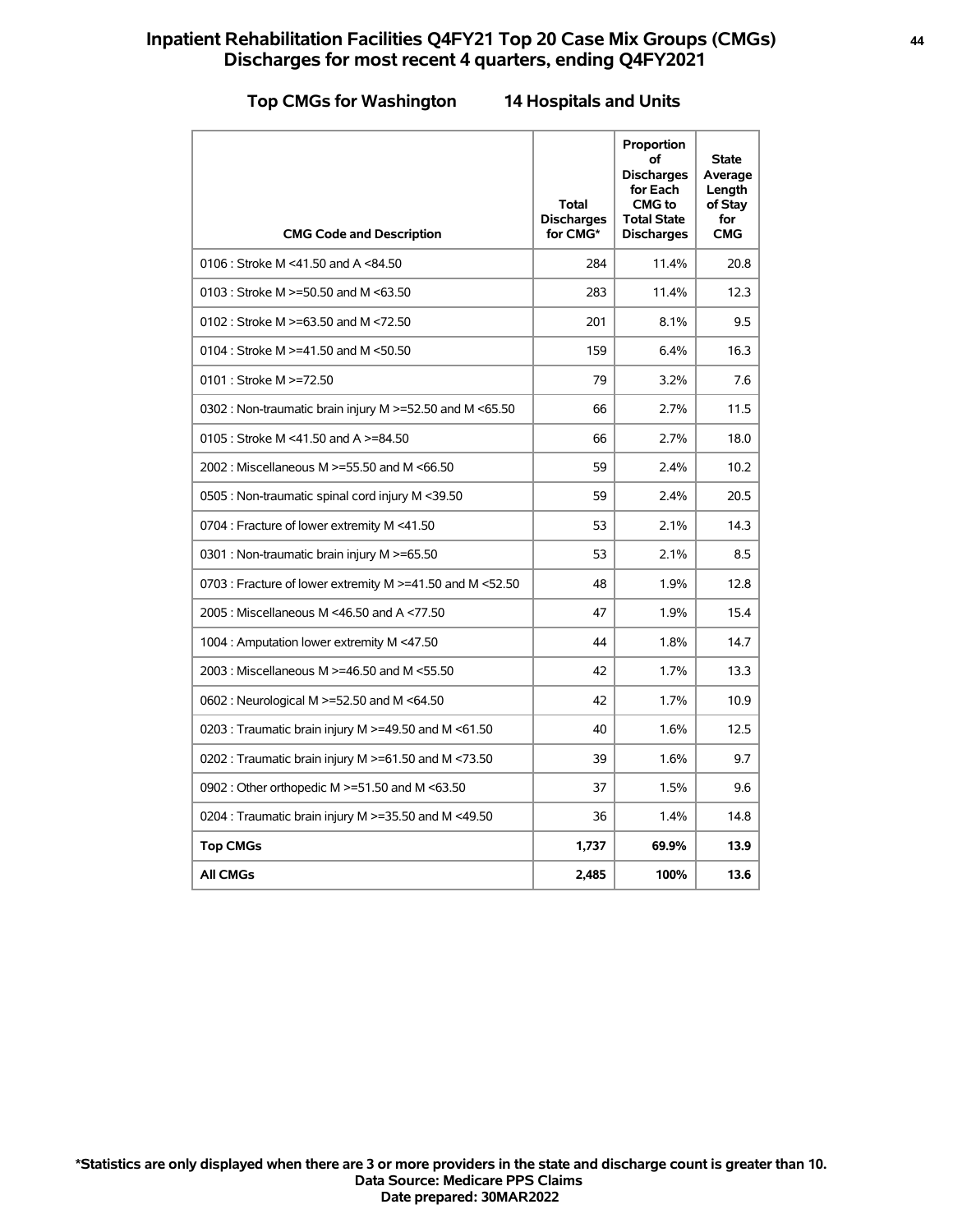# **Inpatient Rehabilitation Facilities Q4FY21 Top 20 Case Mix Groups (CMGs) <sup>45</sup> Discharges for most recent 4 quarters, ending Q4FY2021**

### **Top CMGs for Wisconsin 18 Hospitals and Units**

| <b>CMG Code and Description</b>                           | <b>Total</b><br><b>Discharges</b><br>for CMG* | Proportion<br>οf<br><b>Discharges</b><br>for Each<br>CMG to<br><b>Total State</b><br><b>Discharges</b> | <b>State</b><br>Average<br>Length<br>of Stay<br>for<br><b>CMG</b> |
|-----------------------------------------------------------|-----------------------------------------------|--------------------------------------------------------------------------------------------------------|-------------------------------------------------------------------|
| 0103 : Stroke M >=50.50 and M <63.50                      | 219                                           | 7.8%                                                                                                   | 11.5                                                              |
| 0106 : Stroke M <41.50 and A <84.50                       | 211                                           | 7.5%                                                                                                   | 19.5                                                              |
| 2002: Miscellaneous M >=55.50 and M <66.50                | 151                                           | 5.4%                                                                                                   | 9.0                                                               |
| 0104 : Stroke M >=41.50 and M <50.50                      | 128                                           | 4.6%                                                                                                   | 14.2                                                              |
| 0102 : Stroke M >=63.50 and M <72.50                      | 127                                           | 4.5%                                                                                                   | 8.9                                                               |
| 2003 : Miscellaneous M >=46.50 and M <55.50               | 110                                           | 3.9%                                                                                                   | 10.6                                                              |
| 2005: Miscellaneous M <46.50 and A <77.50                 | 97                                            | 3.5%                                                                                                   | 13.8                                                              |
| 0703 : Fracture of lower extremity M >=41.50 and M <52.50 | 90                                            | 3.2%                                                                                                   | 10.9                                                              |
| 0704 : Fracture of lower extremity M <41.50               | 89                                            | 3.2%                                                                                                   | 14.5                                                              |
| 0604 : Neurological M <43.50                              | 81                                            | 2.9%                                                                                                   | 14.6                                                              |
| 2004 : Miscellaneous M <46.50 and A >=77.50               | 79                                            | 2.8%                                                                                                   | 12.4                                                              |
| 0302 : Non-traumatic brain injury M >=52.50 and M <65.50  | 72                                            | 2.6%                                                                                                   | 10.5                                                              |
| 2001 : Miscellaneous M >=66.50                            | 70                                            | 2.5%                                                                                                   | 7.6                                                               |
| 1004 : Amputation lower extremity M <47.50                | 69                                            | 2.5%                                                                                                   | 15.6                                                              |
| 0904 : Other orthopedic M <44.5                           | 67                                            | 2.4%                                                                                                   | 12.3                                                              |
| 0105 : Stroke M <41.50 and A >=84.50                      | 59                                            | 2.1%                                                                                                   | 17.3                                                              |
| 1402 : Cardiac M >=55.50 and M <68.50                     | 53                                            | 1.9%                                                                                                   | 9.7                                                               |
| 0602 : Neurological M >=52.50 and M <64.50                | 53                                            | 1.9%                                                                                                   | 12.0                                                              |
| 0101 : Stroke M >=72.50                                   | 51                                            | 1.8%                                                                                                   | 6.4                                                               |
| 0301 : Non-traumatic brain injury M >=65.50               | 49                                            | 1.7%                                                                                                   | 7.7                                                               |
| <b>Top CMGs</b>                                           | 1,925                                         | 68.7%                                                                                                  | 12.4                                                              |
| <b>All CMGs</b>                                           | 2,801                                         | 100%                                                                                                   | 12.2                                                              |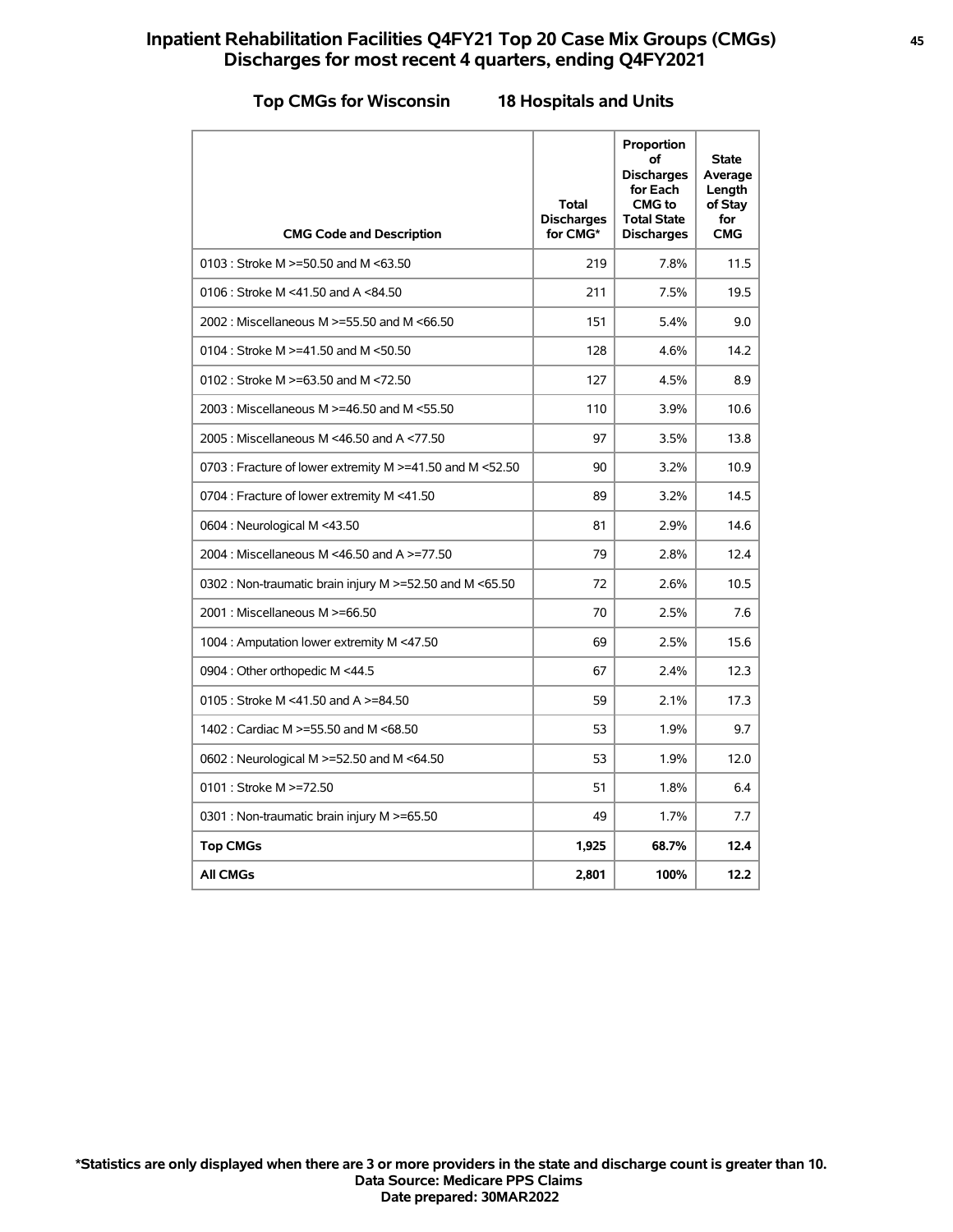# **Inpatient Rehabilitation Facilities Q4FY21 Top 20 Case Mix Groups (CMGs) <sup>46</sup> Discharges for most recent 4 quarters, ending Q4FY2021**

### **Top CMGs for West Virginia 8 Hospitals and Units**

| <b>CMG Code and Description</b>                           | <b>Total</b><br><b>Discharges</b><br>for CMG* | Proportion<br>Ωf<br><b>Discharges</b><br>for Each<br><b>CMG</b> to<br><b>Total State</b><br><b>Discharges</b> | <b>State</b><br>Average<br>Length<br>of Stay<br>for<br><b>CMG</b> |
|-----------------------------------------------------------|-----------------------------------------------|---------------------------------------------------------------------------------------------------------------|-------------------------------------------------------------------|
| 0604 : Neurological M <43.50                              | 538                                           | 12.3%                                                                                                         | 13.2                                                              |
| 0602 : Neurological M >=52.50 and M <64.50                | 280                                           | 6.4%                                                                                                          | 10.4                                                              |
| 0603 : Neurological M >=43.50 and M <52.50                | 263                                           | 6.0%                                                                                                          | 11.5                                                              |
| 0106 : Stroke M <41.50 and A <84.50                       | 258                                           | 5.9%                                                                                                          | 17.3                                                              |
| 0704 : Fracture of lower extremity M <41.50               | 249                                           | 5.7%                                                                                                          | 14.6                                                              |
| 0904 : Other orthopedic M <44.5                           | 211                                           | 4.8%                                                                                                          | 13.0                                                              |
| 2005 : Miscellaneous M <46.50 and A <77.50                | 169                                           | 3.9%                                                                                                          | 12.9                                                              |
| 2003 : Miscellaneous M >=46.50 and M <55.50               | 152                                           | 3.5%                                                                                                          | 11.1                                                              |
| 2004 : Miscellaneous M <46.50 and A >=77.50               | 142                                           | 3.3%                                                                                                          | 12.1                                                              |
| 0703 : Fracture of lower extremity M >=41.50 and M <52.50 | 136                                           | 3.1%                                                                                                          | 12.4                                                              |
| 0103 : Stroke M >=50.50 and M <63.50                      | 124                                           | 2.8%                                                                                                          | 11.4                                                              |
| 2002 : Miscellaneous M >=55.50 and M <66.50               | 123                                           | 2.8%                                                                                                          | 9.8                                                               |
| 0601 : Neurological M >=64.50                             | 105                                           | 2.4%                                                                                                          | 8.0                                                               |
| 0903 : Other orthopedic M >=44.50 and M <51.50            | 91                                            | 2.1%                                                                                                          | 11.8                                                              |
| 0104 : Stroke M $> = 41.50$ and M $< 50.50$               | 85                                            | 1.9%                                                                                                          | 13.4                                                              |
| 0305 : Non-traumatic brain injury M <42.50 and A <78.50   | 81                                            | 1.9%                                                                                                          | 13.2                                                              |
| 1404 : Cardiac M <45.50                                   | 79                                            | 1.8%                                                                                                          | 12.1                                                              |
| 0902 : Other orthopedic M >=51.50 and M <63.50            | 73                                            | 1.7%                                                                                                          | 10.0                                                              |
| 0105 : Stroke M <41.50 and A >=84.50                      | 69                                            | 1.6%                                                                                                          | 16.3                                                              |
| 0302 : Non-traumatic brain injury M >=52.50 and M <65.50  | 60                                            | 1.4%                                                                                                          | 10.3                                                              |
| <b>Top CMGs</b>                                           | 3.288                                         | 75.4%                                                                                                         | 12.6                                                              |
| <b>All CMGs</b>                                           | 4,362                                         | 100%                                                                                                          | 12.4                                                              |